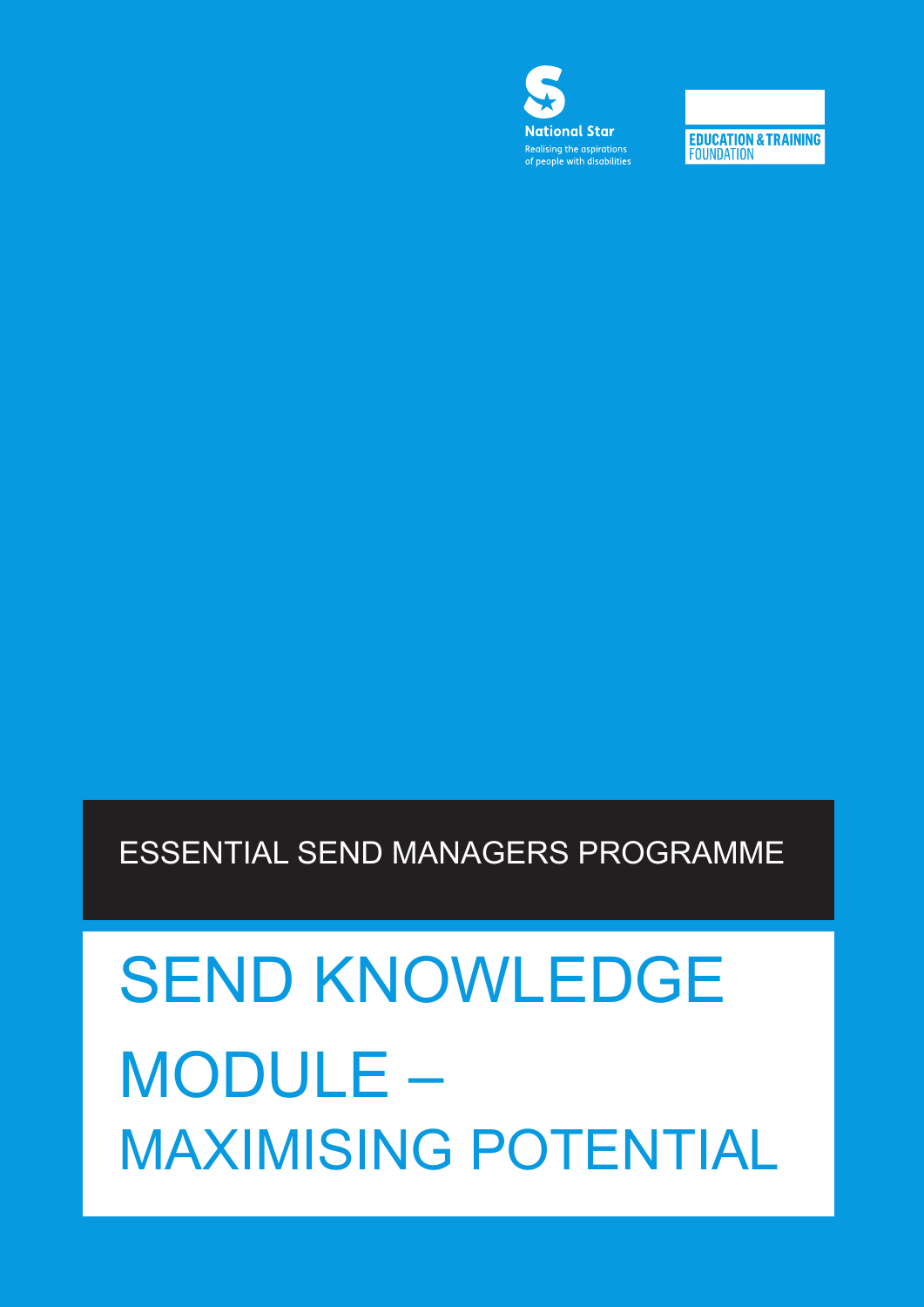**National Star have been commissioned by the Education and Training Foundation to produce this guide.**

Authors: Davina Jones and Dr. Fern Faux.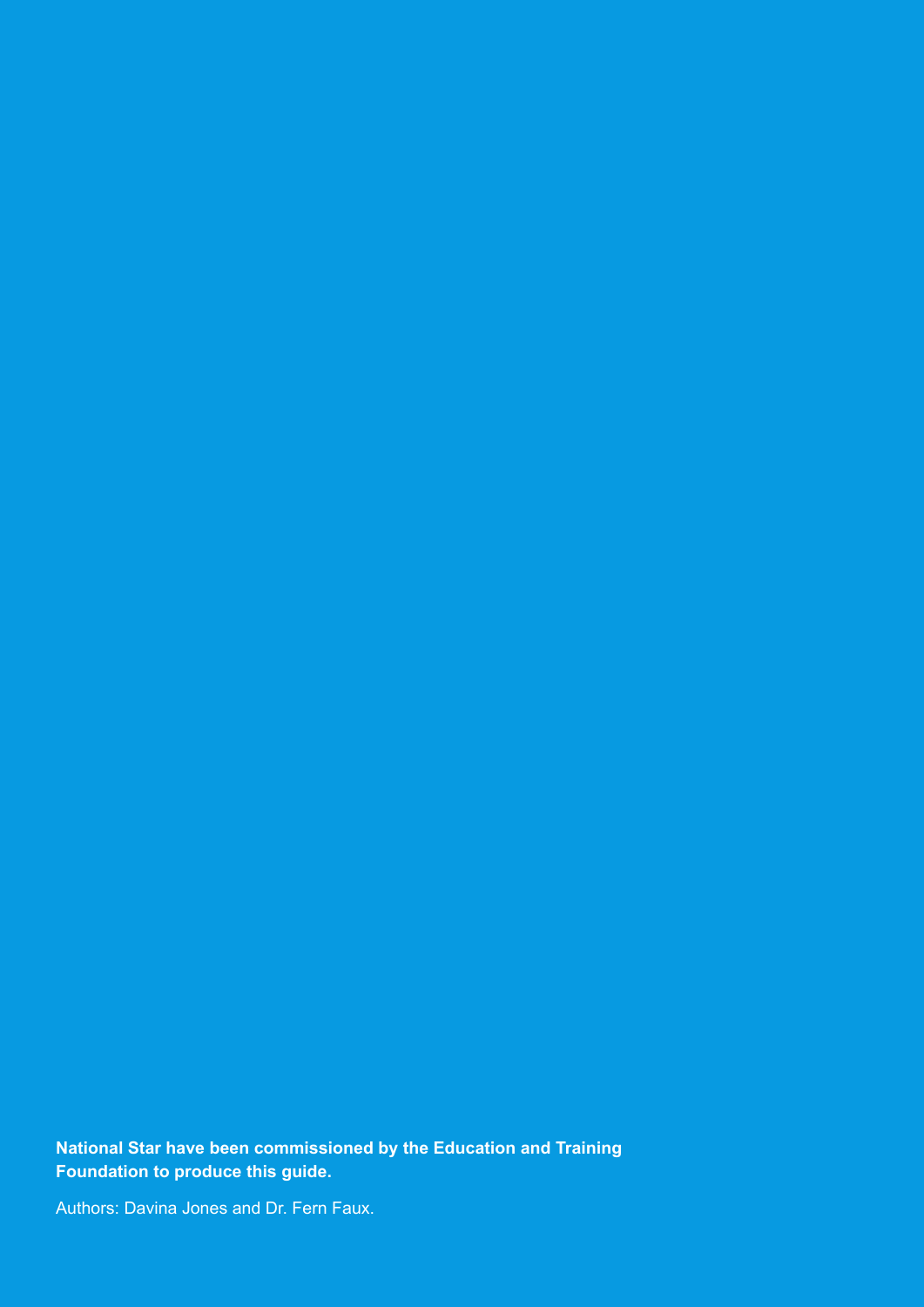# **Contents**

## **4 Section 1**

The SEND Landscape, recent SEND reforms in Further Education

**20 Section 2** Support Plans

### **30 Section 3**

Personalising Programmes for SEND Learners

### **38 Section 4**

Resolving Disagreements and Tribunals

## **48 References**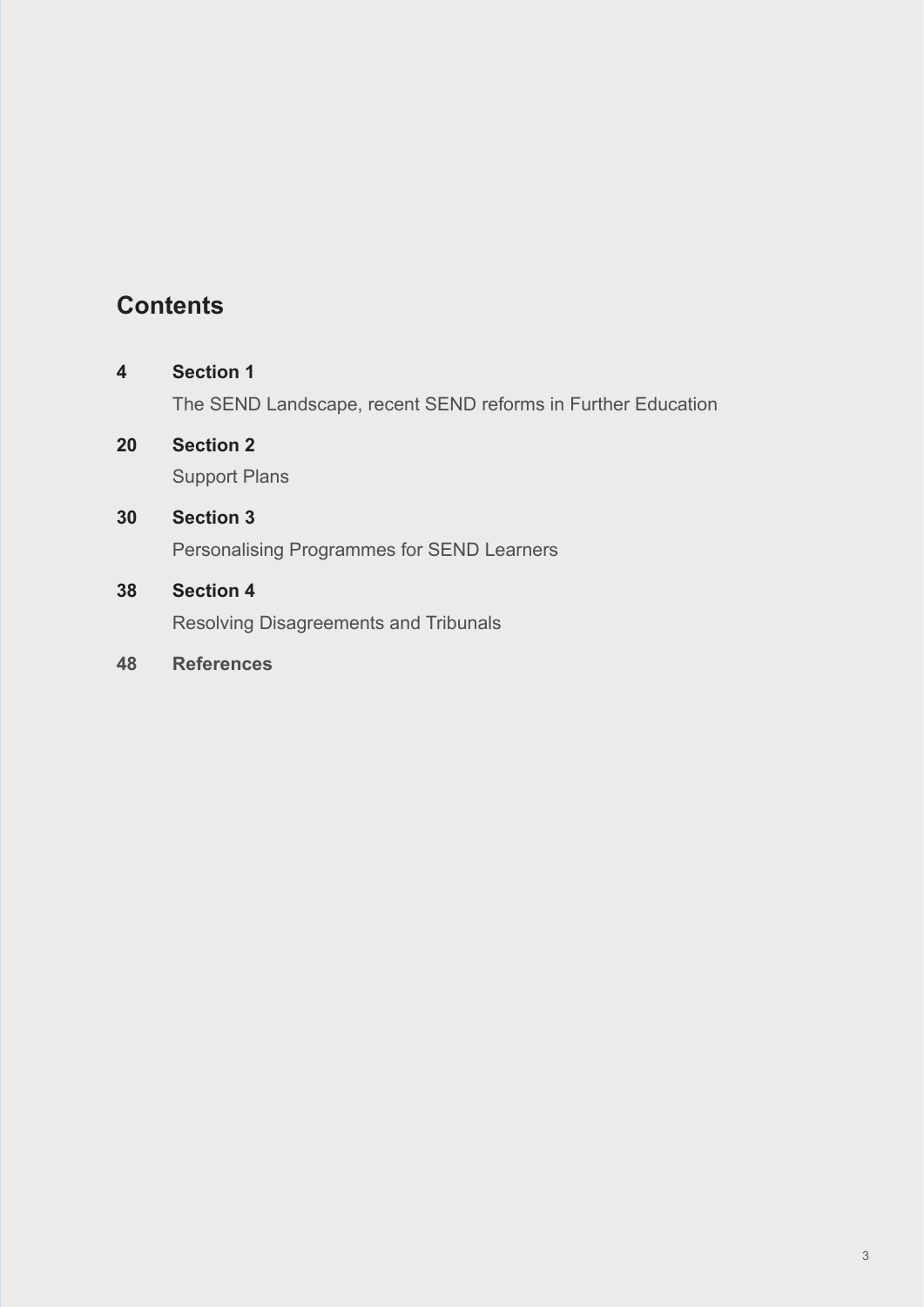Essential SEND Managers Programme

# **Section 1**

The SEND Landscape, recent SEND reforms in Further Education.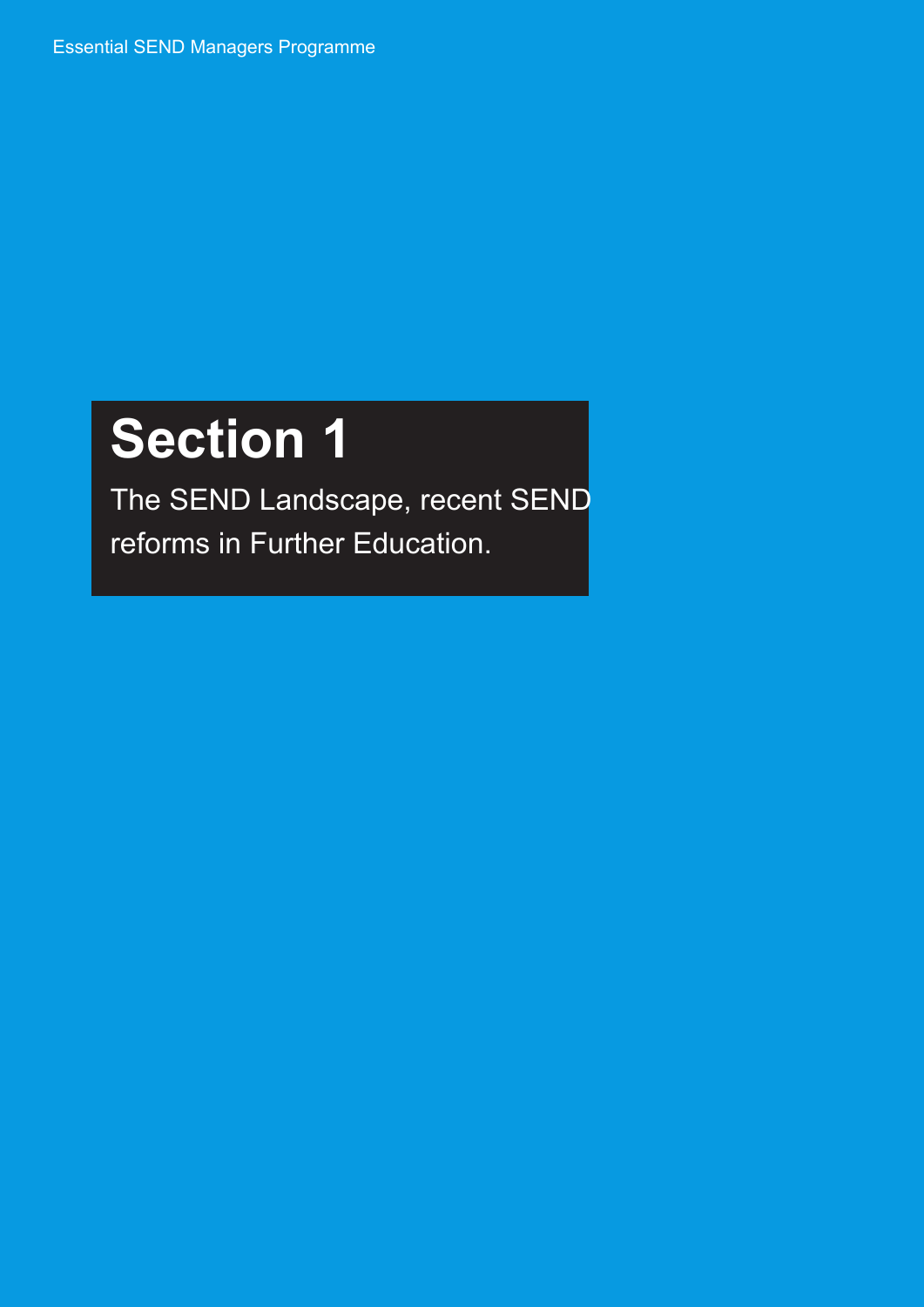The Special Educational Needs and Disabilities (SEND) landscape in England has been experiencing significant change over the last 15 years. First came a set of persistent problems, followed by a wide-ranging set of reforms. The Children and Families Act 2014 (CAFA) sits at the heart of these reforms and was billed as the most significant and wide reaching educational reform in a generation for young people with SEND.

The recent history of the SEND reforms includes the following key landmarks:

• 2009, Lamb Inquiry, Special Educational Needs and Parental Confidence<sup>(1)</sup>

• 2010, OFSTED, A statement is not enough $(2)$ 

• 2011, Department for Education, Support and Aspiration: A new approach to special education needs and  $disabilities<sup>(3)</sup>$ 

• 2014, Children and Families Act (2014), Part  $3<sup>(4)</sup>$ 

• 2015, Special educational needs and disabilities code of practice (0 to 25  $vears$ )(5)

#### **What was the momentum to change?**

The previous system for SEN was covered in the Education Act 1996, covered by a statutory code of practice, Special Educational Needs and Disability Act (SENDA). This statutory code set out three levels of intervention for young people in a school setting, School Action, School Action Plus and a Statement. Under this legislation a young person's Statement stopped if they chose to leave school when they reached 16. If the young person chose to stay on in a school setting the local authority could maintain their Statement until they were 19, or the end of the school year in which s/he completed their course.

If the young person left school for further education their special educational need was assessed under a different process, the Learning Difficulty Assessment (LDA), sometimes referred to as s139a. The Learning and Skills Act (2000) placed a duty on Local Authorities to complete an LDA for children with statements in their last years of school if they were planning to go into further education.

Local Authorities were also able to prepare an LDA if a young person appeared to have a special educational need which was not previously identified. LDA's did not have the same statutory rights and protections for young people compared to a Statement, and then, more recently, an Education, Health and Care Plan (EHC plan).

The concerns about the previous system

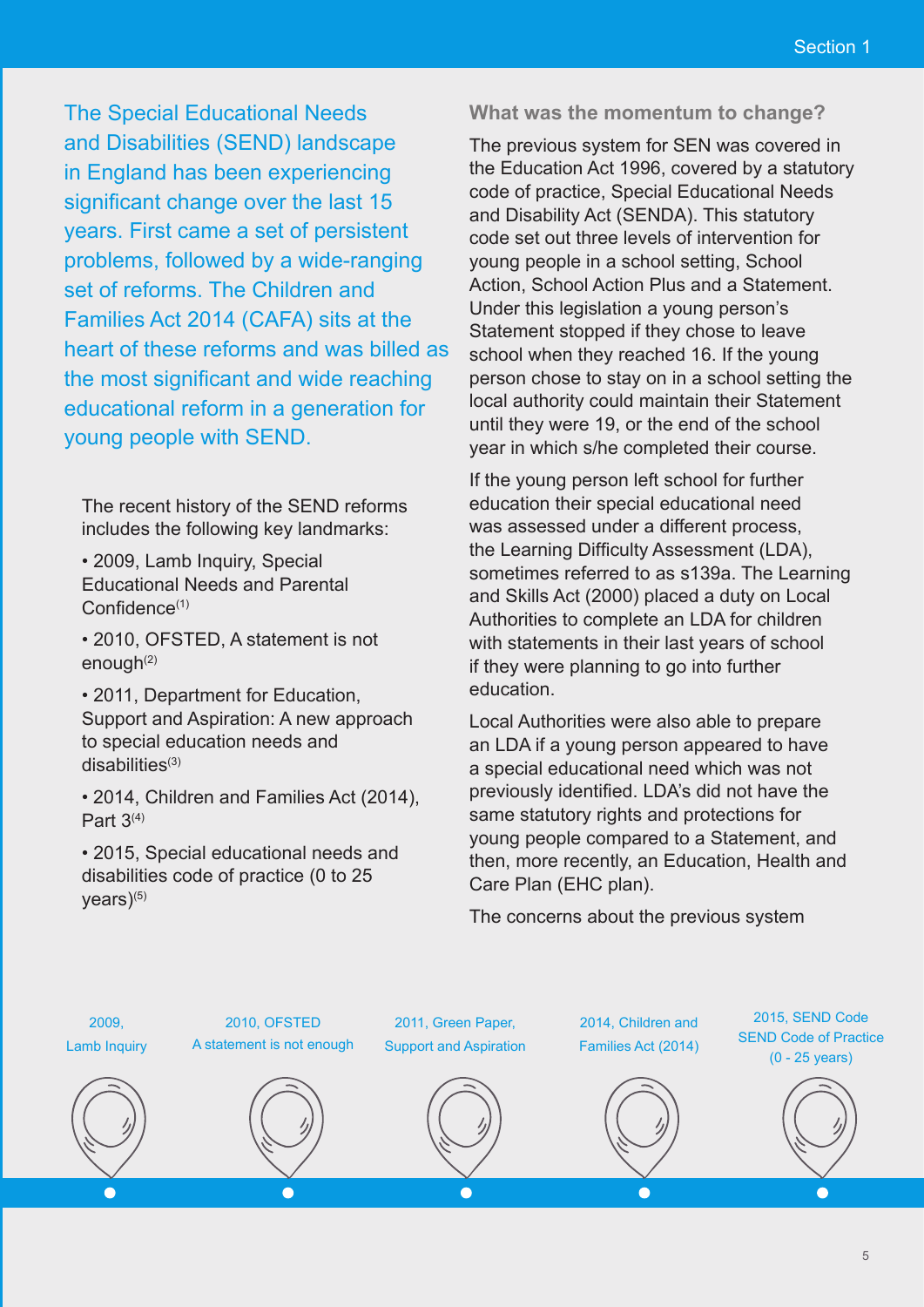were multiple and significant. They included concerns around quality, accessibility and parental confidence in the process as a whole. The Government sought to reassure parents and calm providers by setting out a range of options they were considering. As a wellestablished policy problem, the proposed changes represented a genuine attempt to transform a system which was widely recognised not to be working. These ambitions formed the basis of the Green Paper 'Support and Aspiration', with the Government looking at how to:

• give parents a choice of educational settings that can meet their child's needs

- transform funding for children with SEN and disabilities and their families, making the system more transparent and cost effective whilst maintaining a high quality of service
- prevent the unnecessary closure of special schools and involve parents in any decisions about the future of special schools
- support young people with SEN and disabilities to help them succeed after education
- improve diagnosis and assessment to identify children with additional needs earlier
- to remove conflict from the funding of special educational provision

The Green Paper informed the drafting of the Children and Families Bill. Subsequent consultation saw the draft bill become the Children and Families Act 2014, of which Section 3 directly relates to special educational needs and disabilities.

The impact on the post 16 sector was varied. Participation age in schools was raised to the age of 18 (in 2015) coupled with the expectation that General Further Education (GFE) colleges would upskill their workforce and widen the local offer for young people with disabilities who were more complex, shifting the range of young people with disabilities accessing mainstream further education.

## **The current SEND system (phased in since September 2014)**

# **Sources of Law**

| <b>Statute</b>    | <b>Children and Families Act</b><br>2014, also other relevant<br>law such as the Equality<br>Act 2010 and the Mental<br><b>Capacity Act 2005</b> |
|-------------------|--------------------------------------------------------------------------------------------------------------------------------------------------|
| <b>Regulation</b> | <b>SEN and Disability</b><br><b>Regulations 2014 and SEN</b><br>(Personal Budgets)<br><b>Regulations 2014</b>                                    |
| <b>Case Law</b>   | which will continue to<br>clarify the law                                                                                                        |
| <b>Guidance</b>   | The special education<br>needs and disability Code<br>of Practice 2015                                                                           |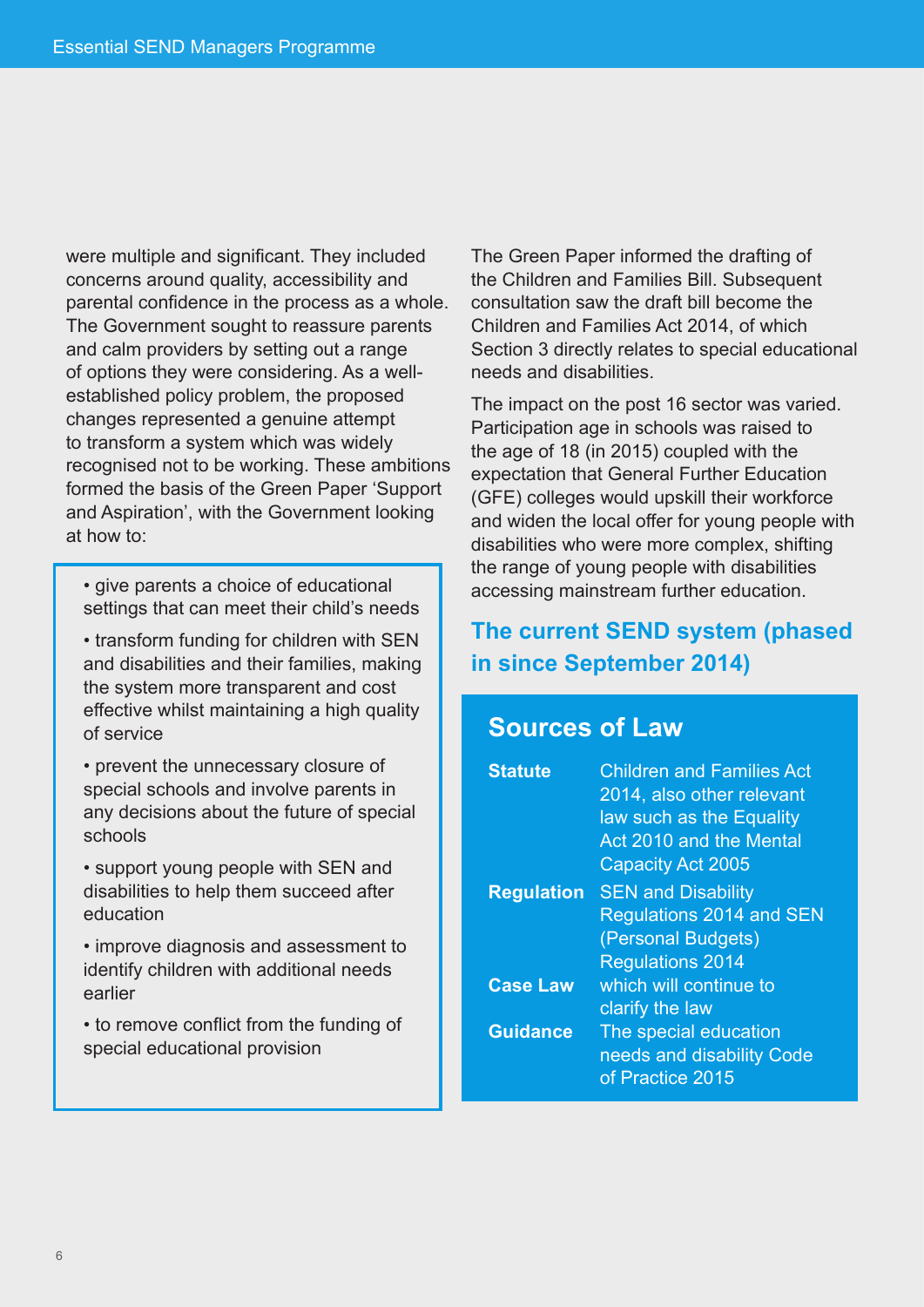provision for identifying children and young people with SEND, assessing their needs and making provision for them. The key changes which have relevance for further education included:

- the definition of special educational needs (SEN) is extended to include young people up to the age of 25; the definition includes 'learning difficulties' and 'disabilities'
- FE colleges and specialist post-16 institutions (SPI) will be required to 'have regard' to the 0-25 SEND Code of **Practice**

• Education, Health and Care plans, (EHC) plans, replaced statements and LDAs with the option of Personal Budgets for families and young people who want one

• FE colleges and SPIs, along with others, will be under a duty to admit students if the institution is named in an EHC plan

• **New statutory rights for young people in further education**, including the right to request a particular institution is named in their EHC plan and the right to appeal to the first-tier tribunal (SEN and Disability). Young people, aged 16 plus, where they have mental capacity to make decisions, are recognised as the primary decision makers rather than their parents/carers.

• a stronger focus on **preparing for adulthood** including better planning for transition into paid employment and independent living and between children's and adult's services.

• FE colleges and SPIs, along with others, will be under a duty to co-operate with the local authority to identify and meet the needs of young people with SEN and disabilities.

• FE colleges will be required to use their 'best endeavours' to meet the needs of students with SEN and disabilities.

## **The Framework and how it applies to post-16 providers**

The statutory duties on post-16 providers are derived from a range of legislation, but primarily the Children and Families Act 2014 and the Equality Act 2010. For colleges and providers of post-16 provision, a really important area to consider is the distinction between a child and young person, as the Children and Families Act 2014 gives significant new rights directly to young people once they reach the end of compulsory school age. The SEND Code of Practice states that when a young person reaches the end of compulsory school age, local authorities and other agencies should normally engage directly with the young person rather than their parent, ensuring that as part of the planning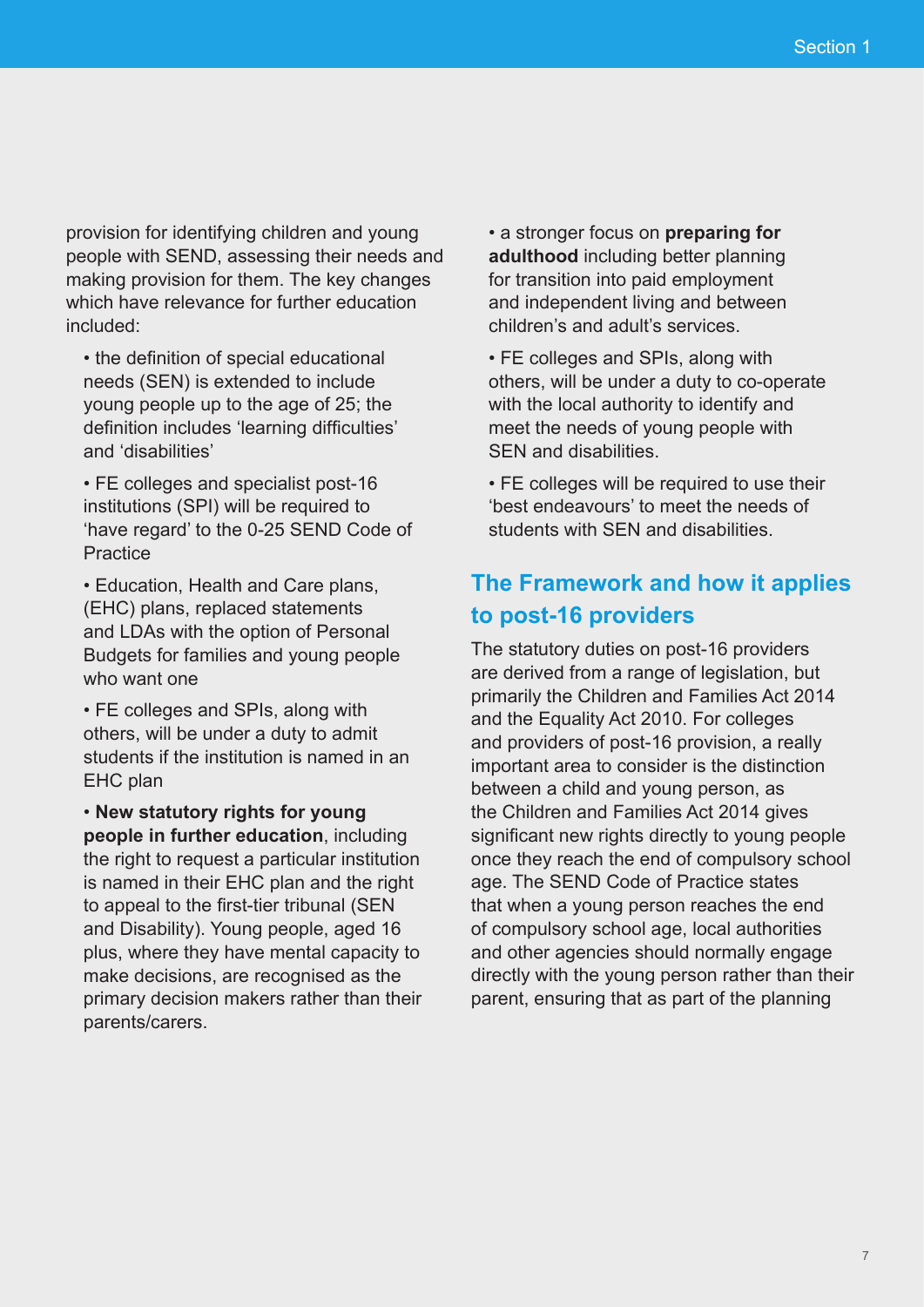process they identify the relevant people who should be involved and how to involve them. Chapter 8 of the Code of Practice sets out in detail how some decision-making rights transfer from parents to young people at this stage. Most young people will continue to want, or need, their parents and other family members to remain involved in discussions and decisions about their future.

Under section 80 of the Children and Families Act and Regulations 64 and 65 of the SEN and Disability Regulations, the parent of a young person who lacks capacity (or their formal

representative, if one has been appointed by the court) will be able to make decisions for that young person.

This gives parents a much greater level of control over certain decisions for young people than is set out under the Mental Capacity Act. Under the Mental Capacity Act 2005; where a young person lacks capacity, decisions are made in their 'best interests' which requires that parents are consulted and involved in decision making but do not have legal authority to make decisions on their behalf unless formally appointed as deputy.

Together with the emphasis of person centred planning colleges and other post-16 providers have a range of 'duties' with which they must comply. These are outlined in the SEND Code of Practice, section 7.3

FE colleges, sixth form colleges, 16-19 academies and independent specialist colleges approved under Section 41 of the Children and Families Act 2014 (the Act) have the following specific statutory duties:

• **The duty to co-operate with the local authority on arrangements for children and young people with SEN.** This is a reciprocal duty. It means that, in carrying out their functions under this part of the Act, a local authority must co-operate with the named bodies who, in turn, must cooperate with the local authority.

• **The duty to admit a young person if the institution is named in an Education Health and Care (EHC) plan.**  Young people have the right to request that an institution is named in their EHC plan, and local authorities have a duty to name that institution in the EHC plan

unless, following consultation with the institution, the local authority determines that it is unsuitable for the young person's age, ability, aptitude or SEN, or that to place the young person there would be incompatible with the efficient use of resources or the efficient education of others.

### • **The duty to have regard to this Code of Practice.**

• **The duty to use their best endeavours to secure the special educational provision that the young person needs.** This duty applies to further education colleges, sixth form colleges and 16-19 academies. Its purpose is to ensure that providers give the right support to their students with SEN. It does not apply to independent specialist colleges or special schools, as their principal purpose is to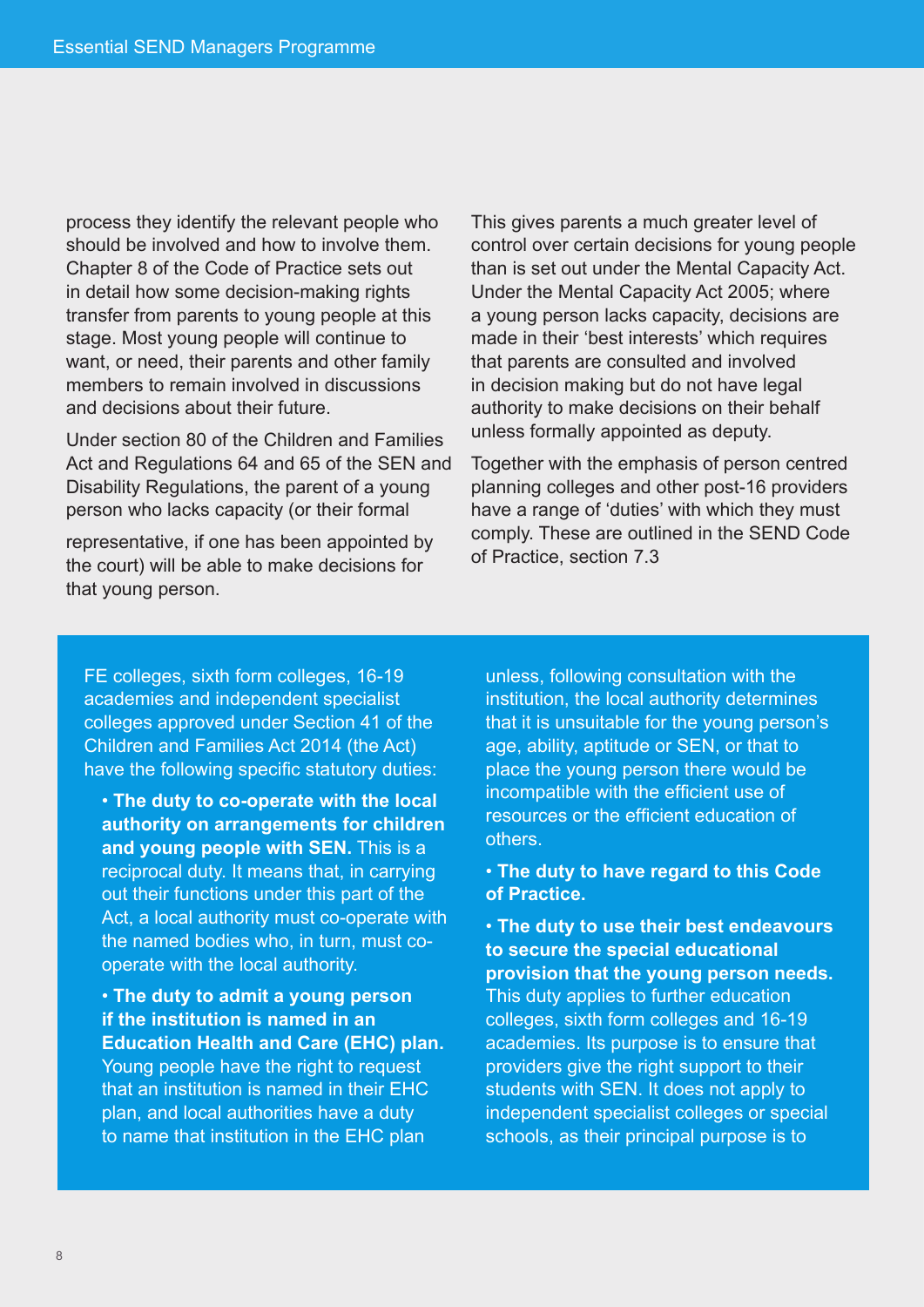provide for young people with SEN. They **must** fulfil this duty for students with SEN whether or not the students have EHC plans. This duty applies in respect of students with SEN up to age 25 in further education, including those aged between 14 and 16 recruited directly by colleges. The duty encompasses students on a wide variety of study programmes

(including some on short programmes) and at every level from entry level upwards. It does not apply to any students on higher education courses, who can access the Disabled Students Allowance (DSA). Much of this section will also be relevant for independent specialist colleges.

# **Supporting Themes from the SEND Code of Practice**

Colleges are expected to have an inclusive approach to learning and teaching, with high quality teaching that is differentiated for individuals. This approach should be embedded across all subjects areas and at all levels. This will raise standards for all learners, including those with SEN and disabilities.

Linking to the Preparing for Adulthood agenda all colleges should be ambitious for young people with SEN and disabilities, ensuring stretch and progression. The focus of individual study programmes should be to support young people to progress, and reach positive destinations in adult life.

## **Equality Act 2010**

As outlined in the Special Educational needs and disability code of practice: 0 to 25 years, s. 1.33

The Equality Act 2010 and Part 3 of the Children and Families Act 2014 interact in a number of important ways. They share a common focus on removing barriers to learning. In the Children and Families Act 2014 duties for planning, commissioning and reviewing provision, the Local Offer and the duties requiring different agencies to work together apply to all children and young people with SEN or disabilities. In carrying out the duties in the Children and Families Act 2014, local authorities and others with responsibilities under that Act, are covered by the Equality Act.

The focus of individual study programmes should be to support young people to progress, and reach positive destinations in adult life.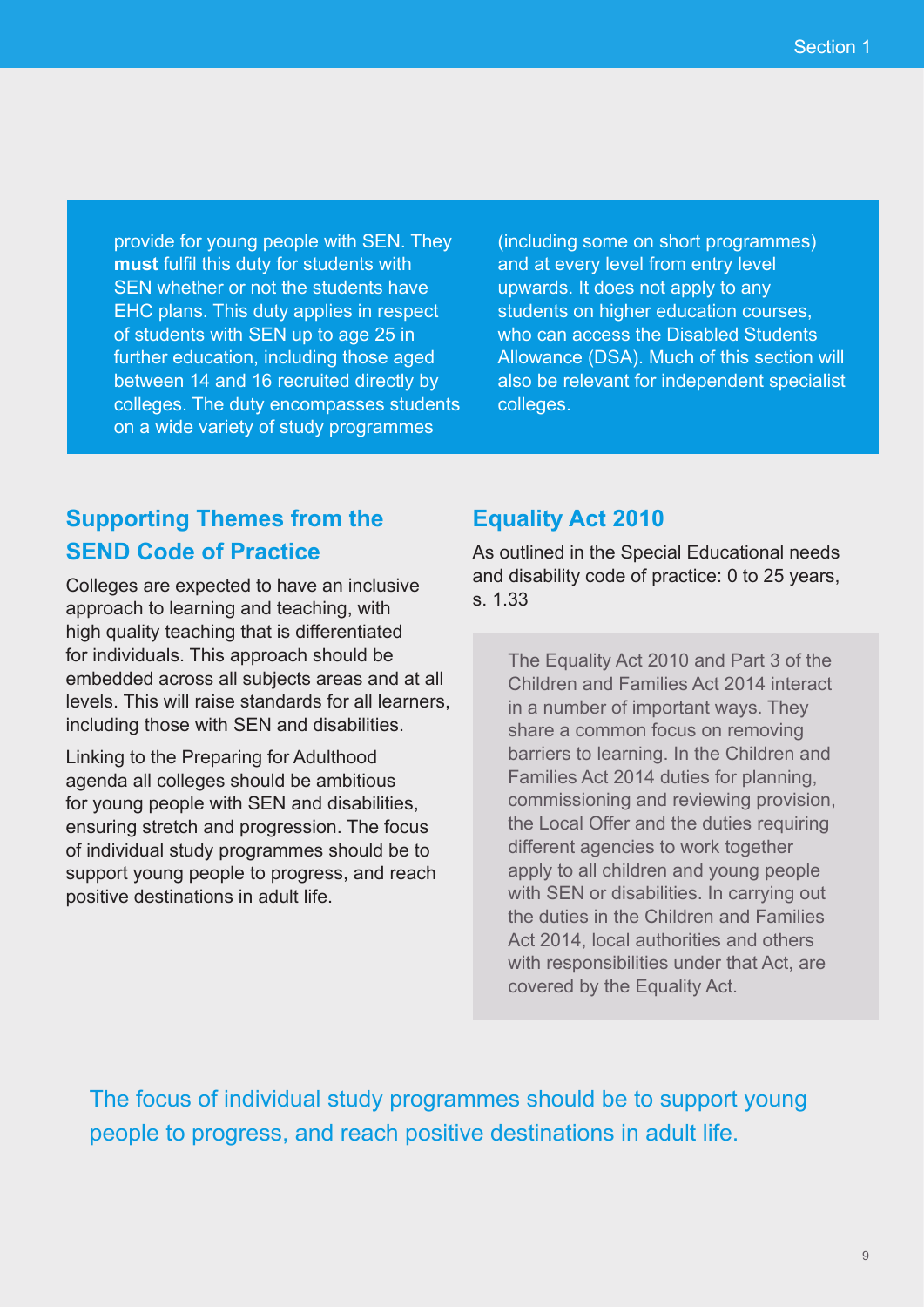The Equality Act 2010 has particular relevance for the admission policies and procedures in FE. All FE colleges manage their own admissions policies and are prohibited from discriminating against disabled young people in respect of admissions. s. 1.28 *'Students will need to meet the entry requirements for courses as set out by the college, but should not be refused access to opportunities based on whether or not they have SEN.'*

Colleges' duties include making reasonable adjustment to prevent young people with disabilities being placed at a substantial disadvantage. As well as the more readily anticipated physical barriers to access, an emphasis should be placed on both inclusive curriculum design and practice with the aim of removing barriers to learning.

## **Definition of SEND**

The SEND Code of Practice (0 to25 years) provides the following definition:

xiii. A child or young person has SEN if they have a learning difficulty or disability which calls for special educational provision to be made for him or her.

xiv. A child of compulsory school age or a young person has a learning difficulty or disability if he or she:

• has a significantly greater difficulty in learning than the majority of others of the same age, or

• has a disability which prevents or hinders him or her from making use of facilities of a kind generally provided for others of the same age in mainstream schools or mainstream **post-16 institutions** 

xv. For children aged two or more, special educational provision is educational or training provision that is additional to or different from that made generally for other children or young people of the same age by mainstream schools, maintained nursery schools, **mainstream post-16 institution**s or by relevant early years providers. For a child under two years of age, special educational provision means educational provision of any kind.

xvi. A child under compulsory school age has special educational needs if he or she is likely to fall within the definition in paragraph xiv. above when they reach compulsory school age or would do so if special educational provision was not made for them (Section 20 Children and Families Act 2014).

xvii. **Post-16 institutions** often use the term learning difficulties and disabilities (LDD). The term SEN is used in this Code across the 0-25 age range but includes LDD.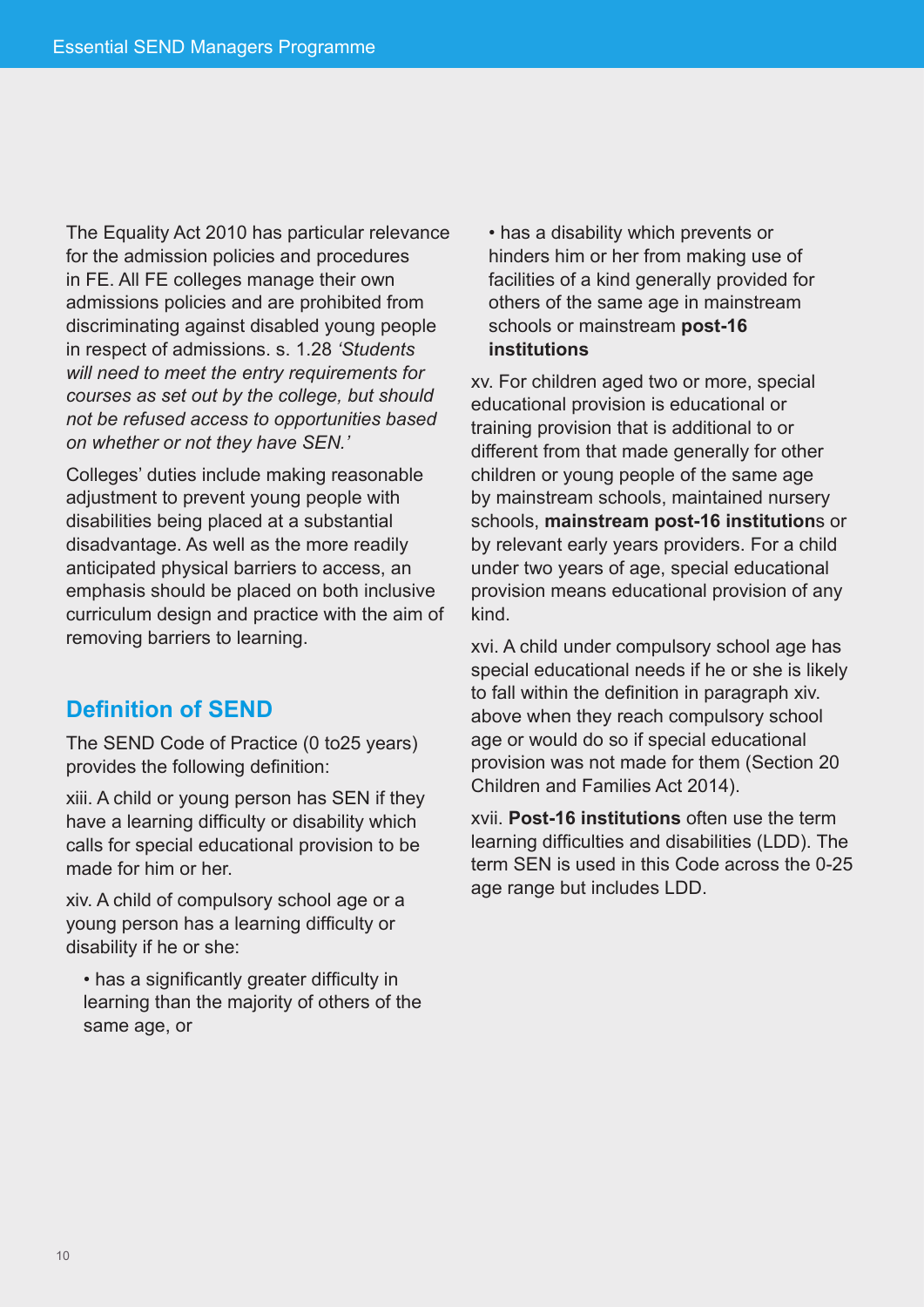## **Definition of disability**

# **SEND Code of Practice**

**xviii.** Many children and young people who have SEN may have a disability under the **Equality Act 2010** – that is '…a physical or mental impairment which has a long-term and substantial adverse effect on their ability to carry out normal day-today activities'. This definition provides a relatively low threshold and includes more children than many realise: 'long-term' is defined as 'a year or more' and 'substantial' is defined as 'more than minor or trivial'. This definition includes sensory impairments such as those affecting sight or hearing, and long-term health conditions such as asthma, diabetes, epilepsy, and cancer. Children and young people with such conditions do not necessarily have SEN, but there is a significant overlap between disabled children and young people and those with SEN. Where a disabled child or young person requires special educational provision they will also be covered by the SEN definition.

**xix.** The Equality Act 2010 sets out the legal obligations that schools, early years providers, post-16 institutions, local authorities and others have towards disabled children and young people:

- They **must not** directly or indirectly discriminate against, harass or victimise disabled children and young people
- They **must not** discriminate for a reason arising in consequence of a child or young person's disability

• They **must** make reasonable adjustments, including the provision of auxiliary aids and services, to ensure that disabled children and young people are not at a substantial disadvantage compared with their peers. This duty is anticipatory – it requires thought to be given in advance to what disabled children and young people might require and what adjustments might need to be made to prevent that disadvantage

 • Public bodies, including **further education** institutions, local authorities, maintained schools, maintained nursery schools, academies and free schools are covered by the public sector equality duty and, when carrying out their functions, **must** have regard to the need to eliminate discrimination, promote equality of opportunity and foster good relations between disabled and nondisabled children and young people. Public bodies also have specific duties under the public sector equality duty and **must** publish information to demonstrate their compliance with this general duty and **must** prepare and publish objectives to achieve the core aims of the general duty. Objectives **must** be specific and measurable. The general duty also applies to bodies that are not public bodies but that carry out public functions. Such bodies include providers of relevant early years education, non-maintained special schools, independent specialist providers and others making provision that is funded from the public purse.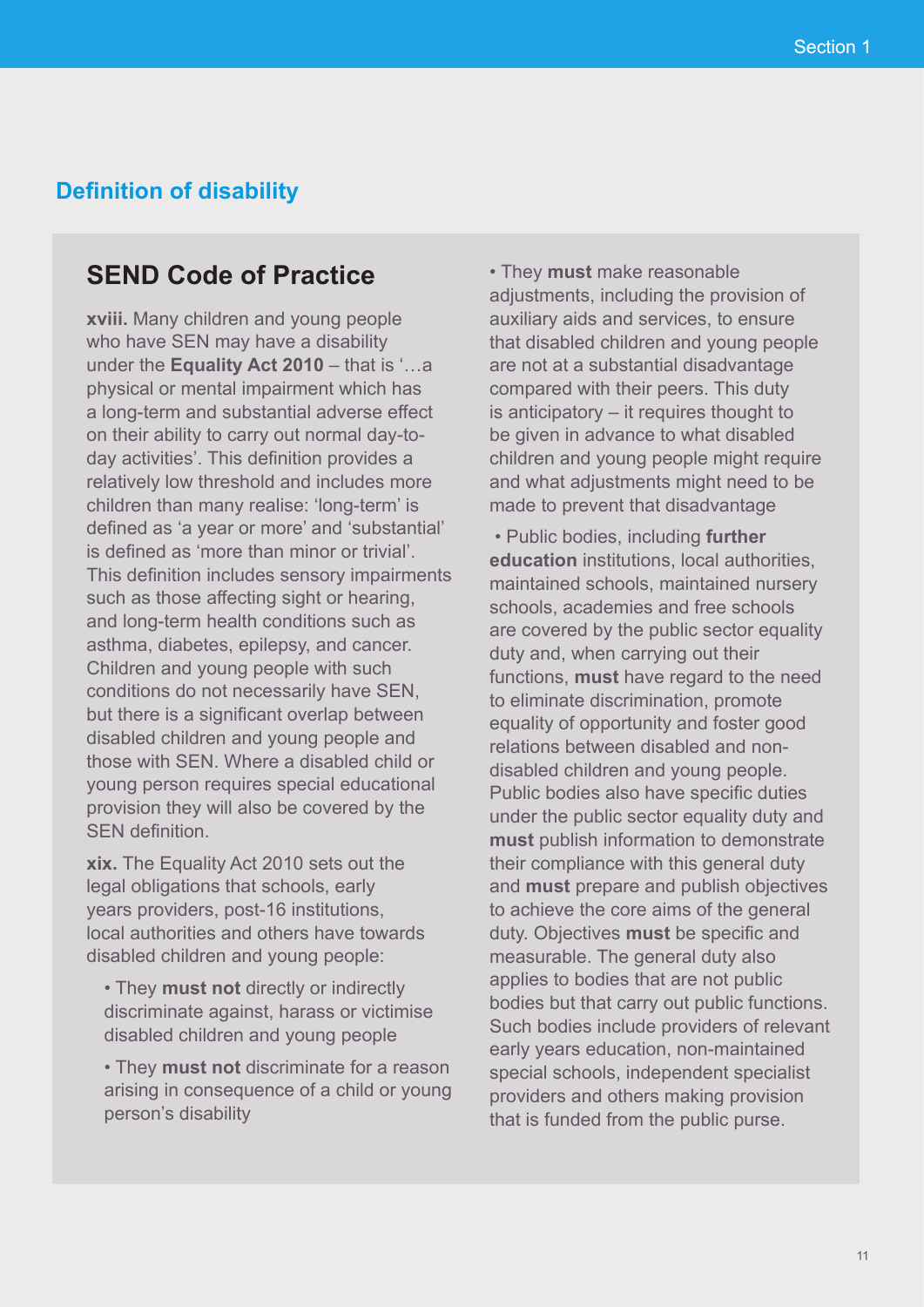## **Types of Support**

The definition of SEND becomes significant as it links to the type of support children and young people receive. The system undergoes significant change at this point as all children and young people aged 0 to 25 years are now placed in two broad levels of support. These

are SEN Support and Education, and Health and Care plans. The needs covered by both SEN Support and EHC plans are very broad. The characteristics of each group naturally overlap but schools data provides a fairly accurate reflection of the needs seen in the FE sector:

Figure B: Percentage of pupils with each primary type of need who are identified as SEN (either on SEN support or with a statement or EHC plan) in state funded primary, secondary and special schools England, January 2017



**SEN Support** replaced School Action and School Action Plus. Although all support package should be bespoke to the individual, broadly speaking these are the types of support a young person might receive via SEN Support:

- a personalised individual learning programme
- extra help in the classroom from a teacher or teaching assistant
- smaller group size
- support to take part in learning activities
- help communicating with peers / others
- support with some personal care

requirements, for example, getting lunch

#### **Education, Health and Care plans (EHC**

**plans)** are for young people who require additional or specialist support over and above what is available through SEN Support. EHC plans replaced the previous system of statements and LDA's. They are put in place when a young person's needs are more intensive or require a specialist level of support that is not routinely available in a college setting. The aim of an EHC plan is to provide more substantial help and support for young people through a unified approach across education, health care and social care needs.

The factors that a Local Authority must take into account when deciding whether an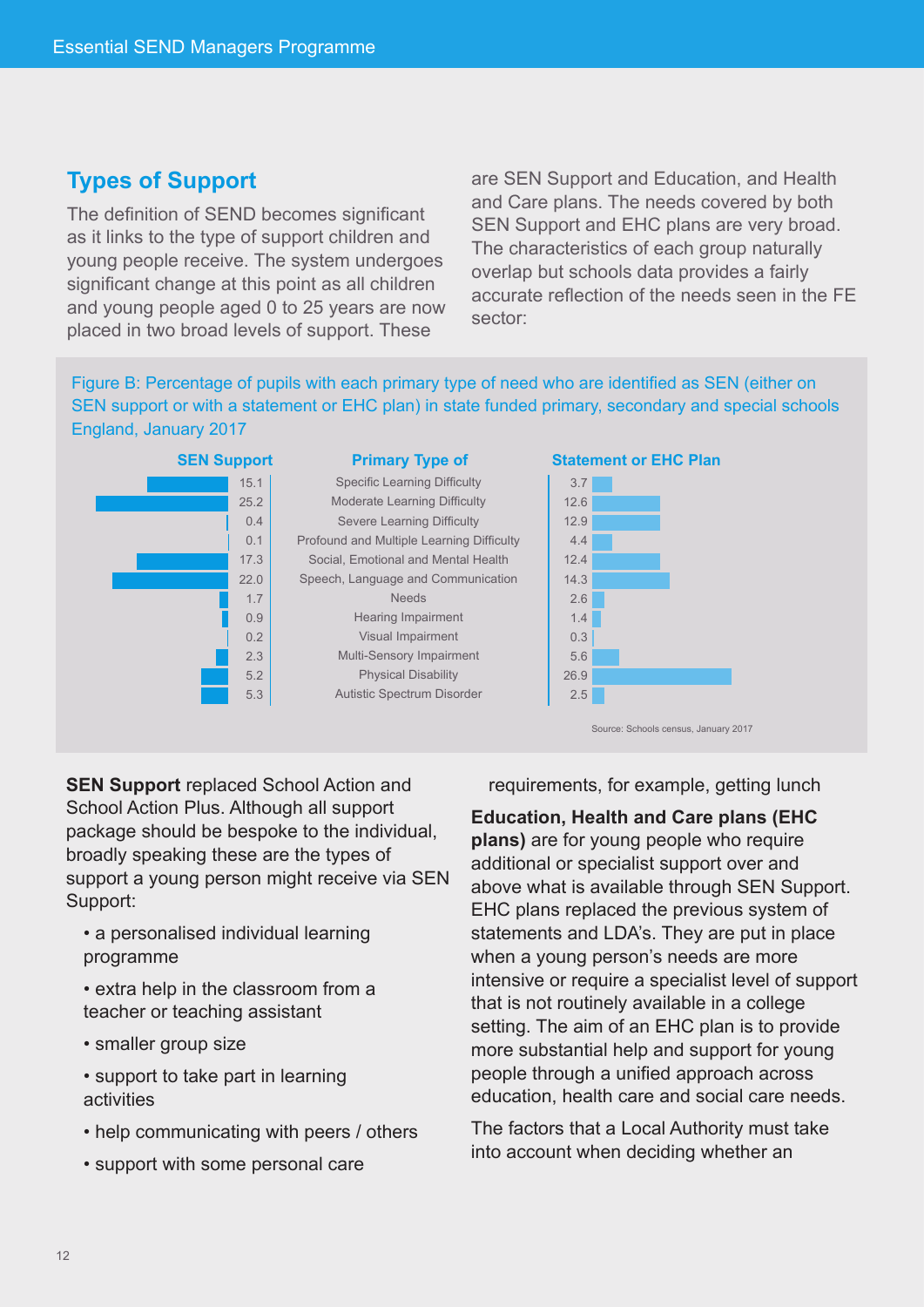EHC needs assessment is required are set out in paragraph 9.14 to 9.15 of the SEND Code of Practice. Paragraph 9.15 recognises the difference between a school and further education setting.

9.15 A young person who was well supported through the Local Offer while at school may move to a further education (FE) college where the same range or level of support is not available. An EHC plan may then be needed to ensure that support is provided and co-ordinated effectively in the new environment. It

may also be the case that young people acquire SEN through illness or accident, or have an existing condition that requires increasing support as they get older.

# **Funding available to meet the identified needs of SEND learners**

Funding for SEN Support, sometimes known as Additional Learning Needs, is allocated to each FE institution through a notional budget. This is for learners whose needs can be met within £6000. The funding comes from the Disadvantage Funding directly through ESFA.

## **Disadvantage funding**

Disadvantage funding is made up of 2 blocks.

Disadvantage Block 1 provides funds to support students from areas of economic deprivation based on the index of multiple deprivation (IMD). The latest version of the IMD index, is used for this.

**Disadvantage block 2 provides funds to support students with additional needs including moderate learning difficulties** 

**and disabilities. It is based on low prior attainment in maths and English.**

The latest version of the IMD index, is used for this.

Disadvantage funding is not ring fenced. This means institutions are free to use this element of the funding to choose the best way to attract, retain and support disadvantaged students and those with learning difficulties and disabilities.

#### **Disadvantage Block 1**

funds to support students from areas of economic deprivation

#### **Disadvantage Block 2**

funds to support students with additional needs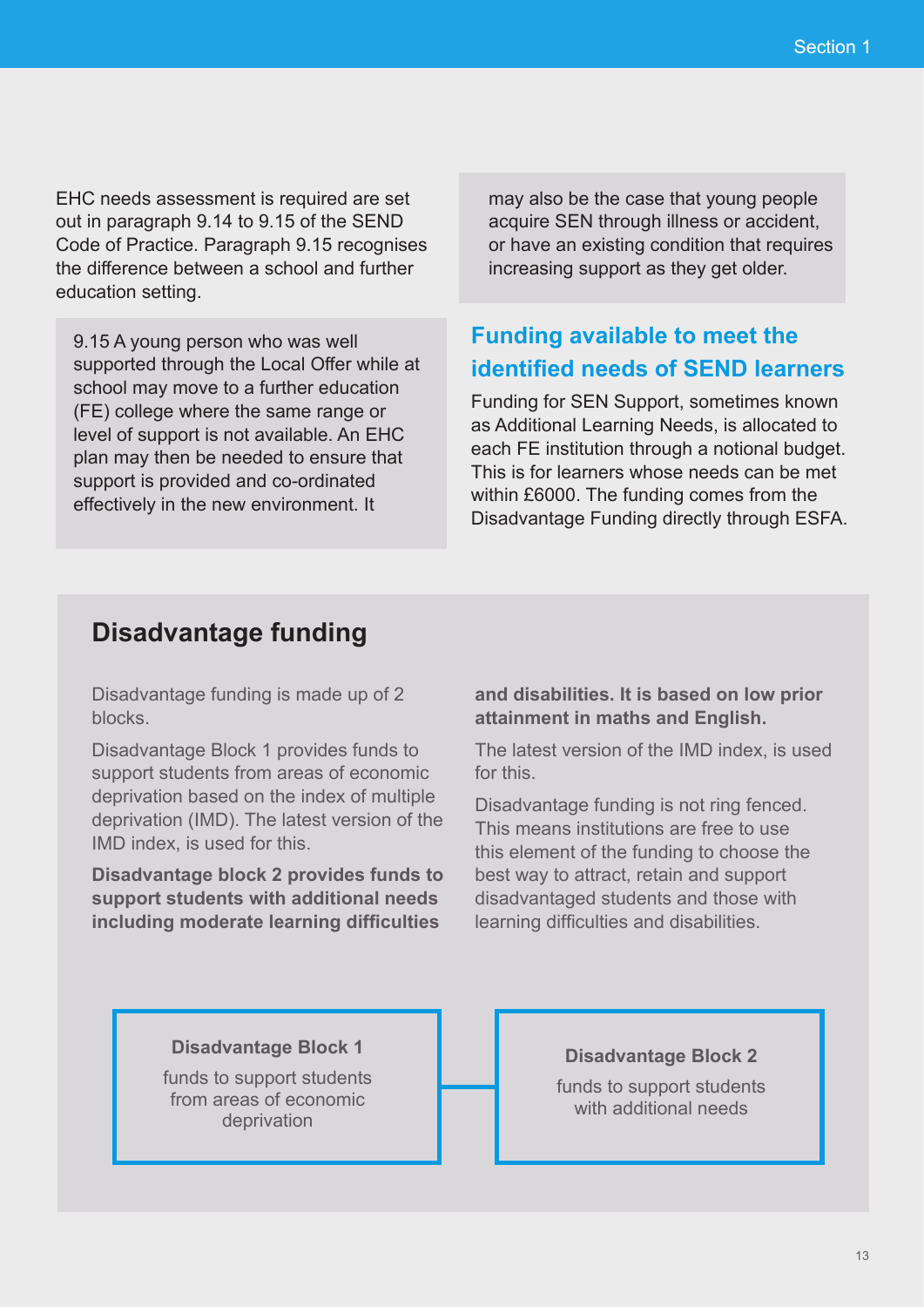## **High needs funding system**

The high needs funding system is available to provide young people with SEND with the most appropriate support package to take part in education in a range of settings. The vast majority of learners who access high needs funding will have an Education, Health and Care plan.

The high needs funding system has two main components, which are:

#### **Core funding**

This is allocated to institutions in a number of ways, including:

• mainstream school and academy budgets, derived from the DSG schools block and the local funding formulae

**• funding allocated to post-16 providers, including mainstream schools and FE colleges, through the 16 to 19 national funding formula (sometimes called element 1), plus an amount per high needs place of** 

#### **£6,000 (sometimes called element 2)**

• place funding of £10,000 per place for special schools and academies, and special units within mainstream schools and academies, which is drawn from the high needs block The core funding is paid either by local authorities (for maintained schools and PRUs) or by **FFA** 

#### **Top-up funding**

This is allocated by local authorities to institutions from their high needs budgets and is sometimes known as element 3. Top-up funding is paid from the high needs budget of the local authority in which the pupil or student is resident or to which they belong. If the cost of providing for a pupil with high needs is more than allocated through the core or place funding, the local authority will allocate the institution this additional top-up funding to enable a pupil or student with high needs to participate in education and learning.

## Figure B: Number and percentage of children and young people with statements or EHC plans by age group

| Year: January 2017 Coverage: England |  |  |  |
|--------------------------------------|--|--|--|
|--------------------------------------|--|--|--|

| Age group            | <b>Statements</b> | <b>EHC Plans</b> | <b>Total</b>    |
|----------------------|-------------------|------------------|-----------------|
| Under 5 years of age | 281 (0.3%)        | $11,346(6.5\%)$  | 11,629(4%)      |
| Aged 5-10            | 43,477 (38.8%)    | 53,902 (30.8%)   | 97,379 (33.9%)  |
| Aged 11-15           | 54,442 (48.6%)    | 58,098 (33.2%)   | 112,540 (39.2%) |
| Aged 16-19           | 13,857 (12.4%)    | 44,177 (25.2%)   | 58,034 (20.2%)  |
| Aged 20-25           |                   | 7,708 (4.4%)     | 7,706 (2.7%)    |
| <b>Total</b>         | 112,057           | 175,233          | 287,290         |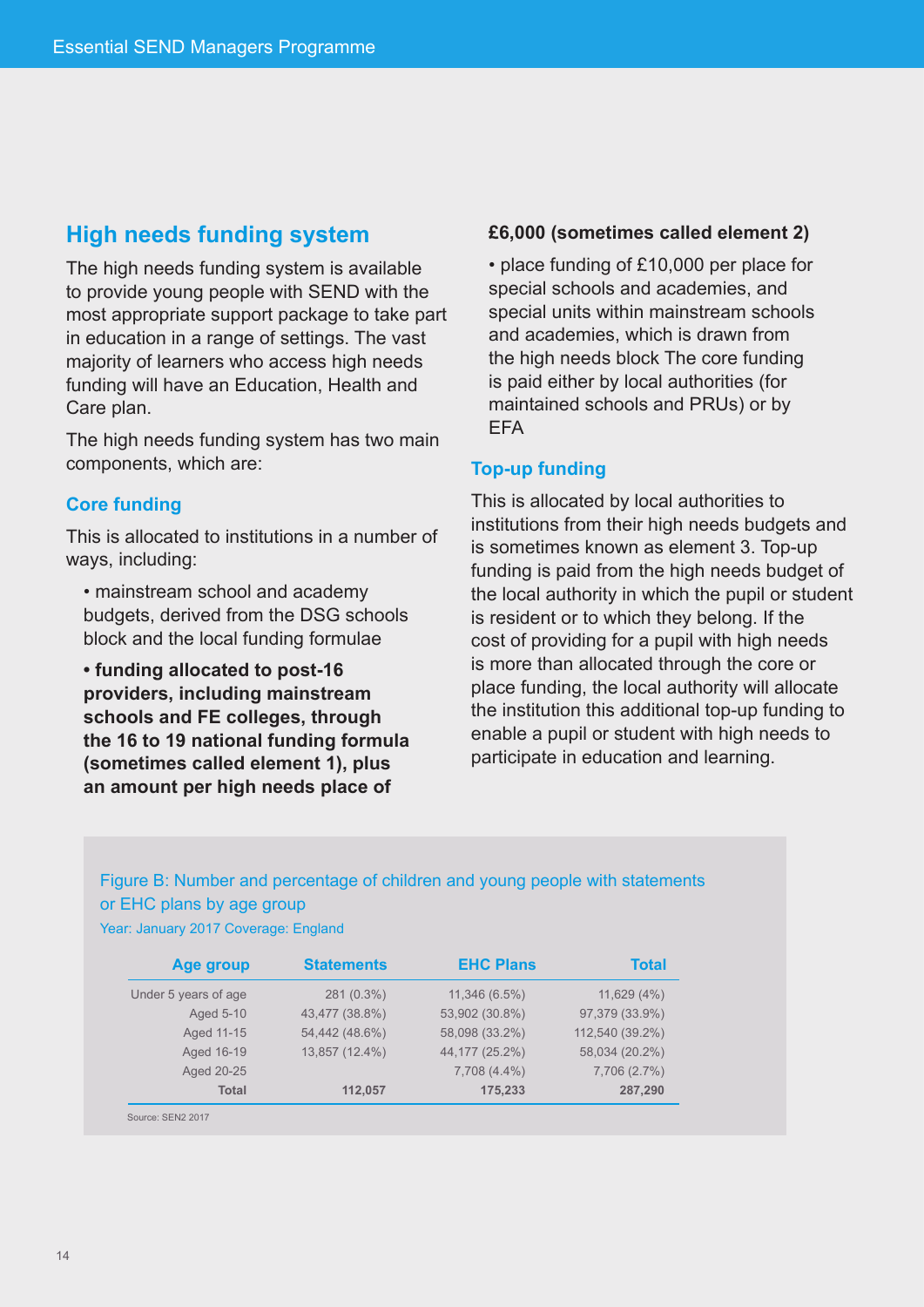## **Impact of the reforms so far**

The reforms enjoyed a great deal of support and were based upon the belief that the new system would provide greater equality for learners with SEND, improved provision and outcomes for learners. What has been agreed upon is that the implementation of the reforms has not delivered the aspiration of the Children and Families Act (2014) and has had a range of unintended consequences. The recent call for evidence by the SEND Education Select Committee has highlighted the key areas which have not seen significant progress:

- equal and fair access to high quality provision to meet the needs of young people
- a less adversarial and bureaucratic system and a more transparent system which is easier for young people, parents and providers to navigate
- greater personalisation for young people. Choice and control for young people with an increase in decision making.
- effective collaboration, including joint commissioning, between education, health and social care

Conversely the DfE view, based largely on local authority survey and adviser evidence indicates that:

- all local authorities have a Local Offer in place
- the vast majority of schools have published SEND information reports
- all local authorities have established an EHC assessment pathway
- all local authorities are issuing EHC plans
- the transfer of Statements to EHC plans is progressing and must be complete by April 2018
- health services are increasing levels of engagement with the reforms (e.g. in relation to involvement in in EHC assessment and aspects of joint commissioning).

A number of the early local area SEND inspection reports corroborate these findings and confirm positive progress with the implementation of the reforms. However an equal number of local area SEND inspections indicate that the reforms are not providing better outcomes for young people with SEND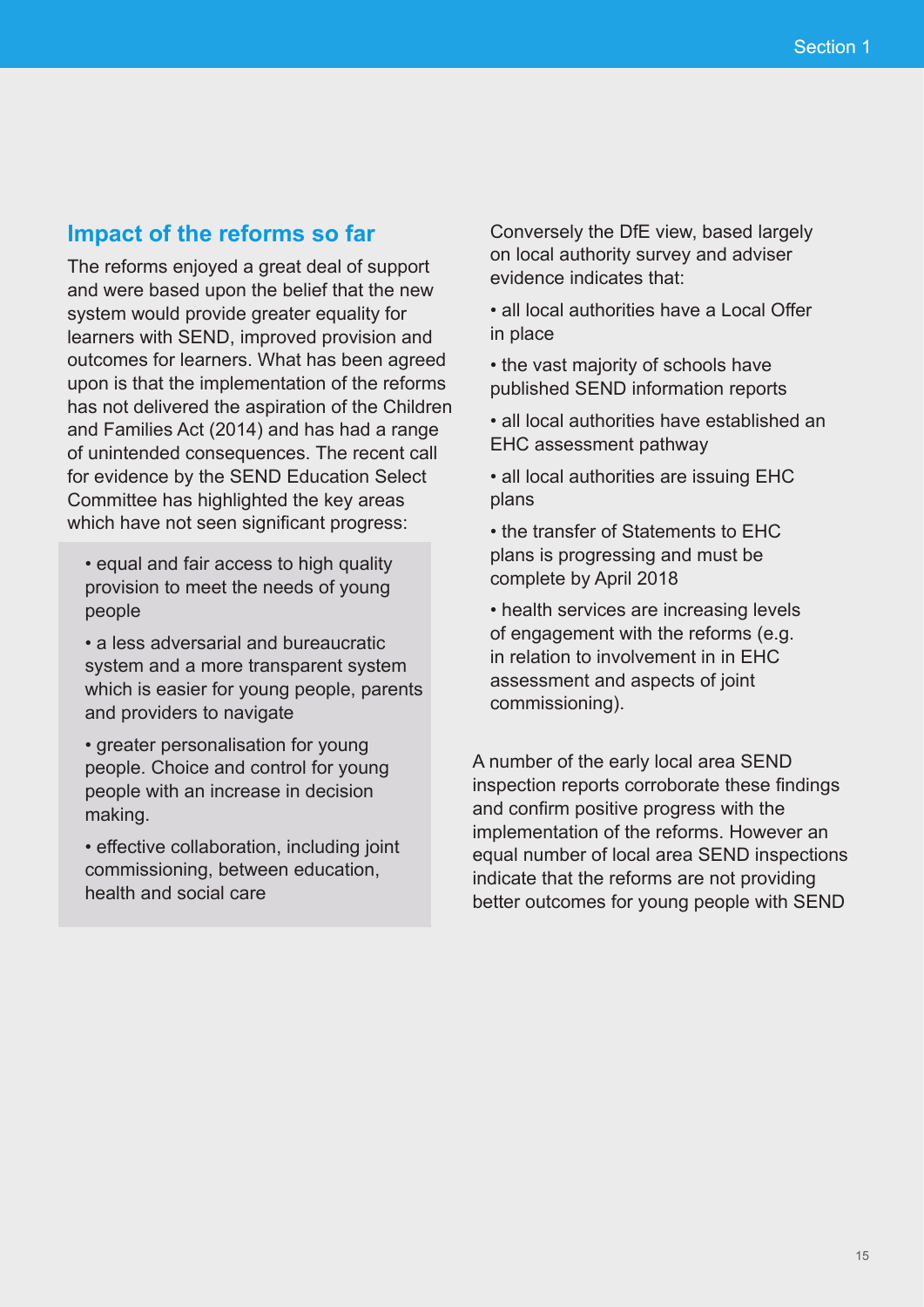and the system is just as adversarial as it was pre-reforms. What has become clear through popular debate is the policy described in the CAFA is the right policy to follow, the issues have arisen through implementation of the SEND reforms.

# **Special educational needs and disability code of practice: 0 to 25 years (SEND Code of Practice)**

#### **An introduction to the code**

The Code is a guidance document relating to Part 3 of the Children and Families Act (2014). It related solely to children and young people with SEND. In the context of the Code a young person is someone who is over the school participation age but under 25. The Code of Practice was new for post-16 settings, the

previous code only covered schools.

#### **The Local Offer**

Local Authorities have a duty to publish the local offer setting out the education, health and social care provision that is available both in their area, and outside of their area, for young people with SEND. Local Authorities must engage young people in the development and the review of the Local Offer. The Code of Practice states that young people should have opportunities to be engaged independently of their parents.

Colleges and post-16 providers have a role to play in supporting young people to engage in their local communities and influence the Local Offer. Where this works well it shows the positive impact that partnership working can have on the range of provision available for young people.

Local Offer good practice case study, Leeds<sup>(6)</sup>

A working group called the Post 16 High Needs Students Steering Group worked together to agree the offer of support. This group is coordinated by a Leeds City Council officer and includes:

• representatives of post 16 education providers

• partners from education and from health and social care services (adult's and children's services)

• the Council's Voice, Influence and Change team

The group carried out a 'Learner Voice Participation' survey with students in

years 9 to 14 with SEN and/or disabilities. 500 surveys were given out across all mainstream secondary and special schools in Leeds. 121's were completed and returned. Comments in the surveys influenced the final offer.

The group also decided that all post 16 education providers who access funding from Leeds City Council should be asked to publish simple details of their individual offer of support for children with SEN and disabilities on their own websites and/or printed information.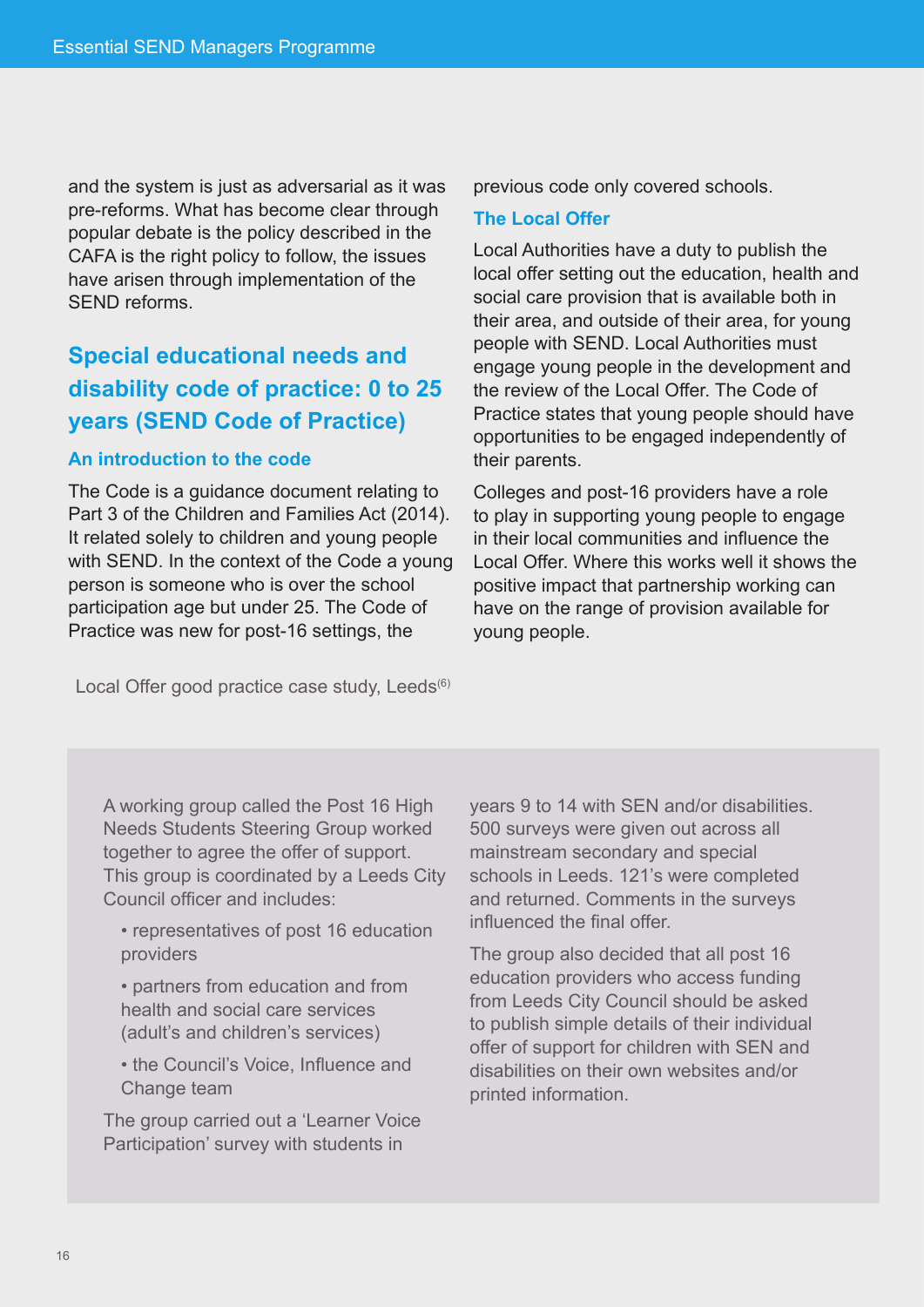The Local Offer must include (section 4.30 Code of Practice), amongst other information, the following:

- post-16 education and training provision
- apprenticeship, traineeships and supported internships
- information about provision to assist in preparing children and young people for adulthood
- arrangements for travel to and from post-16 institutions

### **Preparation for Adulthood (Employment, independent living, friendships & communities, health and wellbeing)**

The code of practice devotes a whole chapter to 'Preparing for adulthood from the earliest years'. Its aim is to set out how professionals across education, health, social care and local authorities should support young people with SEND to prepare for adult life. The emphasis of the Code of Practice is highly

focused on transition, both transition into post-16 education and transition from post 16-education into adult life. The emphasis is on:

- planning the transition into post-16 education
- post-16 institutions designing study programmes that create pathways to employment (and other pathways)
- transition for young people aged 19-25
- transition to adult health services
- transition to adult social care
- leaving education and training and progressing into employment

The Department for Education (DfE) fund NDTI (National Development Team for Inclusion) to deliver the *Preparing for Adulthood (PfA)* programme as part of the delivery support for the SEND reforms. NDTI has a responsibility to ensure best practice is shared on a regional and national basis to support further development.

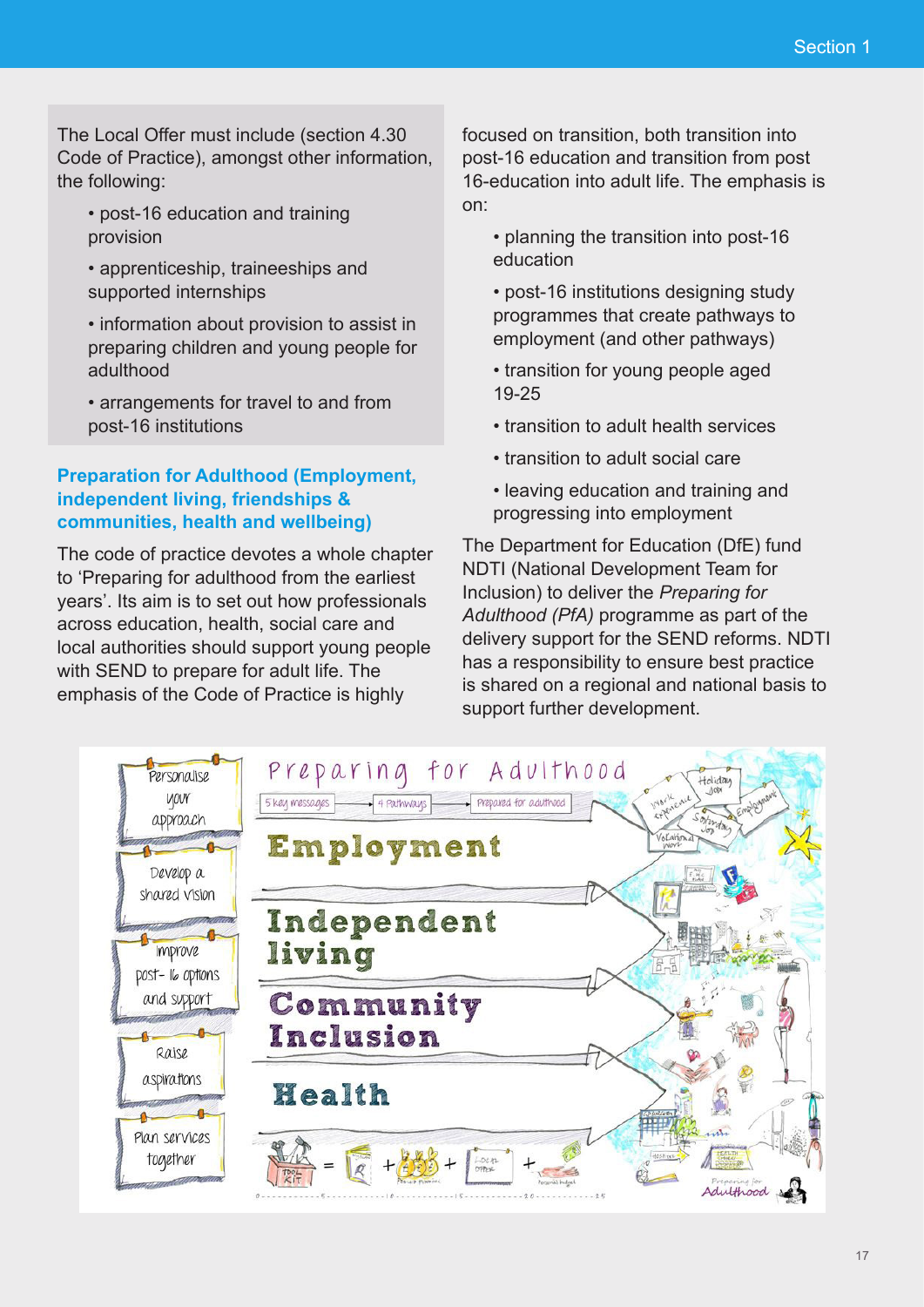As part of sharing best practice the PfA team have developed guidance<sup>(7)</sup> on outcomes that enable young people to achieve a positive transition to adult life. Examples include:

| Pathway           | Post-16 In schools and<br>post-16 providers<br>16-19 year olds                                                                                                                                                                                                                                                                                                                                                                                                                                                                                       | Post 19<br>19-25 year olds                                                                                                                                                                                                                                                                   |
|-------------------|------------------------------------------------------------------------------------------------------------------------------------------------------------------------------------------------------------------------------------------------------------------------------------------------------------------------------------------------------------------------------------------------------------------------------------------------------------------------------------------------------------------------------------------------------|----------------------------------------------------------------------------------------------------------------------------------------------------------------------------------------------------------------------------------------------------------------------------------------------|
| <b>Employment</b> | • Build on strengths and interests<br>highlighted in personal / vocational<br>profile<br>• Apprenticeships<br>• Supported internships<br>• Traineeships<br>• Further work on academic and<br>vocational qualifications<br>• A-levels and planning for university<br>including sharing EHC plan with<br>disabled students allowance study<br>needs assessor<br>• CV writing<br>• Skills in applying for jobs or higher<br>education<br>• Interviewing<br>• Understanding support from the<br>LA, e.g. do they have a supported<br>employment service? | • Consolidate or finish learning<br>• Taking part in adult education /<br>community learning<br>• Completing outcomes in EHC<br>plan<br>• Voluntary work<br>• Knowing how to access support<br>from Job Centre post-education<br>• Paid work or higher education<br>• Understanding benefits |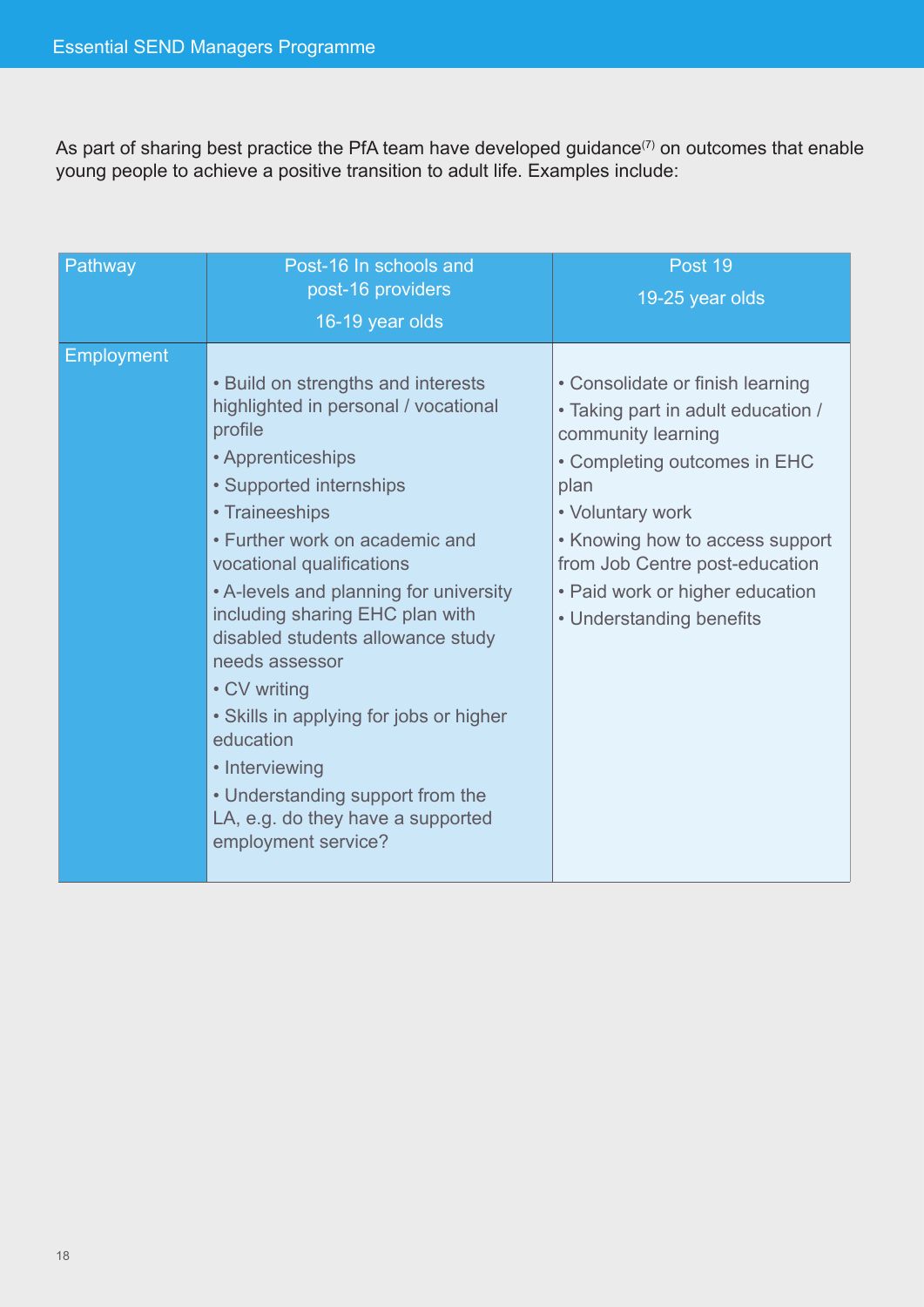| Pathway               | Post-16 In schools and<br>post-16 providers<br>16-19 year olds                                                                                                                                                                                                                                                                                                                                                                                                                                                                                                        | Post 19<br>19-25 year olds                                                                                                                                                                                                                      |
|-----------------------|-----------------------------------------------------------------------------------------------------------------------------------------------------------------------------------------------------------------------------------------------------------------------------------------------------------------------------------------------------------------------------------------------------------------------------------------------------------------------------------------------------------------------------------------------------------------------|-------------------------------------------------------------------------------------------------------------------------------------------------------------------------------------------------------------------------------------------------|
| Independent<br>Living | • Managing bills (e.g. mobile phone)<br>• Managing potential income including<br><b>Personal Independence Payments</b><br>• Residential and local learning options<br>• Mental capacity - decision making<br>• Understanding consent and best<br>interest<br>• Life skills<br>• Managing your time<br>• Transition to adult care<br>• Being safe in your home<br>• Understanding different types of living<br>arrangements - what arrangements are<br>positive and possible for each YP<br>• Actively planning for future living<br>arrangements with family, LA etc. | • Arranging potential independent /<br>supported living options<br>• Planning other living<br>arrangements<br>• Understanding correspondence<br>/ bills<br>• Continuing to develop<br>independent living skills as part of<br>a study programme |

National Star's experience is that the outcomes are personalised for each individual learner, and depend upon the experiences they have had at school and the outcomes on which the young person chooses to work towards for their future. The divide between the type of outcomes pre

and post-19 is rarely seen in practice.

A key part of the SEND Code of Practice (0- 25) is the introduction of Education, Health and Care plans. These are covered in Section 2.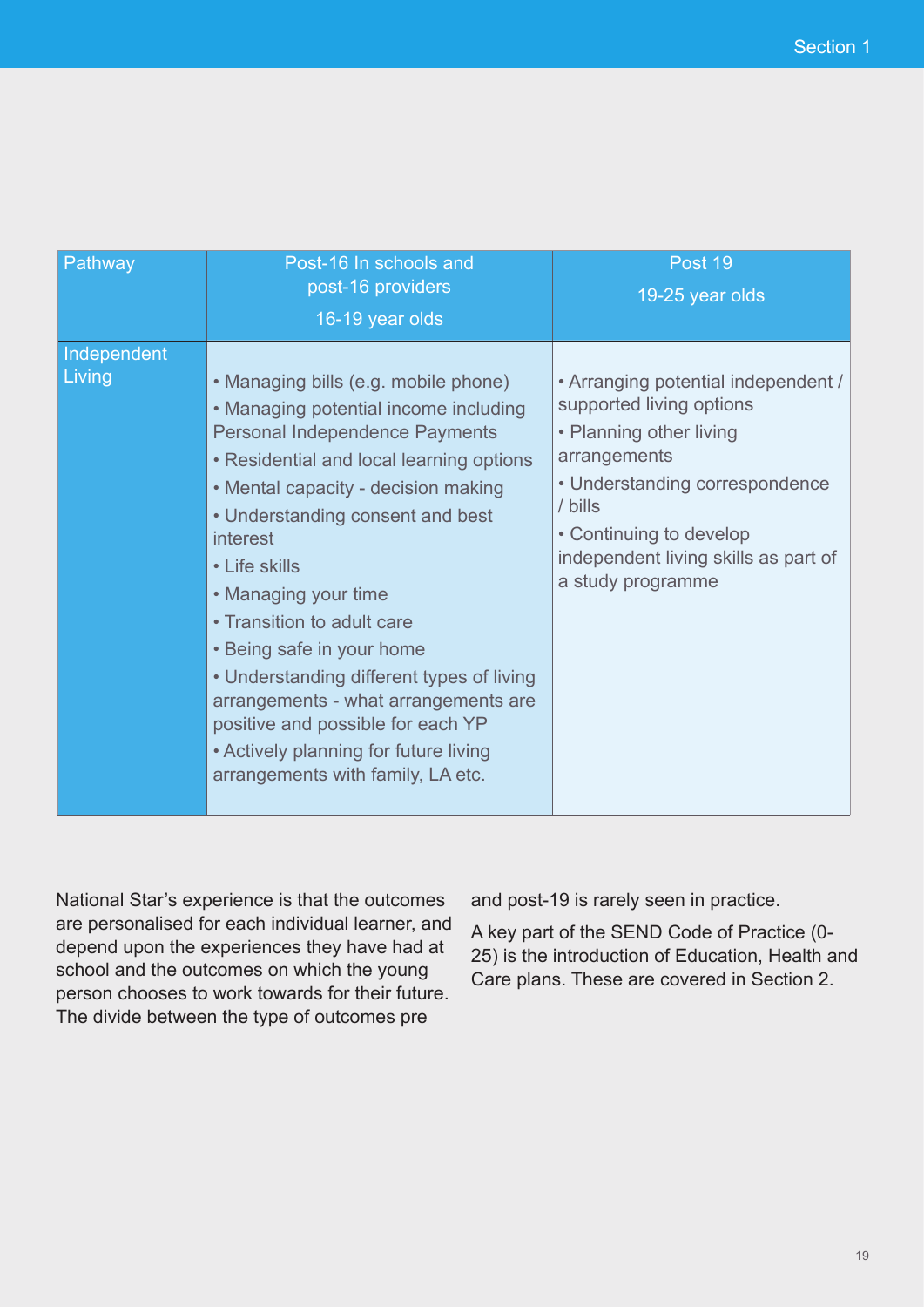Essential SEND Managers Programme

# **Section 2**

Support Plans.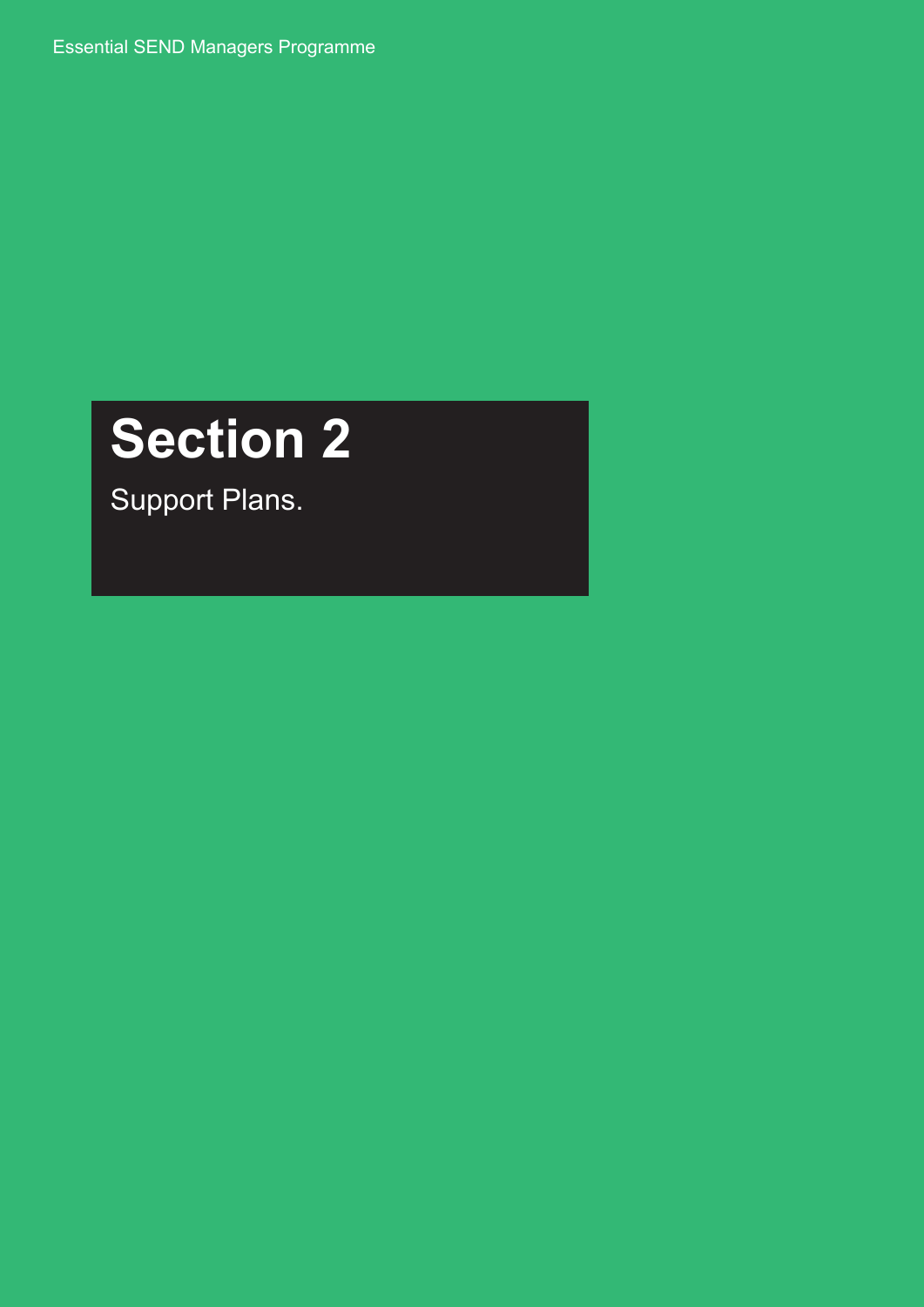"EHC plans are a key focus of the new SEND system, ensuring, through a single plan, a more joined-up approach, bringing together services delivered by nurseries, schools, further education colleges, local health bodies and social services to meet the needs of all children and young people with SEND."

The reforms in the  $0 - 25$  SEND legislation aim to tackle inequalities in the education system by ensuring that everyone has the opportunity to succeed in the future.

*"EHC plans are a key focus of the new SEND system, ensuring, through a single plan, a more joined-up approach, bringing together services delivered by nurseries, schools, further education colleges, local health bodies and social services to meet the needs of all children and young people with SEND."*  (https://www.gov.uk/government/news/ new-measures-to-support-children-withsend)

The aim of EHC plans is for them to be a single underpinning tool that bring together education, health, and care in a holistic way. The plan follows a learner throughout their education, being revised annually, or as necessary following review. Due to the educational focus of the plans they almost

always extend from age 4 to 18 years, however due to the 0- 25 years nature of the reforms there is flexibility at either end of the age range where children/young people need earlier or continuing support.

The introduction of EHC plans also saw the introduction of SEN Support to replace School Action and School Action Plus in schools. The term SEN Support is now increasingly being used interchangeably with Additional Learning Support (ALS) in college settings. Different plans provide different information; broadly speaking, a SEN Support Plan document should identify the special educational need, monitor progress towards desired outcomes, and track the resources utilised within an educational setting. An EHC plan is a legal document that describes a child or young person's special educational, health and social care needs. It explains the extra help that will be given to meet those needs, and how that help will support the child or young person to achieve what they want in their life.

## **SEND Code of Practice 0- 25 years**

s. 9.5 EHC plans should be forward-looking documents that help raise aspirations and outline the provision required to meet assessed needs to support the child or young person in achieving their ambitions. EHC plans should specify how services will be delivered as part of a whole package and explain how best to achieve the outcomes sought across education, health and social care for the child or young person.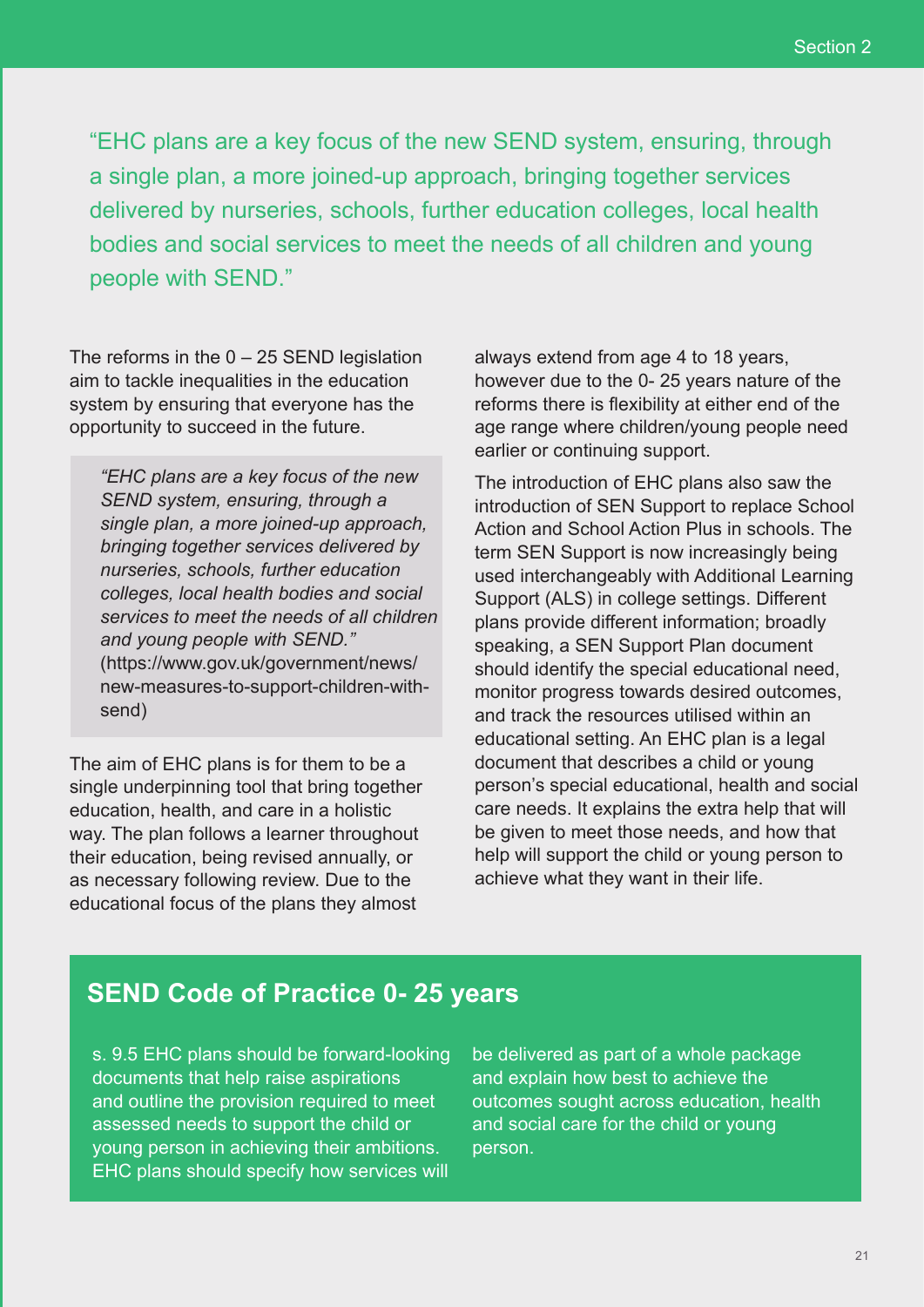#### **Transition into a post-16 setting**

In supporting a young person to transition to post-16 provision, either through a SEND transition framework, or through provision of an EHC plan, it is the learner who is at the heart of the process. The support provided leading up to transition should have, ideally, enabled the young person with SEND to become familiar with different post-16 environments. This should inform them of the different learning pathways that are available to them so that they, alongside their parents/ carers, can make informed decisions about next steps. In the longer term, this will include transition into adulthood and, where appropriate, employment.

Should a young person arrive at college without an EHC plan but it is deemed that considerable extra support is needed for the college to meet their needs, it would be necessary to provide evidence of this to the local authority through the request for an EHC plan. Instances where this might occur include where the learner's needs are unknown because of, for example, having been home schooled, or because of the recent acquisition of a disability, or following a move from alternative provision with small group sizes into a larger FE environment, or where

more support is needed because of work or community focussed activities, or to access employment.

The **first step** in the process is to apply for an EHCP. This must be done with the knowledge, agreement and involvement of the parent or young person involved. The application can be done by either the college, the parents/carers, or the young person concerned (if aged between 16 and 25). Initially, the application should be made in writing to the local authority. Where possible, it is helpful to include copies of supporting evidence, such as reports from health professionals, or reports relevant to educational achievements.

Following receipt of a request for an EHCP, the **second step** in the process is for the local authority to decide whether or not to carry out an assessment. The decision must be both made and notified within six weeks. The assessment will consider whether there is evidence of special educational needs. At this point, special educational needs don't have to be proved, so even where there is no known diagnosis, consideration will be given where there is a belief that the young person may have SEN, and has not made expected progress. If the LA decide to carry out an assessment, the process moves to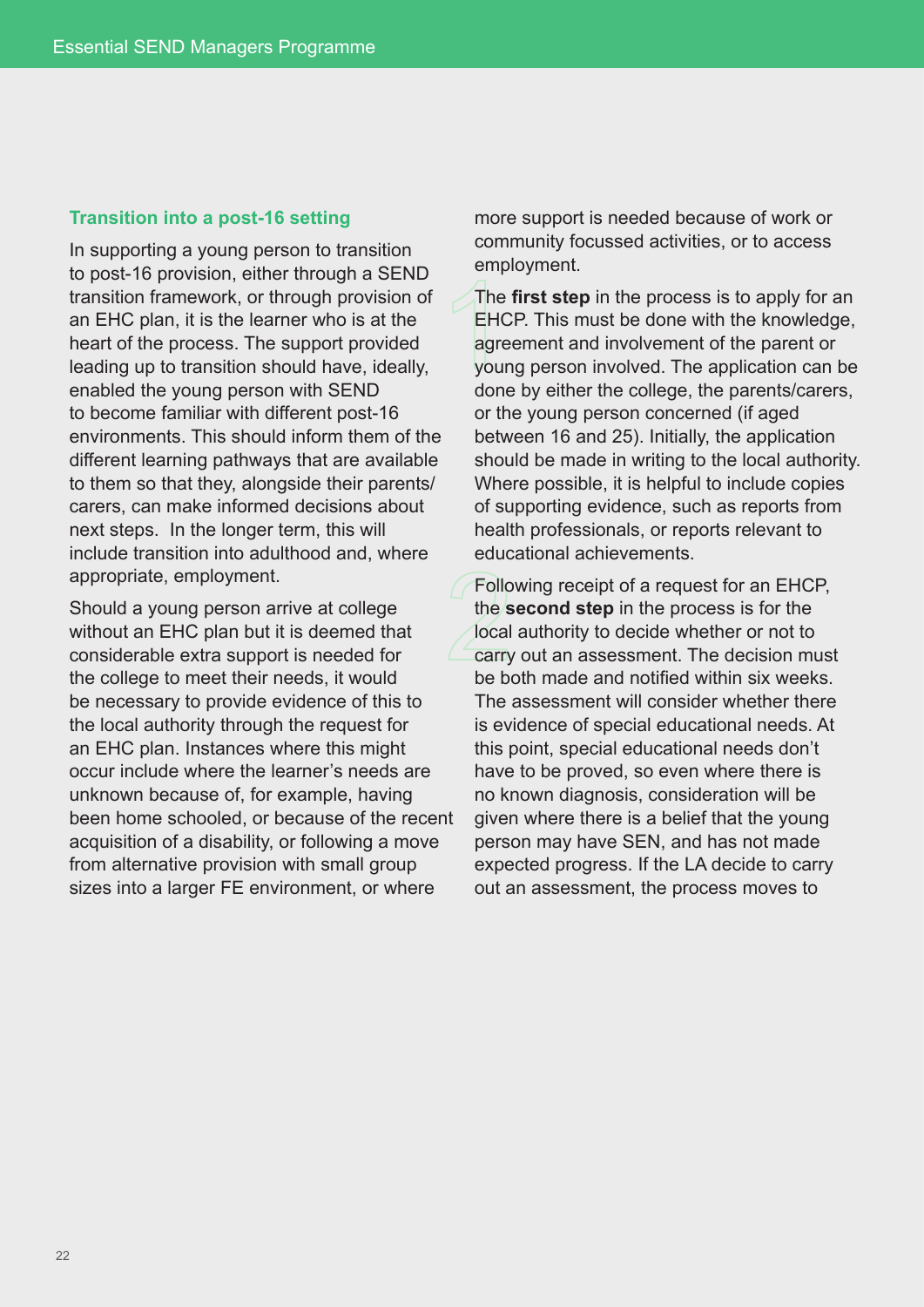the third step. If the LA decides not to carry out an assessment the young person, or their parents/carers can appeal to the Special Educational Needs and Disability Tribunal. Providers cannot appeal.

The **third step** in the process is the assessment itself. The LA will have gathered the required information and a caseworker may have been allocated from the LA as the main point of contact. In addition to information provided by the applicant, information may be sought from the college, health care professionals, educational psychologist, social services, or relevant others. There is a 6-week deadline for replying to the LA from the point of contact. Having obtained all relevant information, the LA will hold a meeting to decide whether they need to provide an EHCP. If they find that an EHCP is not necessary, the applicant, or their parents/carers must be informed within sixteen weeks of the original request for assessment. Information will also be provided on the right to appeal to the Special Educational Needs and Disability Tribunal if there is disagreement with the LA's decision. If the LA does decide an EHCP is necessary, the next stage in the process is to draft the plan.

Drafting the EHCP is the **fourth step** in the process and this will be done at a second meeting, involving the young person

concerned, and should reflect person centred practices (see section 4 for further information). Following the meeting, the LA will create a first draft EHCP – this is the **fifth step** in the process. This will be sent to the young person and their parents/carers for comments so if, for example, they have a preferred place of education they need to highlight it at this point. The young person or parents/carers need to return the document to the LA within fifteen days. If the young person, or parents/ carers are unhappy with any of the content relating to education, and the LA will not change it, this should be taken to the Special Educational Needs and Disability Tribunal. The Tribunal cannot decide on the health or social care parts, only education.

The **sixth step** in the process is to finalise the EHCP. The LA will send out the final plan as soon as possible, ideally this will be no longer than 20 weeks after first applying for assessment. Having an EHCP in place makes it possible for decisions to be made with regard to both educational placement and resource allocation, as well as contributing to continuity of provision. EHCPs are reviewed annually.

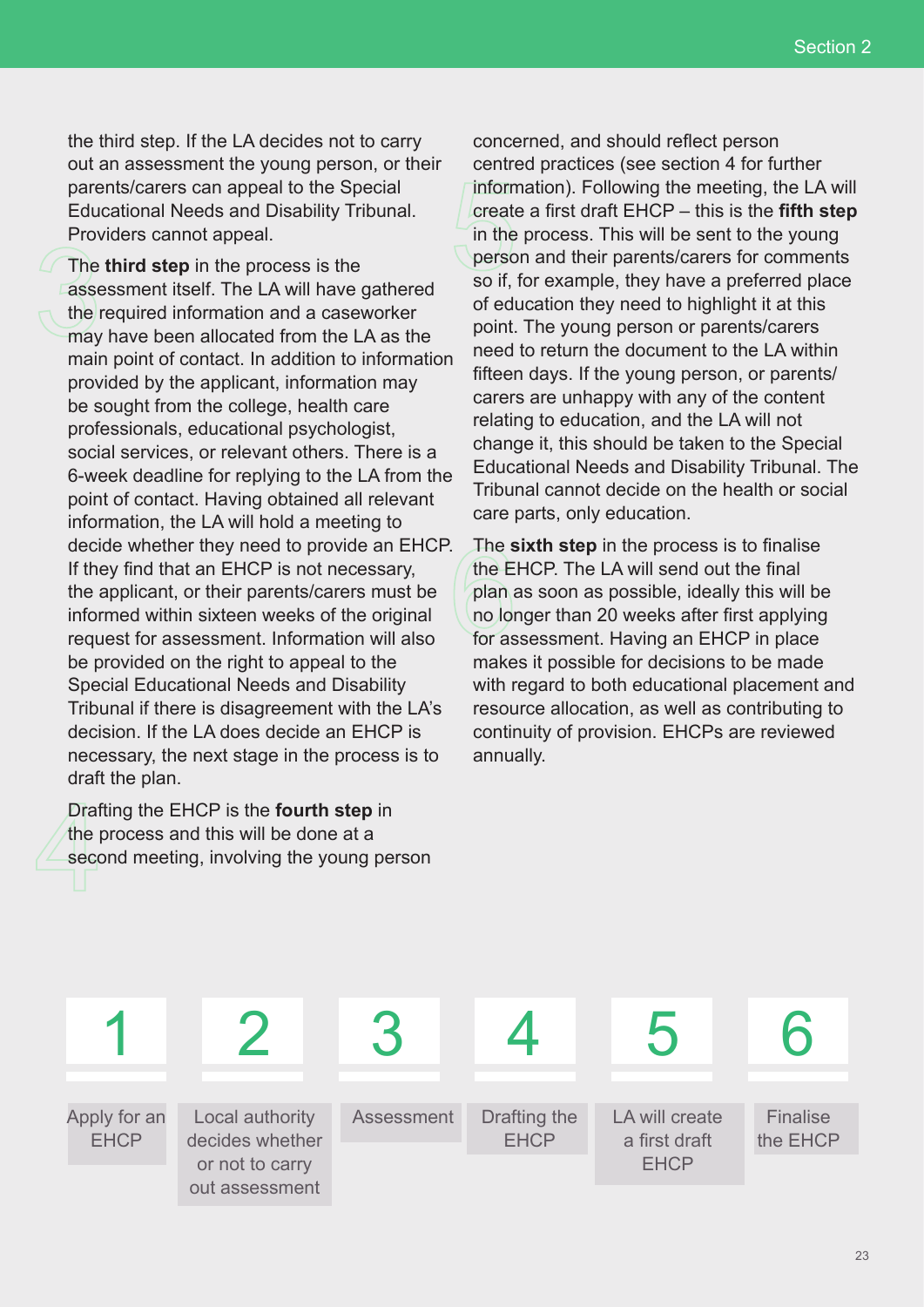# **Applying for an EHC plan to meet the needs of a young person moving in to a FE Setting - Gloucestershire College**

Staff across Gloucestershire College contact the Learning Support Team about learners who they feel require additional support, or the provision of an EHCP, to support their learning needs. These referrals are directed to the SEND Service Manager (SSM). The SSM receives a wide range of referrals. Most of the young people have support needs that the college can meet through SEN Support. When this is not the case the SSM works with the Local Authority (often the Lead Caseworker) to ascertain whether or not an EHCP is required.

Once consideration of a case has been agreed, it is likely that a meeting of the 'Team around the Child' will be arranged so that the learner, their family, carers, involved professionals, and the Local Authority, can discuss requirements. If the case is to proceed, it will then go to Local Authority Panel, where a final decision will be made. If successful, an EHCP will be drawn up; if unsuccessful, Gloucestershire College will liaise with the Local Authority

to negotiate a level of funding to support the learner effectively.

For the Local Authority to consider the case, supporting evidence is required:

• observational reports from academic and/or support staff that clearly explain how the additional needs of the learner are negatively impacting on their ability to learn. At Gloucestershire College, these are often recorded and shared on learner monitoring software (ProMonitor).

• any evidence of previous support and / or medical diagnoses – this is usually discussed in an SSM meeting, with the learner and the family / carers.

• an agreement on (i) whether or not additional support is required, beyond what would be considered reasonable adjustments in the classroom, and (ii) what support will be required in order to impact positively on their learning.

• the SSM will arrange for a report from an Educational Psychologist. The report will be based on observing the learner for one day, and holding discussions with both academic and support staff.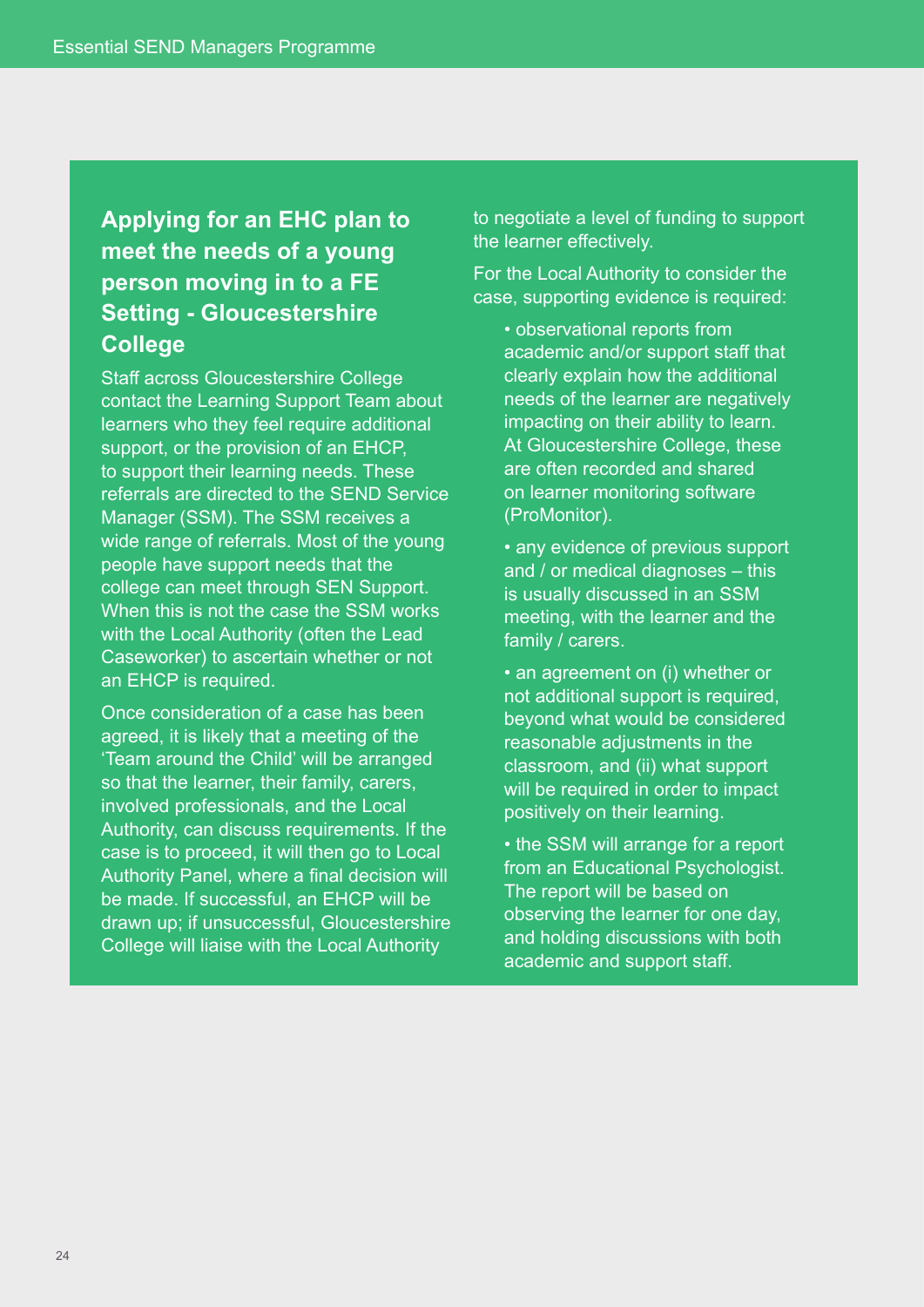# **Essential components of an EHC plan, how to use each section of the plan**

All EHC plans must include: the young person's interests, aspirations, and understanding of the situation; their special educational needs; any health needs related to their SEN; their social care needs; hoped for outcomes (i.e. aspirations to be achieved by the end of the process and how their education will support that); what special educational

provision is required; what provision health or social care services should make; the name and description of their educational placement; ways in which the personal budget (if there is one) will support specific outcomes and be managed; the advice and information that was gathered when the EHC needs were being assessed. Paragraph 9.66 of the SEND Code of Practice states that *'an outcome can be defined as the benefit or difference made to an individual as the result of an intervention.'*  Typically the plan will be written in 11 sections:

| Label          | <b>Section</b>                                                                            | Relevance of information for providers                                                                                                                          |
|----------------|-------------------------------------------------------------------------------------------|-----------------------------------------------------------------------------------------------------------------------------------------------------------------|
| $\overline{A}$ | The young person's views and                                                              | To provide for access requirements.                                                                                                                             |
|                | aspirations, together with the<br>family's views (often referred to<br>as "All About Me") | To enable relevant, personalised<br>curriculum design for working towards life<br>beyond college.                                                               |
|                |                                                                                           | To design work based experience (where<br>appropriate) in accord with the young<br>person's preferences.                                                        |
| B              | The young person's special<br>educational needs ("the<br>Needs")                          | To gain an holistic picture of the young<br>person, taking into account where their<br>learning might be impacted by health or<br>social care needs.            |
| $\mathsf{C}$   | The young person's health<br>needs that relate to their<br>education                      | To ascertain where the provision of<br>therapies might be required, or to assist<br>in developing programmes for managing<br>behaviour, for example.            |
| D              | The young person's care needs<br>that relate to their education                           | To make staff aware of social care needs<br>pertinent to the young person, such<br>as vulnerability, family problems, and<br>required routines.                 |
| Е              | The young person's desired<br>outcomes ("the Outcomes")                                   | To specify the steps to be taken to lead to<br>the specified outcomes. This will include<br>target setting, monitoring, review, and<br>transition arrangements. |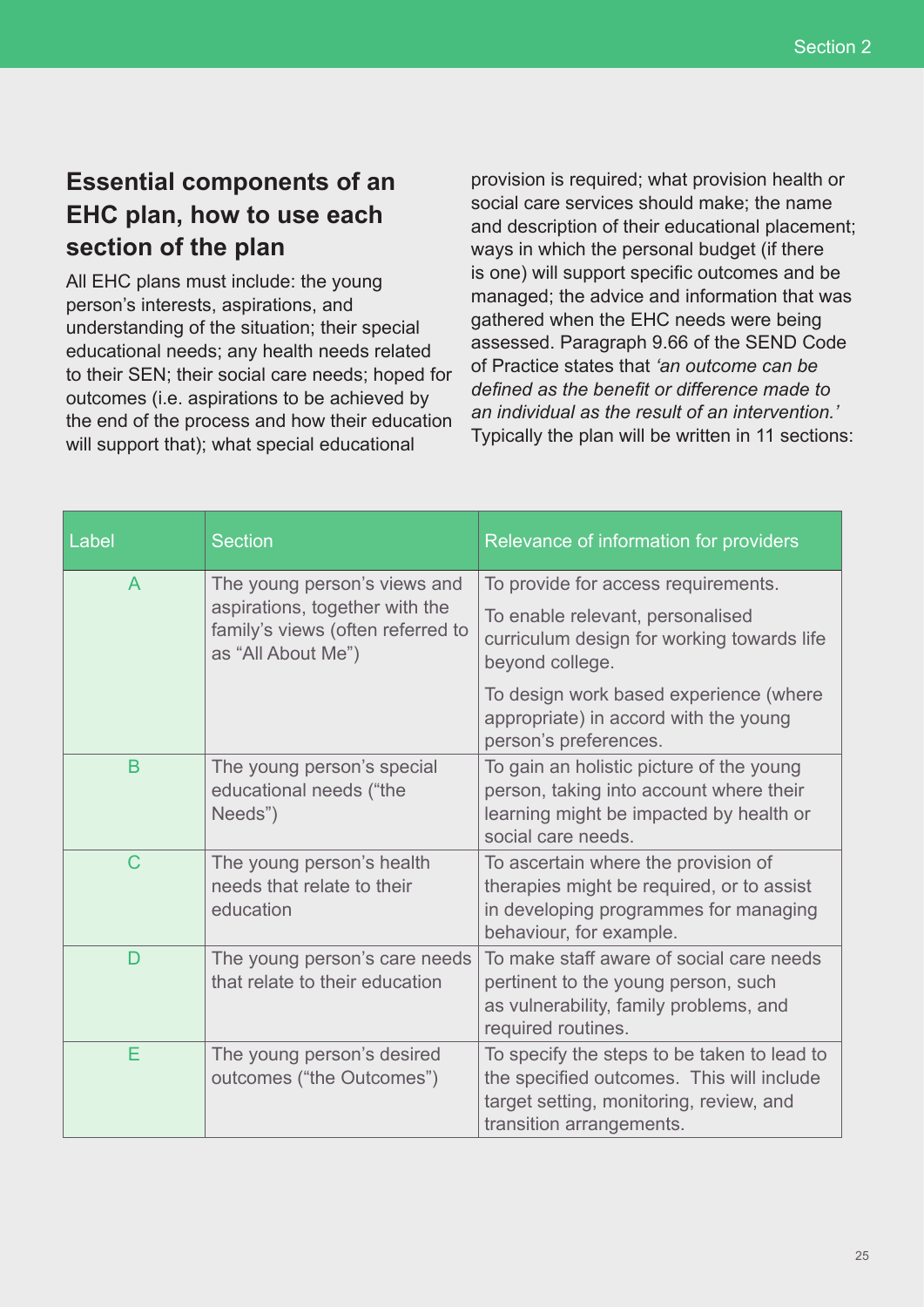| Label | <b>Section</b>                                                                                    | Relevance of information for providers                                                                                                                                                                                                               |
|-------|---------------------------------------------------------------------------------------------------|------------------------------------------------------------------------------------------------------------------------------------------------------------------------------------------------------------------------------------------------------|
| F     | The young person's special<br>educational provision ("the<br>Provision")                          | To ensure timetabling accommodates<br>the specified provision, clarifying ways in<br>which such provision will contribute to the<br>achievement of outcomes.                                                                                         |
| G     | Health provision                                                                                  | To act in consideration of ways in which<br>outcomes must be designed not only to<br>include any health requirements, but to<br>also contribute to achieving any specified<br>health outcomes.                                                       |
| H     | Social Care provision (including<br>a Personal Budget if one has<br>been agreed)                  | To design programmes encompassing<br>leisure, recreational and community based<br>activities to develop life skills such as<br>money-handling, and social skills.                                                                                    |
|       | The education or training<br>placement which the LA<br>decides is most appropriate                | To ensure you are the named organisation<br>and provider in this section. See statutory<br>duties.                                                                                                                                                   |
| J     | The name of the LA officer who<br>will sign-off the Plan and the<br>date on which it is finalised | If the young person has a direct payment,<br>it may be helpful to link in with the provider<br>helping the individual to achieve social<br>care outcomes, to see if skills could be<br>transferred for employability or community<br>based outcomes. |
| K     | A list of the reports which have<br>been obtained through the<br>assessment                       | To ensure all reports and underpinning<br>information (e.g. diagnoses etc.) are valid<br>and that the identification of special needs<br>is up to date and remains relevant.                                                                         |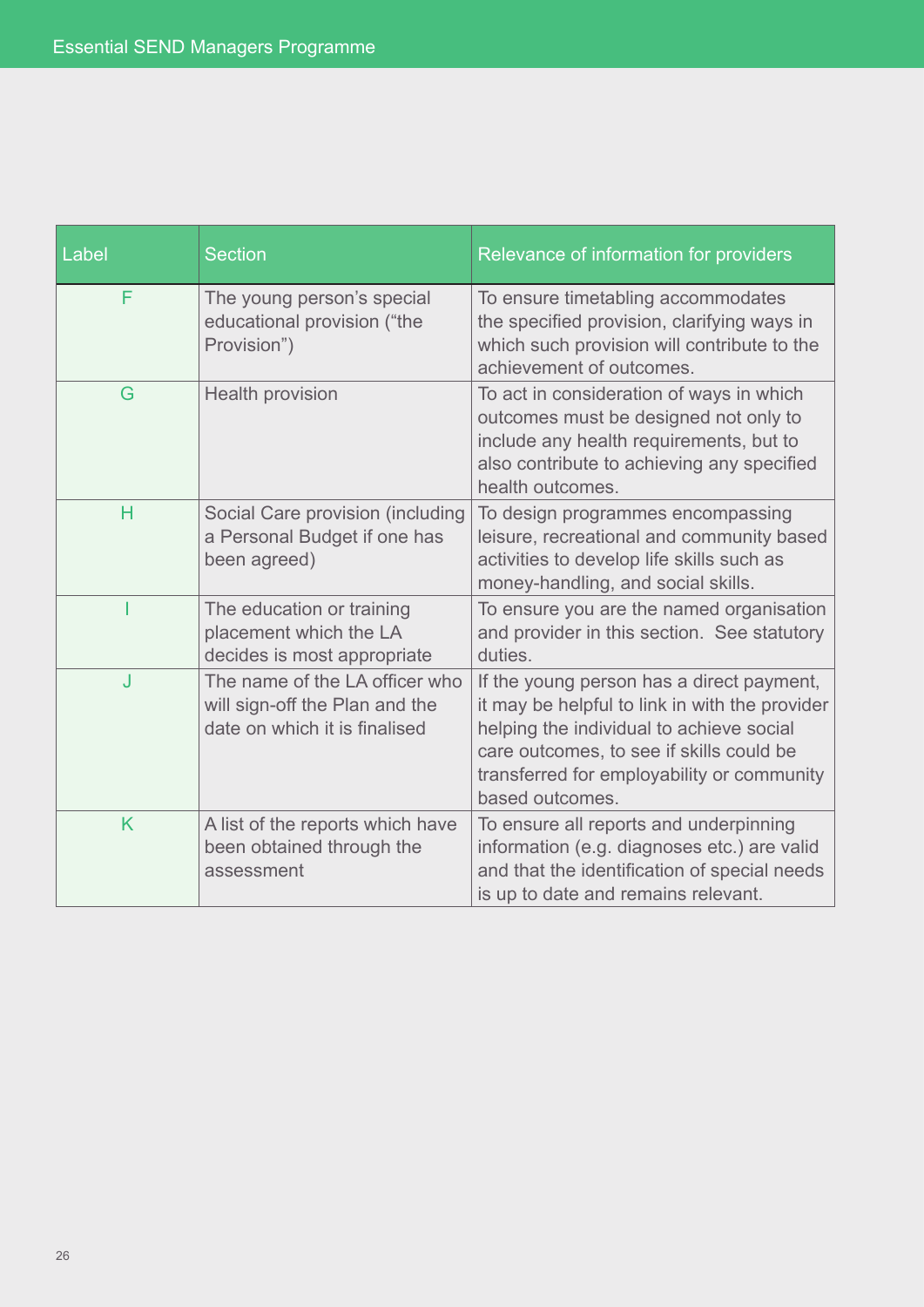# **What good looks like, coproduction of outcomes**

Co-production is one of the core principles underpinning the Code of Practice, this includes: participating in decision making; supporting young people and parents to

participate in decisions about support, and involving young people and parents in the planning, commissioning and reviewing of services. One of the key areas for further education colleges is to think about young people's rights to make their own decisions, quidance includes<sup>(8)</sup>:

After compulsory school age (the end of the academic year in which they turn 16) the right to make requests and decisions under the Children and Families Act 2014 applies to young people directly, rather than to their parents.

Parents, or other family members, can continue to support young people in making decisions, or act on their behalf, provided that the young person is happy for them to do so, and it is likely that parents will remain closely involved in the great majority of cases. This is particularly important for young people under 18 and colleges would

normally involve parents or family members where they have concerns about a young person's behaviour or welfare.

They should also continue to involve parents or family members in discussions about the young person's studies where that is their usual policy. The fact that the Children and Families Act 2014 gives rights directly to young people from the end of compulsory school age does not necessitate any change to a college's safeguarding or welfare policy.

Through following the Code of Practice, and the new rights it confers on young people, colleges and post-16 providers can find themselves in the position of mediating between a young person and their parents/carers. Where the young person is judged to have mental capacity, providers will be required to prioritise their choices and support the development of selfadvocacy for learners. Where a young person is judged to not have capacity under the mental capacity act providers will be required to bring together the team of relevant / important people for the young person to make any decision that

will impact upon the young person's provision or support.

#### **Co-production of good outcomes**

A multi-agency approach allows for an holistic view of the young person and joint commissioning means that there is sufficient information and support provided to match provision to need and enable the best possible outcomes for the young person. EHC plans should describe and define the ways in which agencies will work together to provide joint provision. Both the young person and the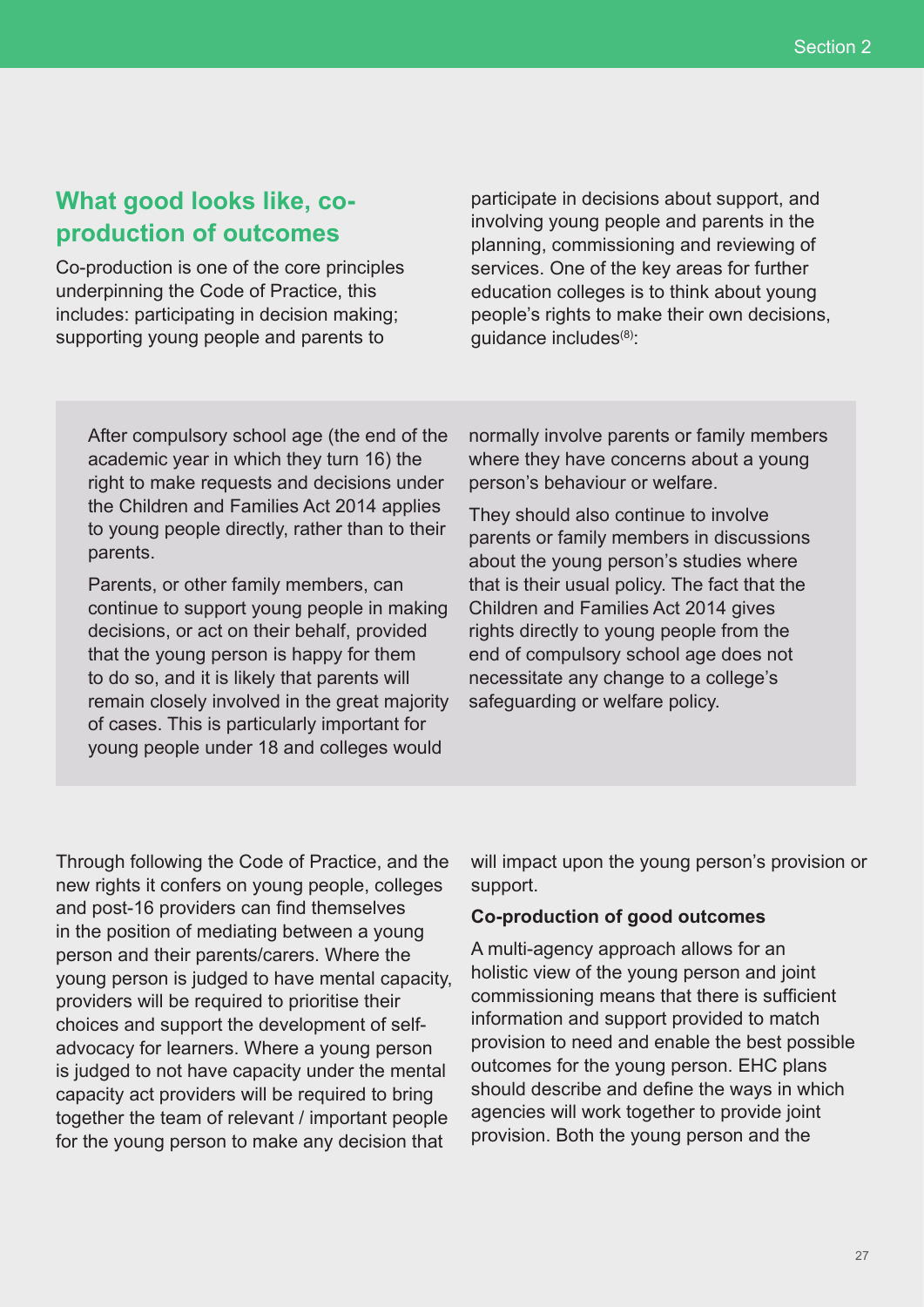family should be involved in, and informed throughout, the whole process.

 'Good' outcomes will be achieved by having the young person and their family at the heart of the process, prioritising their wishes, needs and aspirations. This is centrally important and it is worth noting that aspirations and outcomes are not subject to appeal to the SEND Tribunal, although the Tribunal Judge may order the outcomes to be altered as a result of appeal against other sections of the Plan.

Colleges have an additional role to play in helping young people and their families understand the type of support plan they have, what they are entitled to, and how what's going on at college fits with it. In a small number of cases colleges will also be required to support young people and their families to challenge the EHC Plan content if something is felt to be inappropriate (e.g. outcomes), and how to apply for an assessment, leading to a plan/ amendment, if necessary.

Colleges and providers often work with other jointly commissioned services. There should be clear structures in place for the ways in which professionals will work together; this should result in shared responsibilities and a consistent approach. Typical partners include, family support teams, CAMHS, health, and social care, as well as educationalists.

## **Annual Reviews**

The annual review is a statutory process of looking at both the needs and the provision stated in an EHC plan and deciding whether any changes are required. Although responsibility for annual review lies with the LA, in practice this is often delegated to

the provider (see flow chart below which, although designed by the Special Needs Jungle for schools, is also wholly applicable to FE providers). Because of the statutory requirements for a review, they must be timely. Everyone concerned should be provided with sufficient time for preparation and gathering of evidence, and both roles and expectations should be transparent. The main purpose of the review is to check progress against specified outcomes and it is essential that the learner voice is heard throughout these proceedings.

The following elements are requirements of an Annual Review:

- The LA must consult with the young person and parents / carers (and with the school or institution being attended if there is one) about the EHC plan, and take account of their views, wishes and feelings.
- An annual review meeting must take place to discuss the EHC plan.
- Information must be gathered from young people, parents / carers and from professionals about the EHC plan and then circulated two weeks before the meeting.
- After the meeting a report of what happened must be prepared and circulated to everyone who attended or submitted information to be discussed.
- After the meeting the LA reviews the EHC plan.
- The LA must notify the young person and/or parent/carer of their decision within four weeks of the meeting.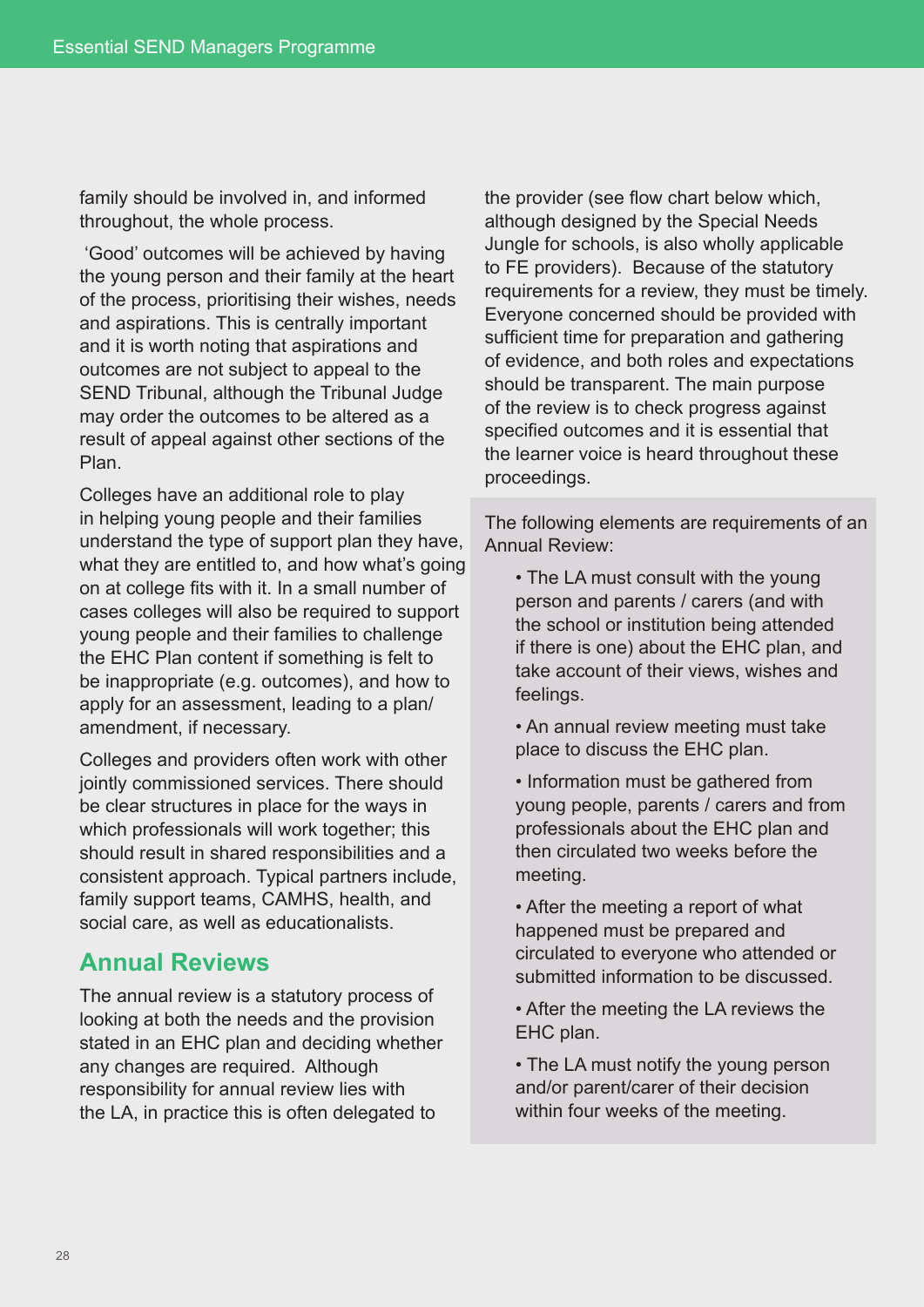

#### AN ANNUAL REVIEW FOR AN EDUCATION. HEALTH & CARE PLAN

It is the duty of the LA to review EHC plans but in schools and colleges, the head teacher or SENCo will conduct the meeting. The LA may or may not send a case officer. The main purpose of the review is to assess the child or young person's progress towards achieving the outcomes specified in the EHC plan.

written advice from: At least two weeks' notice of the date of The child's parent or the young person; the meeting must be given and the The head or the principal: advice obtained above must be circulated The LA SEN officer: to all concerned at least two weeks in A health care professional identified by the advance of the review meeting responsible commissioning body Any social services officials involved.

The views of the child or young person shoud be heard from the start. They should, if possible, attend the meeting and their needs for taking an active part should be accommodated and supported. If the young person is aged 16 or above, they can elect to have an advocate present if they choose.

All reports, data, evidence and information must be circulated prior to the meeting so attendees can discuss and raise any other points they wish to discuss.

If the LA decides to amend the EHC plan after the review it must:

- send the child's parent or the young person a copy of the EHCP specifying the proposed amendments, together with copies of any evidence which supports those amendments;
- provide the child's parent or the young person with notice of their right request the LA to secure that a particular school is or other institution is named in the plan.

Within 2 weeks of the Meeting The head or delegate must prepare and send out a report recommending any changes to the EHC plan, and referring to any difference between those recommendations and recommendations of others attending the meeting. The report must include all the advice and information obtained prior to the meeting

When the child or young person is in or beyond year 9, the meeting must consider what provision is required to assist the child or young person in preparation for adulthood and independent living

The school must invite to the meeting and request/obtain

The parents/young person have at least 15 days, to: respond to the content of the draft plan;

- request that a particular school or other institution be named in the plan:
- request a meeting with an officer of the local authority, if they wish to make representations orally.
- advise them where they can find information about the schools and colleges that are available for the child or young person to attend

Within 4 weeks of the Meeting:

The LA must send its decision to the parent/young person and head teacher. The LA must then decide whether it proposes to-(a) continue to maintain the EHC plan in its current form; (b) amend it: or (c) cease to maintain it If the LA proposes to continue or to cease to maintain the child or young person's EHC plan, it must: notify the child's parent or the young person of their right to appeal matters within the EHC plan.

Mediation and disagreement resolution services.

Please note the flow chart above is written for a school context. The process for a post-16 provider will be the same, however some of the roles carrying out the activities will be different.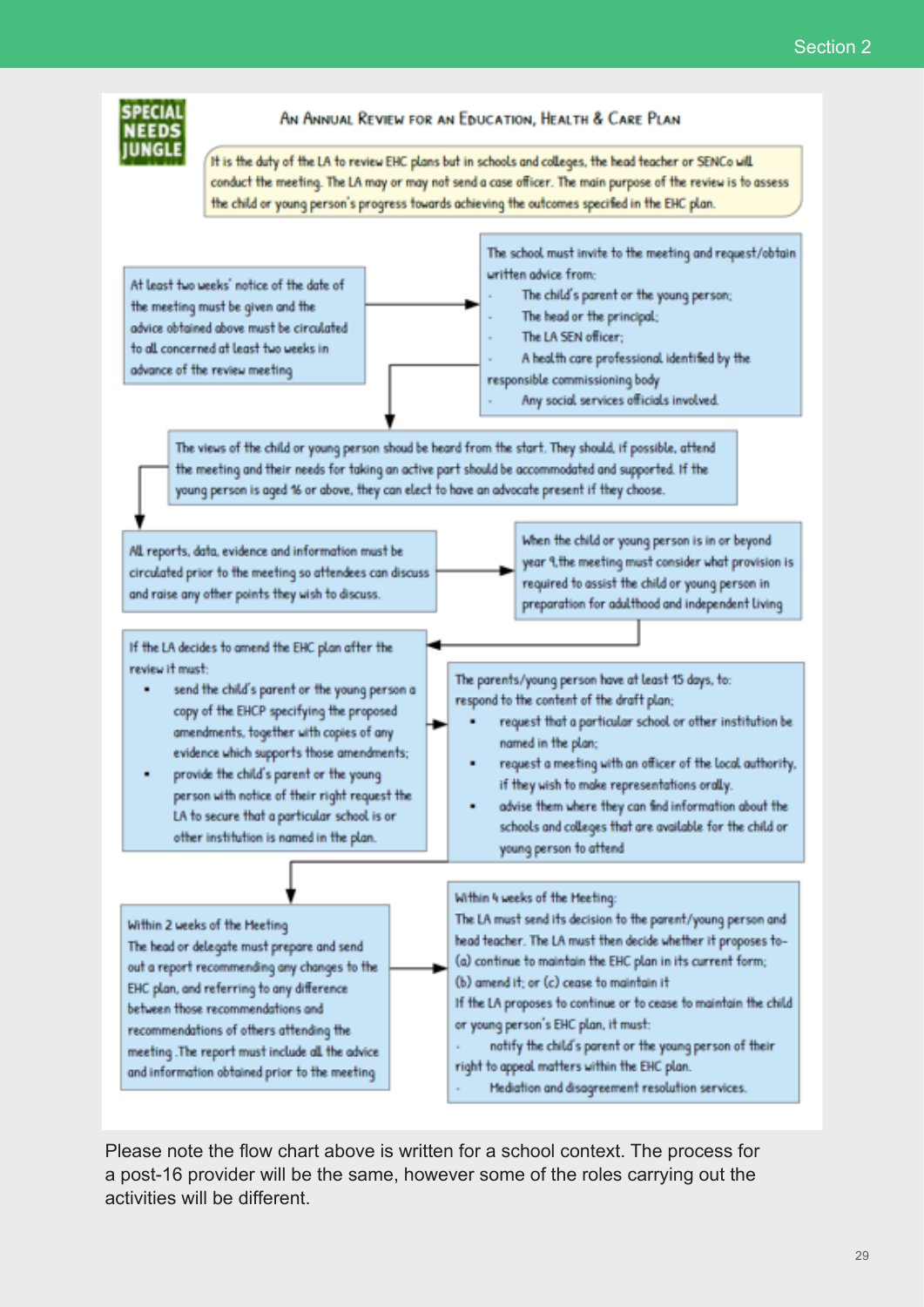Essential SEND Managers Programme

# **Section 3**

Personalising Programmes for SEND Learners.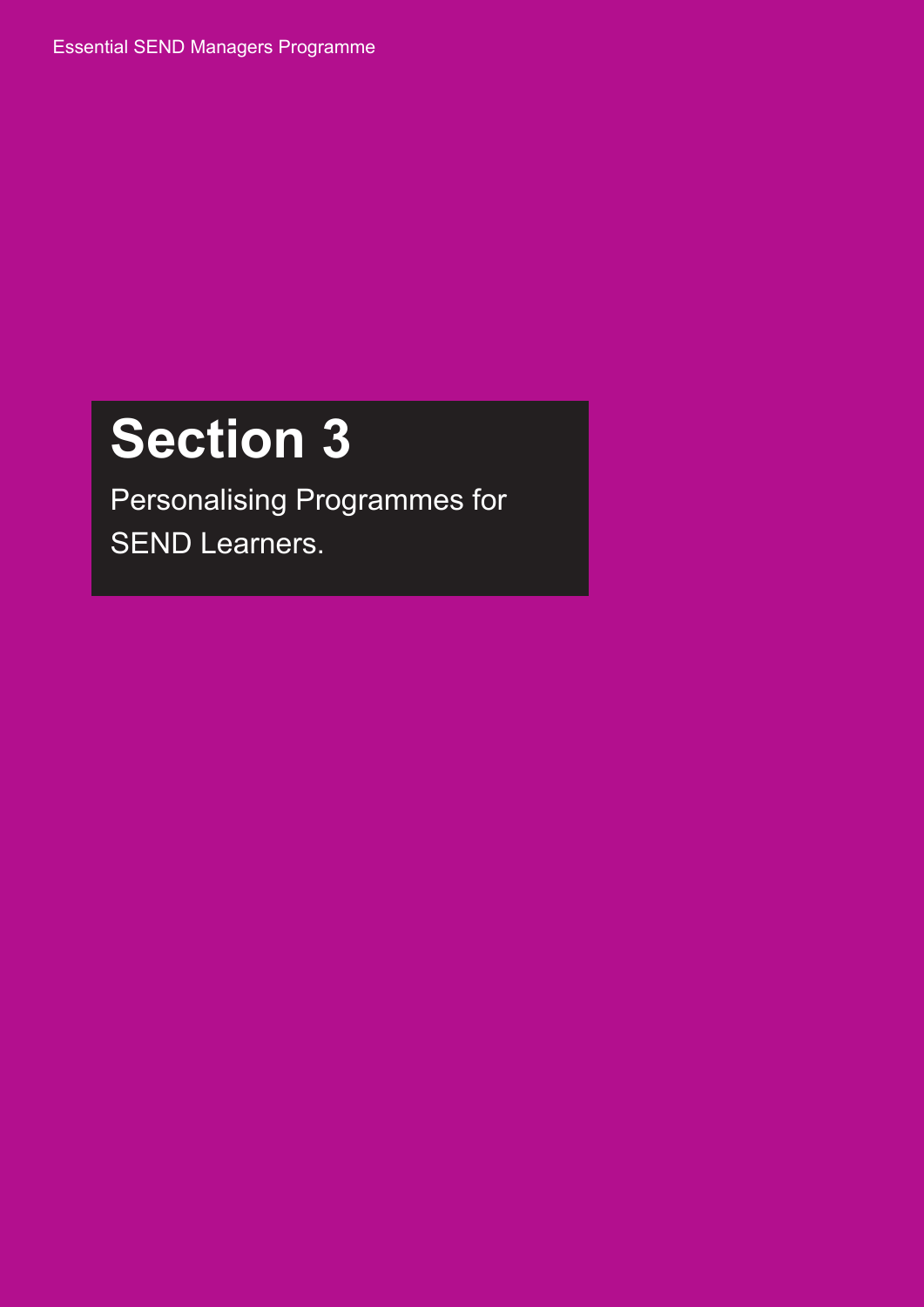Personalised learning is made up of ideas relating to the way people learn, and the skills needed for lifelong learning. In practical terms, this means focusing in a structured way on an individual's learning in order to enhance progress, achievement and participation.

tailored programme for every learner. Initial assessment, to understand learners' needs, and ongoing review, are key to ensuring bespoke programme personalisation which will provide relevant and challenging opportunities that support the learner as they progress in their learning and development. The learner should be at the centre of any decision making and be able to influence curriculum design through learner voice activities.

Personalised learning aims will provide a

The concept of personalised learning has

# **Leicester College's personcentred approach to meeting the needs of learners with profound and multiple learning difficulties.**

Leicester College has a wide range of provision for learners with learning difficulties and/ or disabilities from aged 16 including those working at the earliest stages of Entry 1, through to Entry 3. There are around 35 learners with profound and multiple learning difficulties. To make the curriculum more relevant to its learners, they replaced accreditation with a person-centred approach.

With no qualification to define the curriculum content, a range of people were involved in deciding what and how each learner should be learning. The learner's targets are the driver for their programme. and the curriculum is the vehicle for delivering them. The college uses the five stage RARPA (Recognising and Recording Progress and Achievement) process.

After the initial assessment period of about 6 or 8 weeks, a person-centred review is carried out, attended by the learner, their family and key people involved in their

support, to focus on what is important to and what is important for the young person. A learner's personal targets for their learning are set and agreed at this first review. Consideration is given to four key aims: to enable the learner to be an active citizen; to develop social relationships; to communicate with others; and to self-determine. The targets are captured within an electronic Individual Learning Plan (ILP) which learners use to monitor their progress, using video and photos, and to celebrate their achievements.

Learners are achieving targets that are meaningful to them and are leaving college with the right network in place to provide future support. Parents are positive about what is being achieved. Leicester College is confident that their use of a person-centred approach means that they are well-placed to work with the SEND reforms. The necessity for agencies to work together to develop Education, Health and Care plans will support the college's partnership approach and help them meet the challenges of transition from college.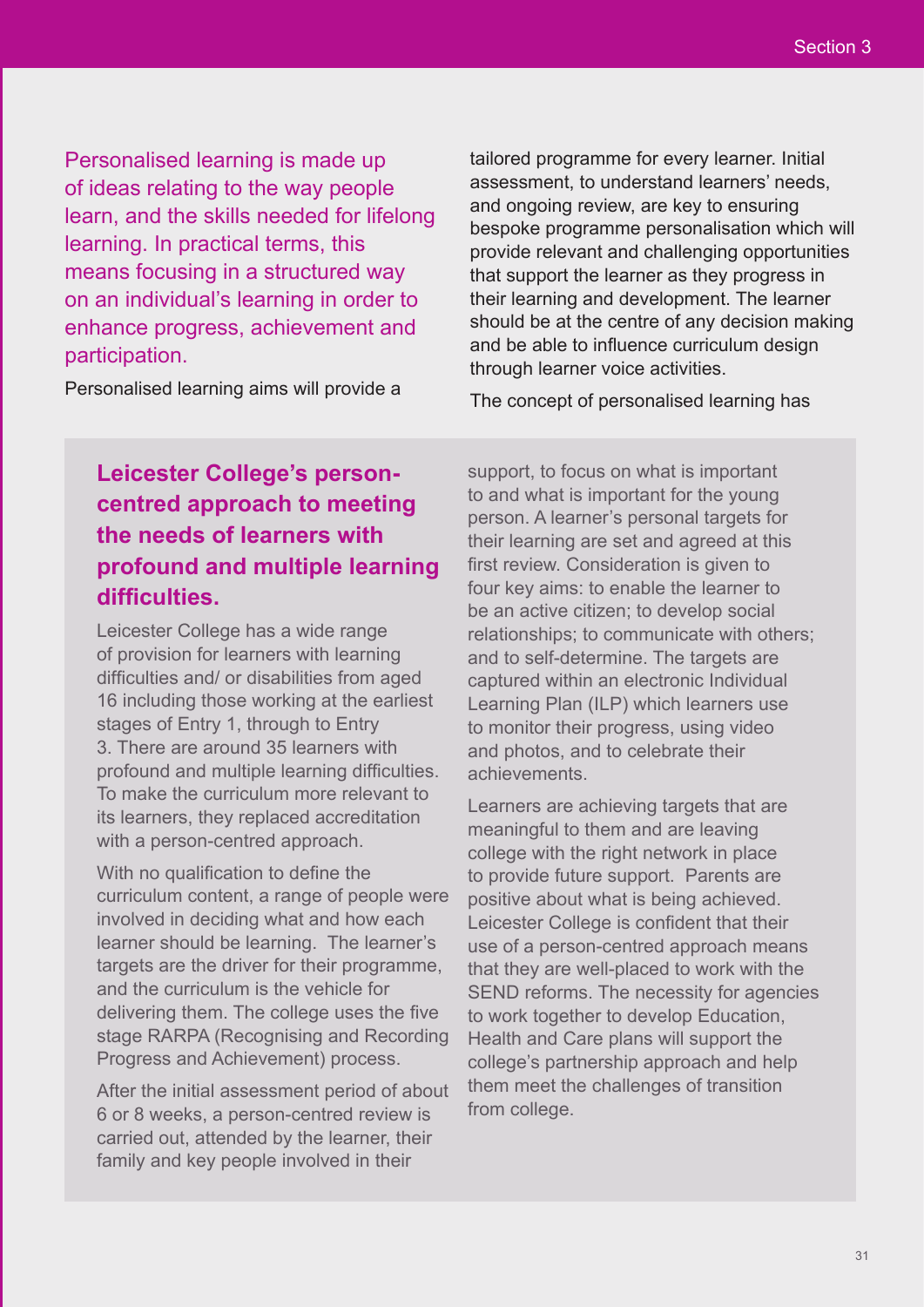been highly influential over the last 15 years. Despite the philosophy of personalised learning coming from a range of different backgrounds, all proponents agree on the five key elements that make up personalised learning:

- assessment for learning
- a portfolio of effective teaching and learning strategies
- curriculum choice
- mentoring and support.

A key proposer of personalised learning,

• learning how to learn

John West-Burnham, explored how the five components could be put into practice in terms of an approach to leadership and management in an education setting.

**Achievement:** maximising the achievement of every individual, however it might be framed.

**Aspiration:** developing a culture of high expectations and aspirations, focusing on young people's entitlement to success.

**Inclusion:** personalisation applies equally to all learners, ensuring optimum provision that is geared to individuals' needs and talents.

**Relational:** maximising the quality of learning relationships between learners and all those involved in supporting them, including parents and peers.

**Accountability:** clarifying personal and professional responsibilities and placing high significance on performance for all those involved in the learning process.

#### **Achievement**

If accessibility and inclusivity are to be achieved for SEND learners, the programme design must take into account both the ways in which learners are able to access the curriculum and their preferred methods of communication e.g. voice/AAC devices etc. This means that information gathered when students are assessed, must be shared across the organisation with all those involved in supporting the learner.

#### **Aspiration**

Programmes for all learners must be aspirational and, to meet this, tutors will need to adapt their practice to meet students' unique needs. Whilst the acquisition of qualifications will be appropriate for some learners, undertaking non-qualification activities will be important for others. What is essential is that learners should have their learning sufficiently stretched, and that they are provided with opportunities to undertake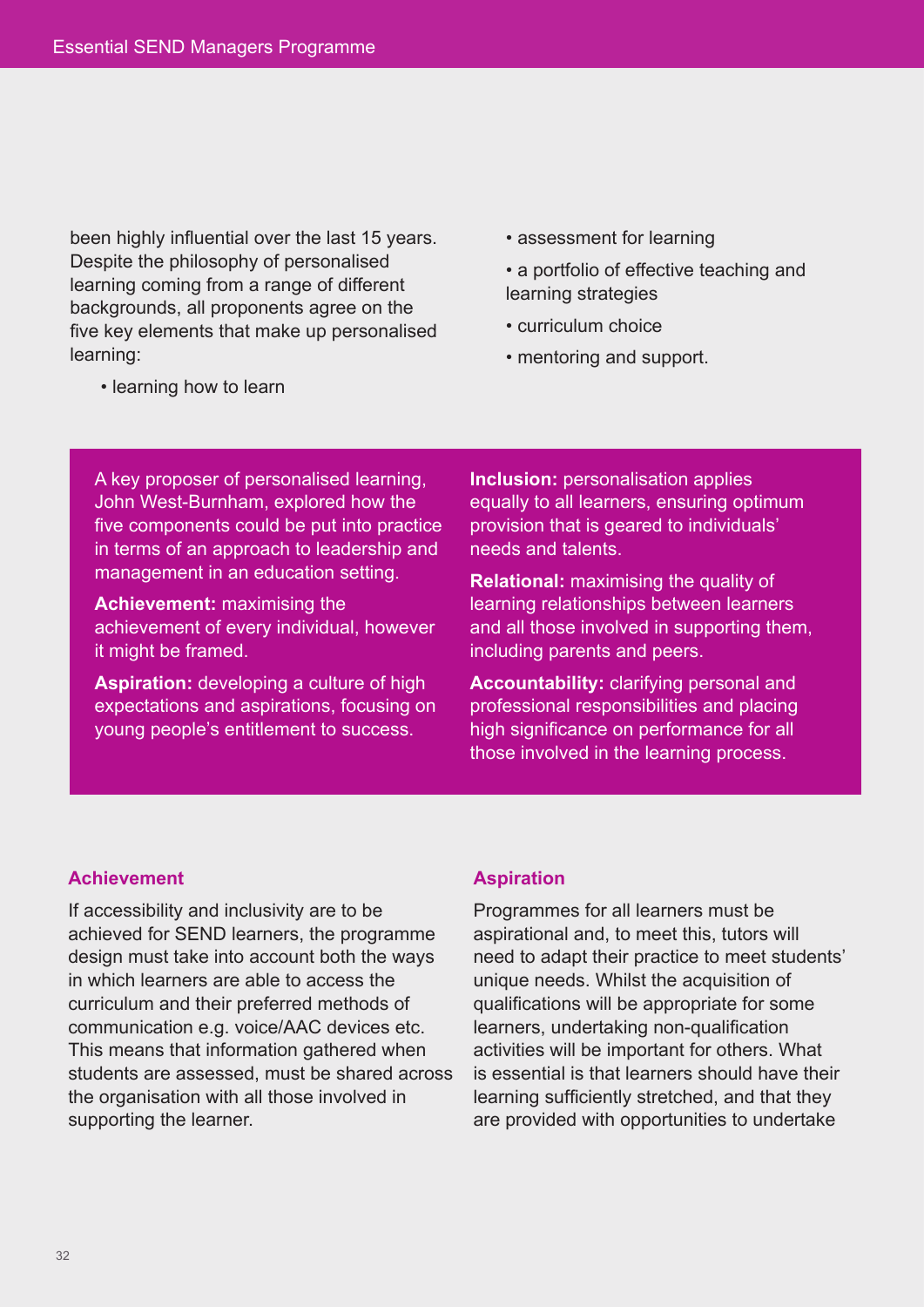learning in a range of environments that are linked to their goals and aspirations. Activities focussing on the preparation for adulthood themes (employment, independent living, good health and participating in society) can provide an holistic starting point from which to build a personalised programme.

As a specialist provider, National Star offers highly personalised programmes for young people with disabilities, some of which are multiple and complex. The level of personalisation is the same for all learners, however the complexity of the final programmes can vary according to individual need.

### **Inclusion (through Person Centred Planning)**

From one page profiles through to support planning, the quality of an organisation's person centred planning will have an impact upon the quality of the teaching and learning and the inclusivity of the curriculum. The philosophy of Person Centred Planning came from a range of academic and practical sources in the early years of the 21st century. Michael Kendrick was influential and proposed a 'touchstone' of person centeredness that should be considered to reflect upon whether the 'goal' does or does not uphold each point.

Kendrick (2000), touchstones of person centeredness

- A commitment to know and (deeply) seek to understand the individual being served.
- A conscious resolve to (personally) be of genuine service
- Openness to be guided by the person

• A willingness to struggle for difficult goals that are, nonetheless, very relevant for an individual

• A willingness to stand by values that enhance the humanity and dignity of the person being served

• A conscious cultivation of an acute

sense of integrity, loyalty and fidelity to those being served

- The recognition that obtaining quality services for people means a continuous struggle against and with vested interests
- Flexibility, creativity and openness to trying what might be possible; including innovation, experimentation and unconventional solutions
- Internalisation of a sense of humanity as to the actual value of the service being rendered. Know that you can always improve on what you have done.
- To look for the good in people and help to realise it.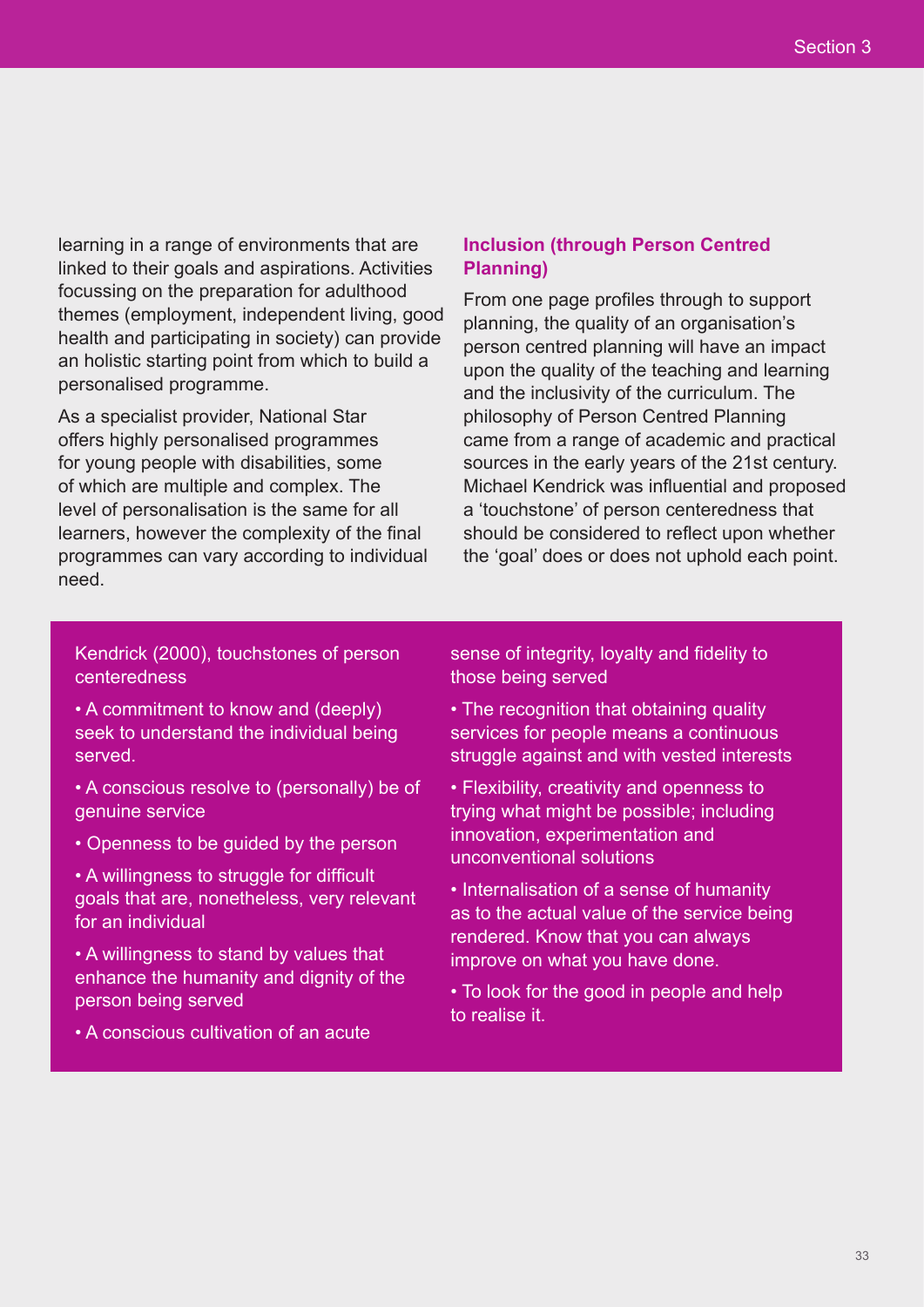An accurate picture of a learner's needs is essential to providing for them appropriately, and the more complex their needs, the greater the number of services that may be **involved** 

On a practical level, supporting staff, and staff teams, to challenge themselves against the 'touchstones' above provides a good basis for evaluating both individual programmes and the curriculum.

Useful resources, the majority of which are free, can be found at Helen Sanderson Associates<sup>1</sup>.

# **Relational: Integration of Multidisciplinary Teams**

Personalised programmes, and changes in policy and legislation, aim to achieve a single assessment of learners, rather than multiple assessments undertaken by different agencies. This is underpinned by the Children and Families Act 2014 (Part 3), the 0-25 SEND Code of Practice (2015) and the Care Act 2014.

An accurate picture of a learner's needs is essential to providing for them appropriately, and the more complex their needs, the greater the number of services that may be involved. Multi-disciplinary working can be central

to ensuring effective support, and building resilience, for SEND learners. Whilst there are different systems for providing this support, central to them all is that they will regularly meet to discuss both the progress and needs of the learners for whom they are responsible.

Members of a multi-disciplinary team may be drawn from a wide range of services/ professions but will generally include participants from education, health, and social care. Taking an holistic view of the learner means that differing provisions are closely aligned, and tailored to suit the individual. This unified approach to the learner's needs results in improved outcomes not only for the learner, but also for the professional participants, who are more able to effectively forward plan, and gain a better understanding of each team member's goals.

Personalising both the offer and the curriculum for young people with SEND needs to be enabled by support services. How support is integrated is key to the successful delivery of integrated multi-disciplinary programmes. See example opposite from National Star.

<sup>1</sup> www.helensandersonassociates.co.uk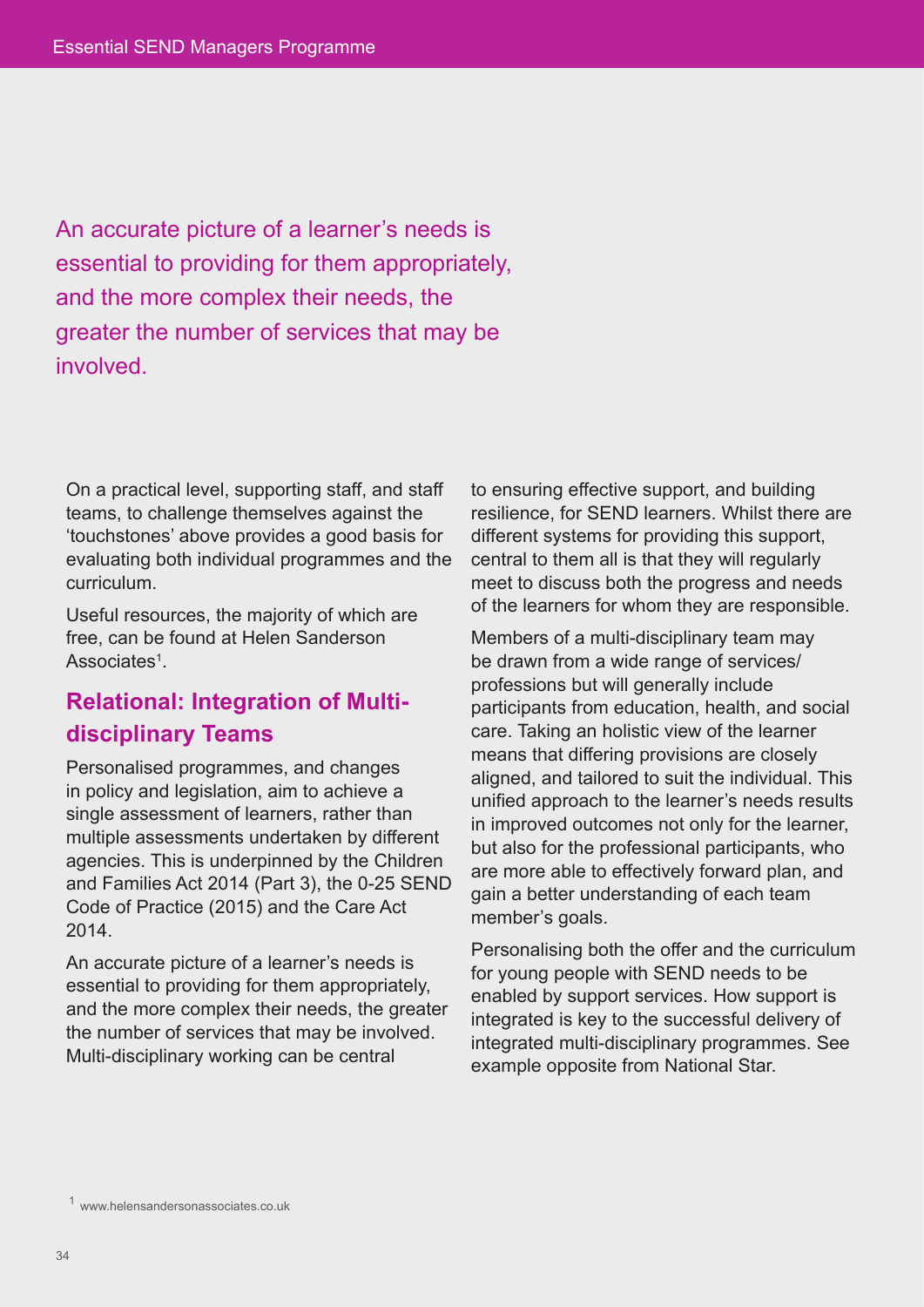# Support for Students at National Star

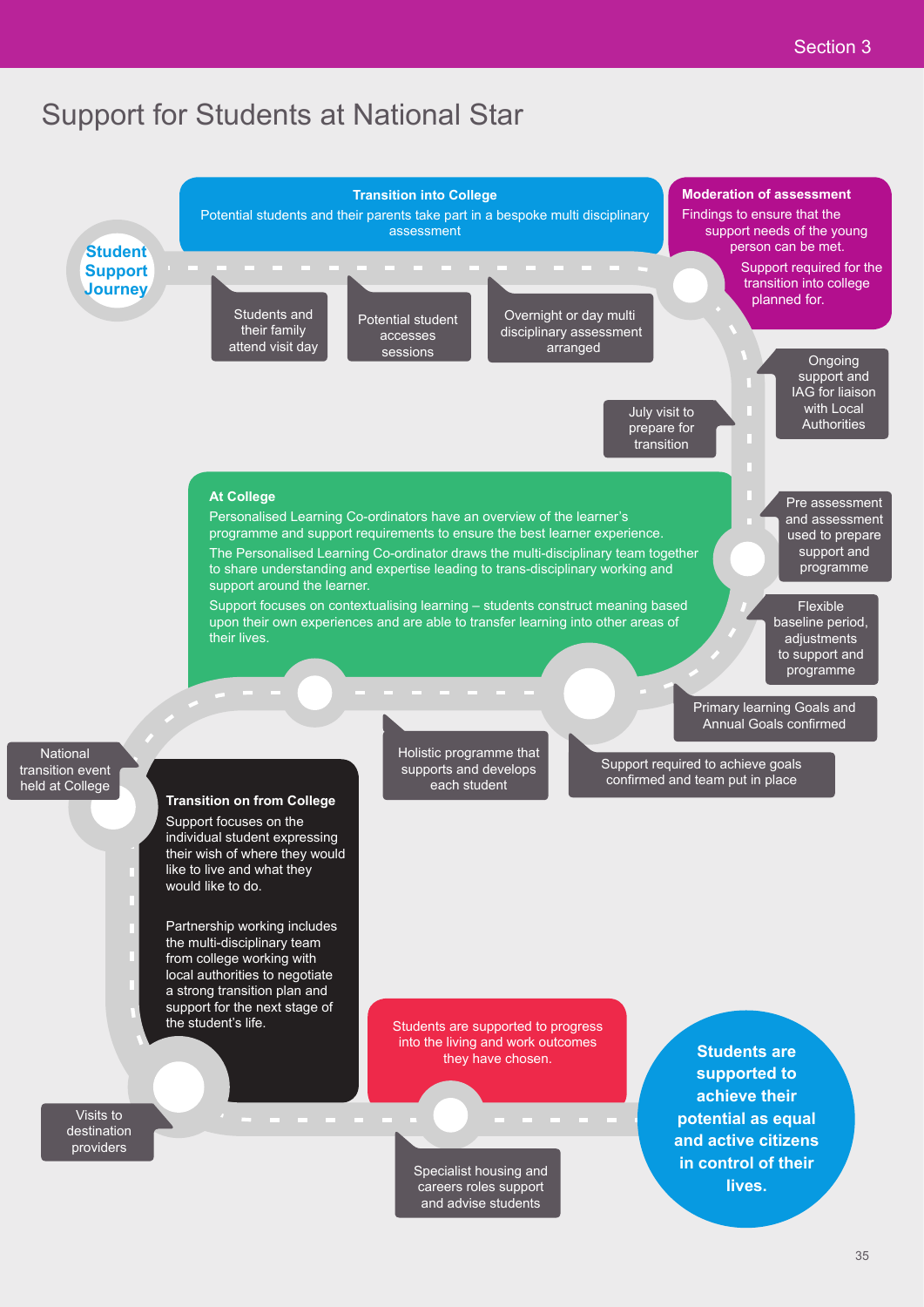# **Recognising and Recording Progress and Achievement (RARPA)**

Whilst colleges are free to design programmes to meet their individual students' needs, such programmes must enable students to build on their existing skills, and support progression towards their intended outcomes. Also, where qualifications are not undertaken,

it is particularly important that progress and achievement are recognised and recorded so that achievements are underpinned by a body of evidence, and so that processes are quality assured. Recognising and Recording Progress and Achievement (RARPA) is the process by which the progress and achievement of learners on non-accredited learning programmes is measured. There are a wide range of readily accessible resources available on RARPA.

*"Quality assuring the RARPA process gives inspectors, commissioners, and providers themselves the confidence that their non-qualification provision is of high quality and is helping learners achieve ambitious outcomes."* (https:// send.excellencegateway.org.uk/qualityassuring-rarpa-process).

Guidance for quality assuring the RARPA process is provided in the 'Guidance' document found here: https://api. excellencegateway.org.uk/resource/ eg:6813 and other examples of good RARPA are found here: https://send. excellencegateway.org.uk/qualityassuring-rarpa-process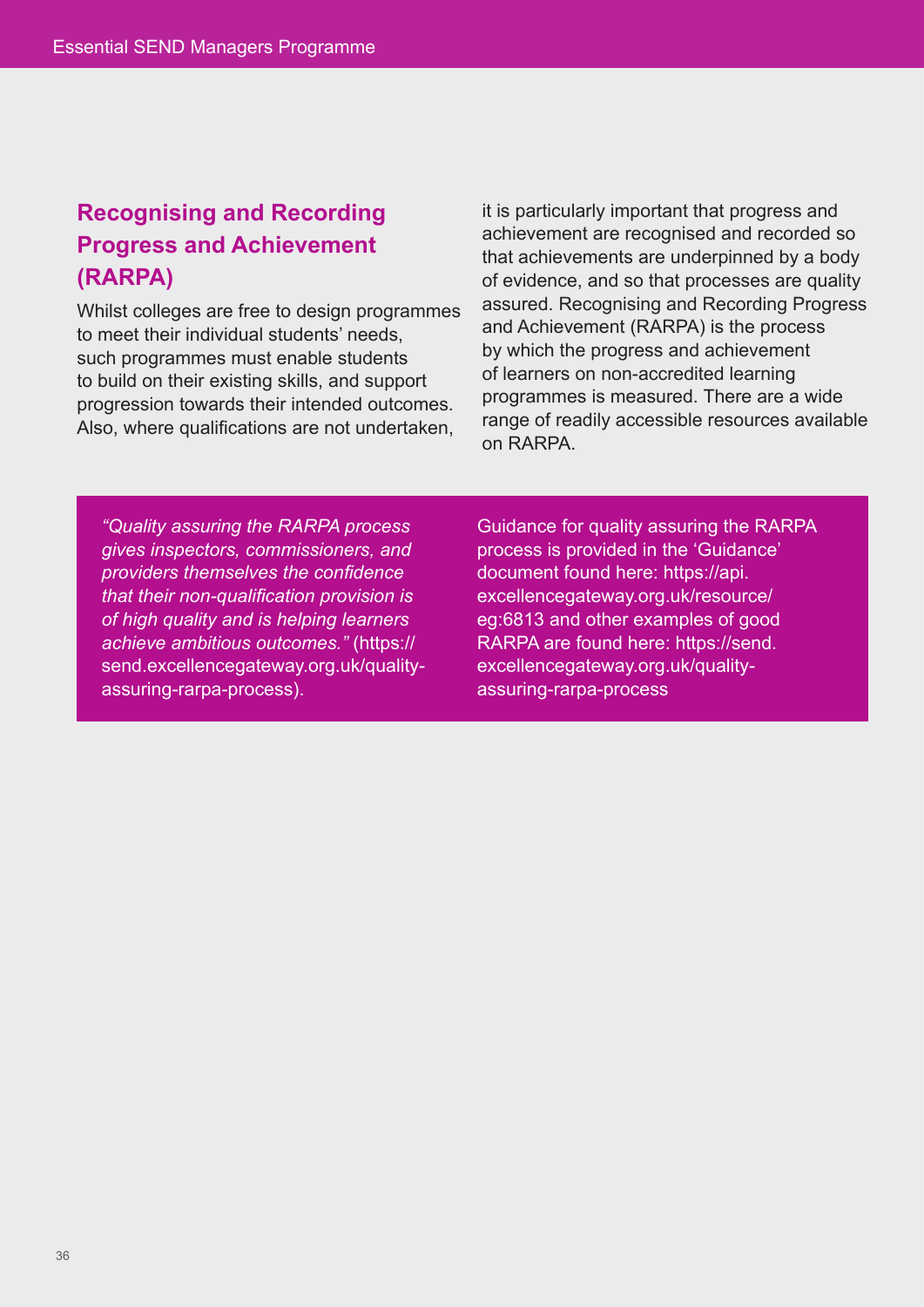## **Accountability: Peer Observations**

National Star uses peer observations as a key component of both staff development and programme/curriculum development. Involvement in the programme is part of everyone's professional responsibility and it places a high importance on performance for all those involved in the learning process.

Peer observations are not the same as formally observed sessions. Formal observations make judgements about key strengths and areas for improvement, paramount to achieve weightings that lead to an overall grade. This gives a clear benchmark and support plan to the individual, which can be used for professional development and to facilitate monitoring through support and development, and appraisals. The remit for peer observations does not include observations or reviews that are triggered by poor performance. Separate processes exist in these circumstances.

Peer observation is a collaborative and nonjudgemental process, where each person takes his or her turn in observing, and subsequently facilitates a dialogue about an identified area of practice for review. Peer observation has mutual benefits:

• the person observing has opportunity to totally focus and reflect on another's practice, the methodologies they use, and their ideas. Subsequently, this may also enhance their own practice

• the person being observed is able to receive informal feedback and have a

facilitated dialogue about their practice on a peer to peer practitioner level, without a grading discussion. This opportunity can be used to trial new strategies towards improvement prior to formal grading

• peer working can also build confidence, greater collegiality, enable exploration of new ideas and facilitate risk-taking to procure new learning and improve interactions with students

• analysis of the process reflects that most people intend to change/adjust their practice as a consequence of engaging in peer observations

Using the lens of the five components of personalised learning, it is essential that the underlying philosophy considers the ways in which people learn, what it is relevant for them to learn, what they themselves wish to learn, and how such learning will be of use to them in their lives beyond college. The learner must be first and foremost at the heart of their learning, with their voice not only heard, but also influencing that which is undertaken.

To achieve this, learning must be personalised, planned, structured, monitored, assessed, reviewed, amended where necessary, and then recorded. Use of effective teaching and learning strategies, together with mentoring and support, where learners, their families, and a range of professionals work together, within a culture of high expectations and aspirations is required to develop a programme, and outcomes, which can best serve the learner's needs.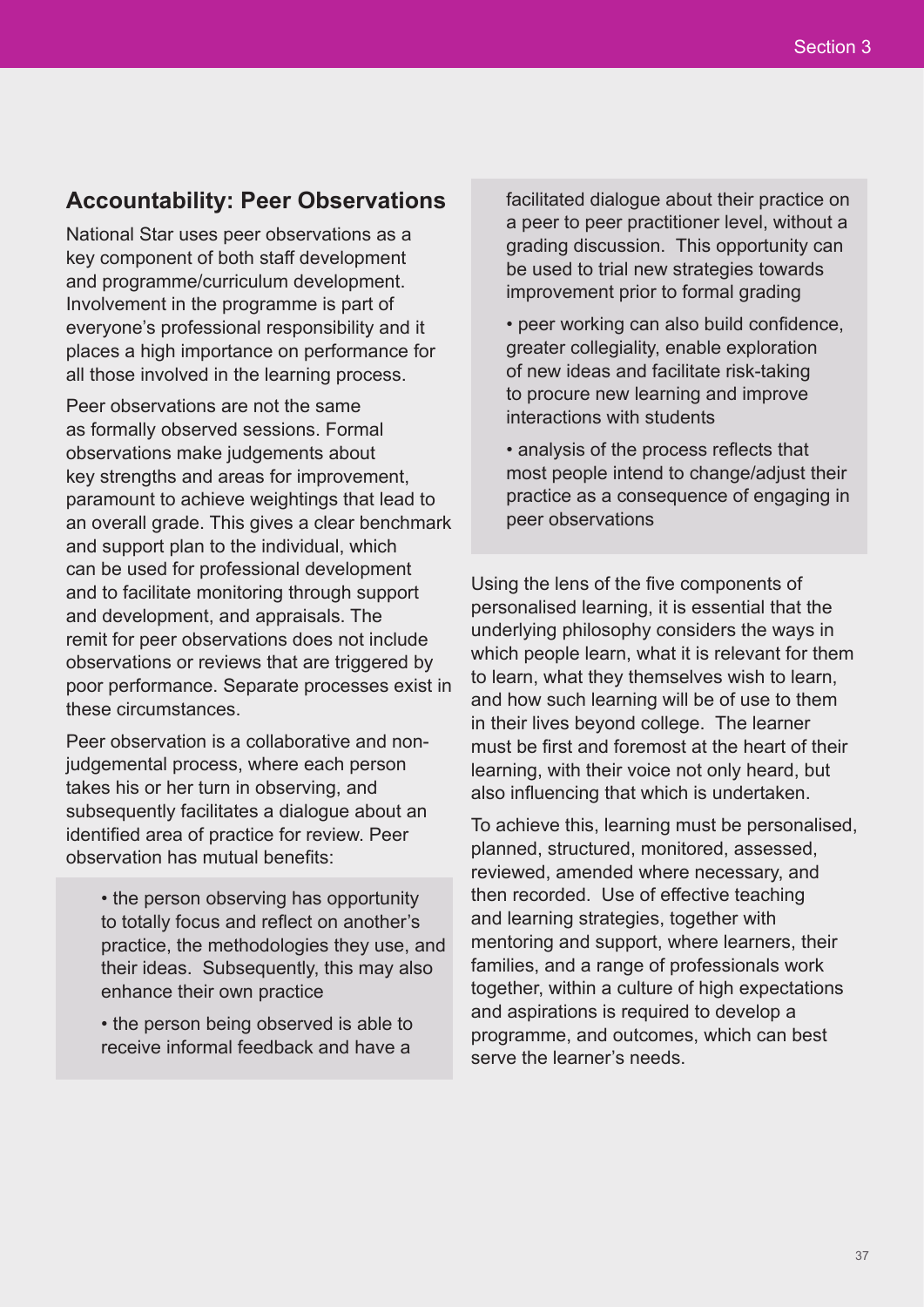Essential SEND Managers Programme

# **Section 4**

Resolving Disagreements and Tribunals.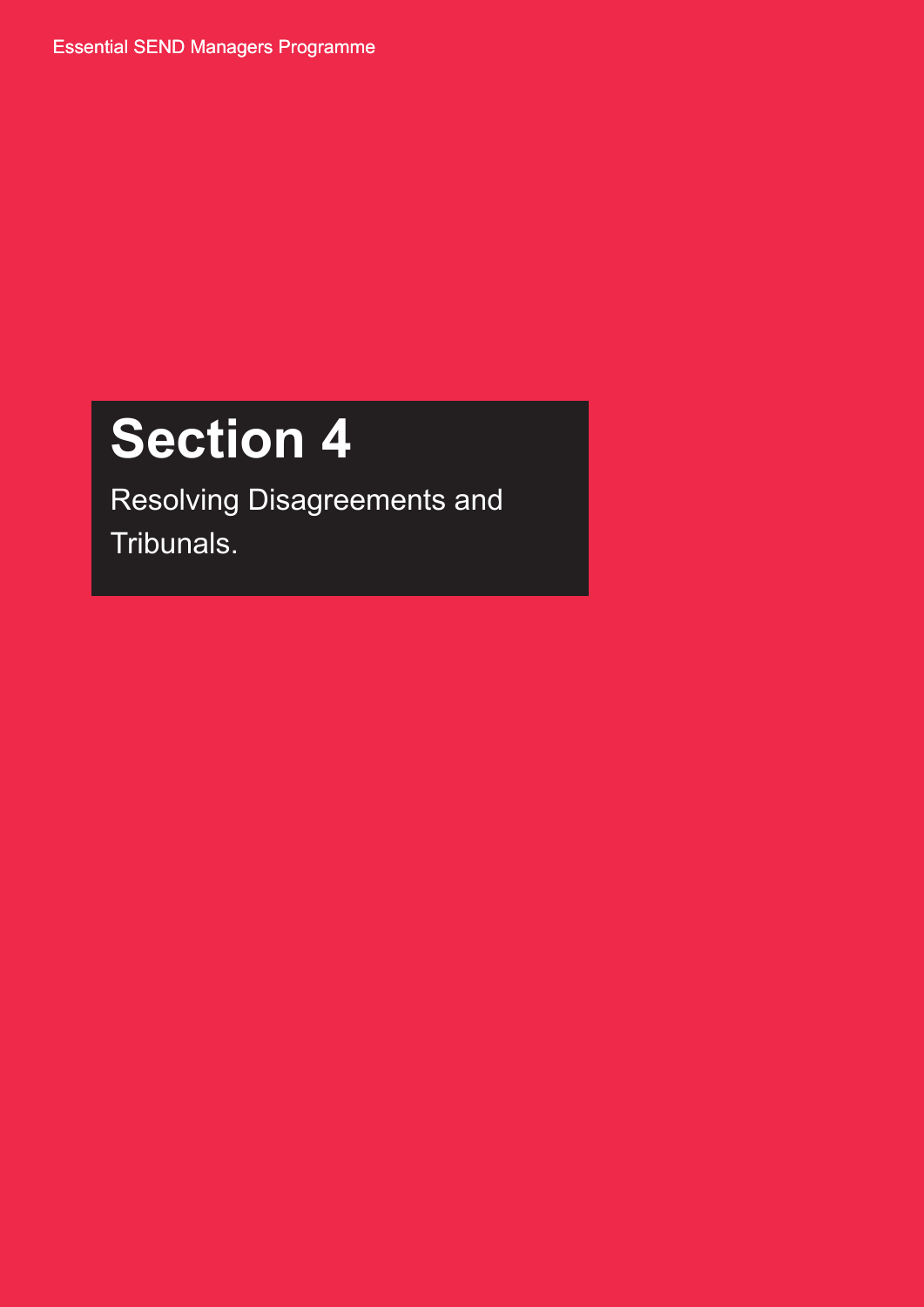This section will consider the main ways in which the legal duties that arise from the CAFA 2014, Equality Act 2010 and the Special Educational Needs Regulations 2014 are enforced. It focuses on the rights of young people and/or their parents to either resolve a disagreement or repeal a decision where they think a local authority has acted unlawfully. Section 4<br>
Section 4<br>
Section 4<br>
Section 4<br>
which the legal didies that<br>
the CAFA 2014, Equality<br>
in the CAFA 2014, Equality<br>
and the special Educational best endeavous to meet young people<br>
solving in the CAFA 2014, Equal

Briefly, the Code of Practice sets out three main routes for resolving disagreement, they are:

- disagreement resolution
- mediation
- tribunal

Local Authorities must make an independent disagreement resolution service available to young people and parents. It is intended to resolve (or prevent escalation of) four types of disagreement:

• disagreement between young people and/or parents and local authorities including the governing bodies of further education institutions about how these authorities or bodies are carrying out

their education, health and care duties for young people with SEND. This includes governing bodies using their best endeavours to meet young people's SEND need.

• disagreements between young people and / or parents and post-16 institutions about the special education provision made for a young person, whether they have an EHC plan or not.

• disagreements between young people and / or parents and Clinical Commissioning Group's or local authorities on health, social care or education provision during the EHC plan assessment, review or reassessment process.

• disagreements between local authorities and health commissioning bodies during EHC plan assessment, review or reassessment. These disagreements **do not** involve young people and / or their parents.

The disagreement resolution processes are voluntary and designed to resolve disagreements about the performance of duties, SEND provision, disagreements over health and social care provision and disagreements between health commissioners and local authorities.

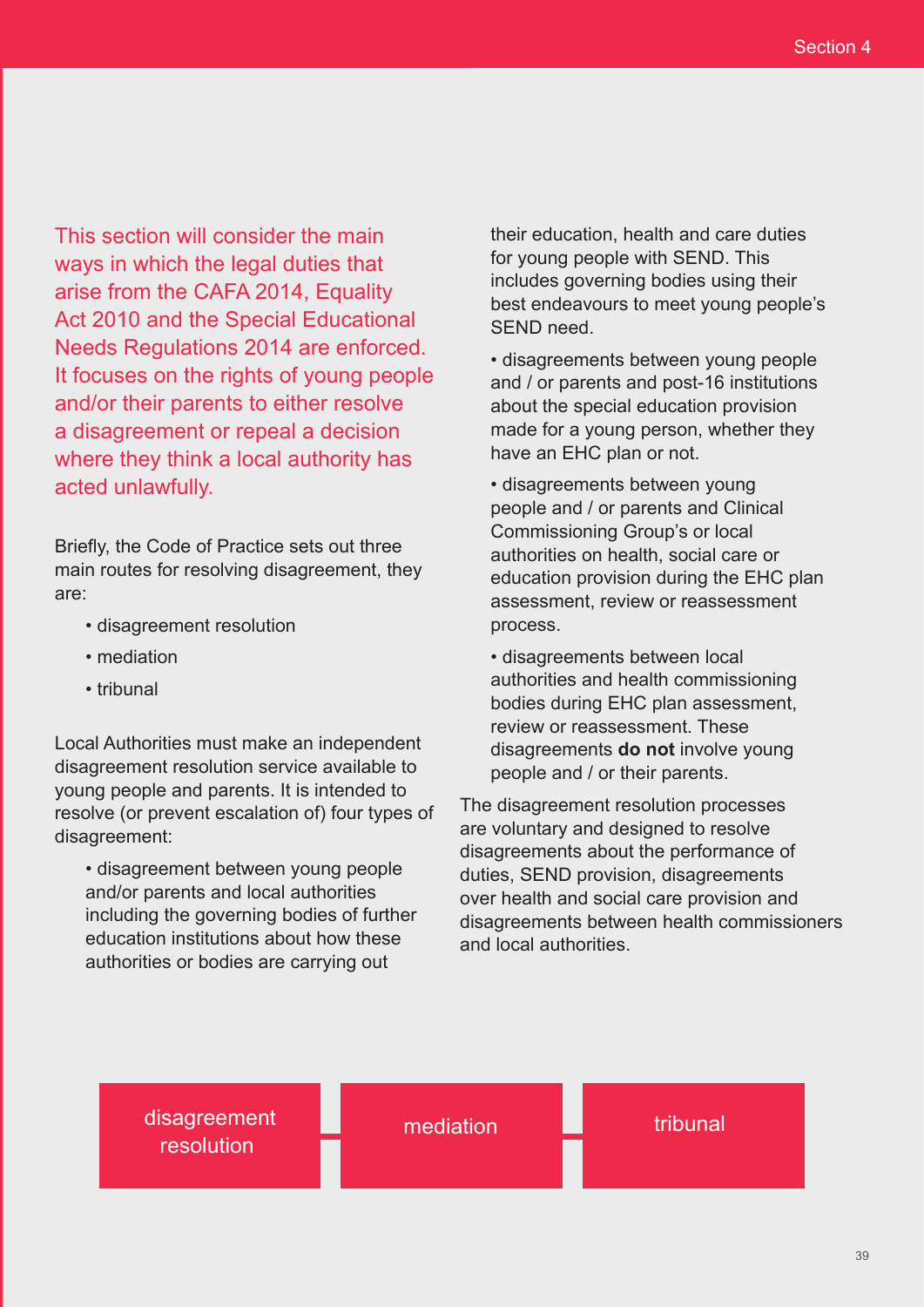## **Mediation**

Mediation arrangements are separate from disagreement resolution and are specifically linked to decisions about EHC needs assessments and plans. They can take place in the following circumstances:

- following a decision by a local authority not to carry out an EHC needs assessment
- if the local authority decides not to draw up an EHC plan following an EHC assessment
- after the young person and / or parents receive a final EHC plan or an amended plan

There were

2,497

mediation cases

held during the 2017 calendar year.

- following a decision by a local authority not to amend an EHC plan
- following a decision by a local authority to cease to maintain an EHC plan

Local authorities must provide young people and their parents with information about mediation. Parents/carers and young people who wish to make an appeal to a Tribunal can only do so after they have contacted an independent mediation advisor and discussed whether mediation might be a suitable way of resolving the disagreement. Young people and/or their parents are not obliged to undergo mediation; whatever decisions are made regarding mediation should not subsequently influence the outcomes if the case continues to **Tribunal** 

#### **Graphic showing stats re. use of mediation**

There were 2,497 mediation cases held during the 2017 calendar year. Of these mediation cases, 630 (25.2%) were followed by appeals to the tribunal during the 2017 calendar year. This is similar to the 2016 calendar year where 25.3% of mediation cases were followed by appeals.

2016

25.2%

Of these mediation cases, 630 (25.2%) were followed by appeals to

This is similar to the 2016 calendar year where 25.3% of mediation cases were followed by appeals.

25.3%

during the 2017 calendar year.

the tribunal

2017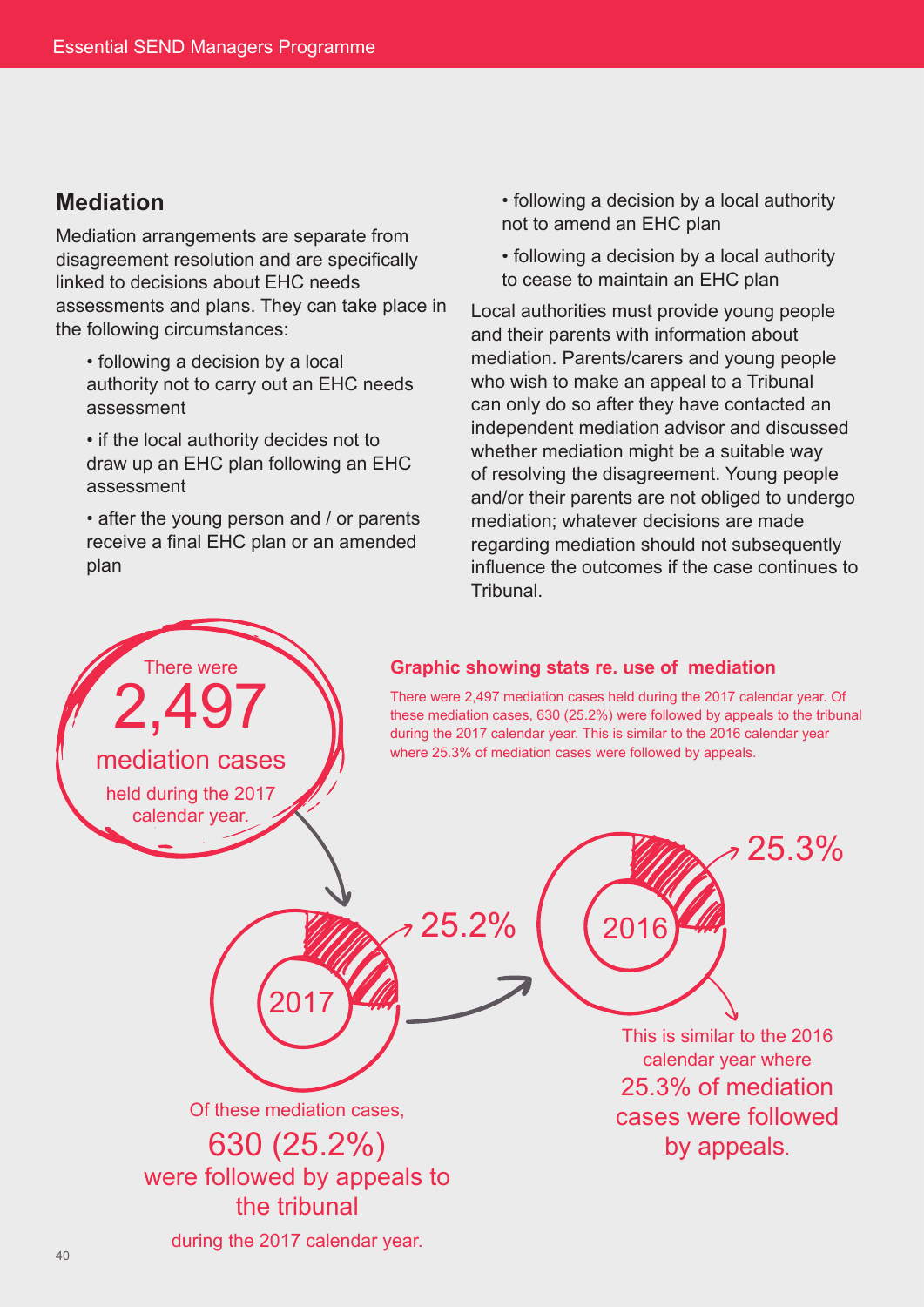## **Tribunals**

#### **The role of the tribunal**

The role of the tribunal is to hear appeals against decisions made by Local Authorities in England in relation to children and young people's EHC needs assessments and plans. Young people and/or their parents have the right to appeal decisions made by the local authorities if they believe the local authority has acted unlawfully**. The Firsttier Tribunal (Special Educational Needs and Disabilities) (the 'SEND tribunal')** is responsible for handling appeals from a young person or their parent/carer against a local authority decision regarding special educational needs, including a refusal to<sup>2</sup>:

- assess a child's educational, health and care (EHC) needs
- make a statement of their special educational needs
- reassess their special educational needs
- create an EHC plan

• change what's in a child's special educational needs statement or EHC plan

• maintain the statement or EHC plan

There are also rights of appeal about the contents of an EHC plan when first issued or reviewed/amended in a final form, specifically against:

- Section B: detailing the child or young person's special educational needs;
- Section F: setting out the special educational provision specified in the EHC plan;

• Section I: naming the school or other setting in the EHC plan (and/or the type of school or setting), or if no school or other setting is named.

Tribunals are chaired by a judge (either a barrister or solicitor), who has had training in SEN and disability law. There will also be two other panel members, at least one of whom must have extensive experience of SEN/ disabilities. Prior to the tribunal hearing, the panel will have read and reviewed the case together and identified key issues. Hearings should not be overly formal and although the appellant (person bringing the appeal) may be represented by anybody, there is no requirement for representation, and this will not negatively affect any outcomes.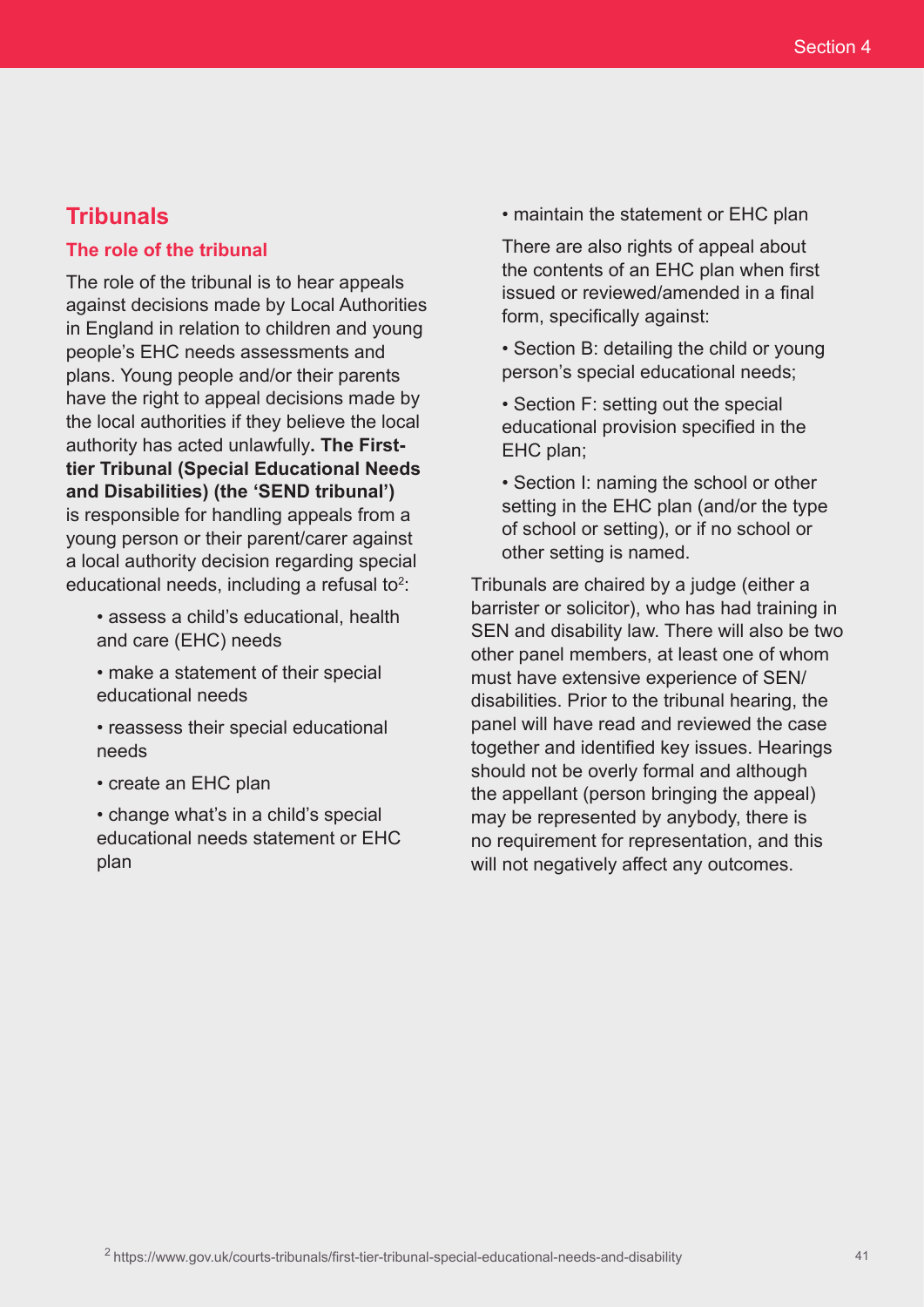Young people over the age of 16 can bring their own case to the tribunal, and support is available through IPSEA (https://www.ipsea. org.uk), amongst others. A Tribunal is actively involved in seeking out the issues at hand, and obtaining relevant evidence, which will include questioning witnesses. However, it is

anticipated that all parties will work together to arrive at a resolution.

If a young person or their parents/carers don't agree with the findings of the tribunal they can appeal to the Upper Tribunal. Permission must be sought from the first tier tribunal to take the appeal forward to the Upper Tribunal.

#### **Graphic about Tribunal**

There were 4,725 appeals registered in 2016/17. This is an increase compared to the previous year when there was 3,712 appeals registered. 1,085 appeals were registered with the SEND tribunal between October-December 2017, which is an increase of 24% based on the same period in 2016 (there were

#### 874 between October-December 2016).

In 2016/17, approximately one third (32%) were against 'refusal to secure an EHC assessment', and over half (55%) were in relation to the content of EHC plans, these proportions are similar to 2015/16.

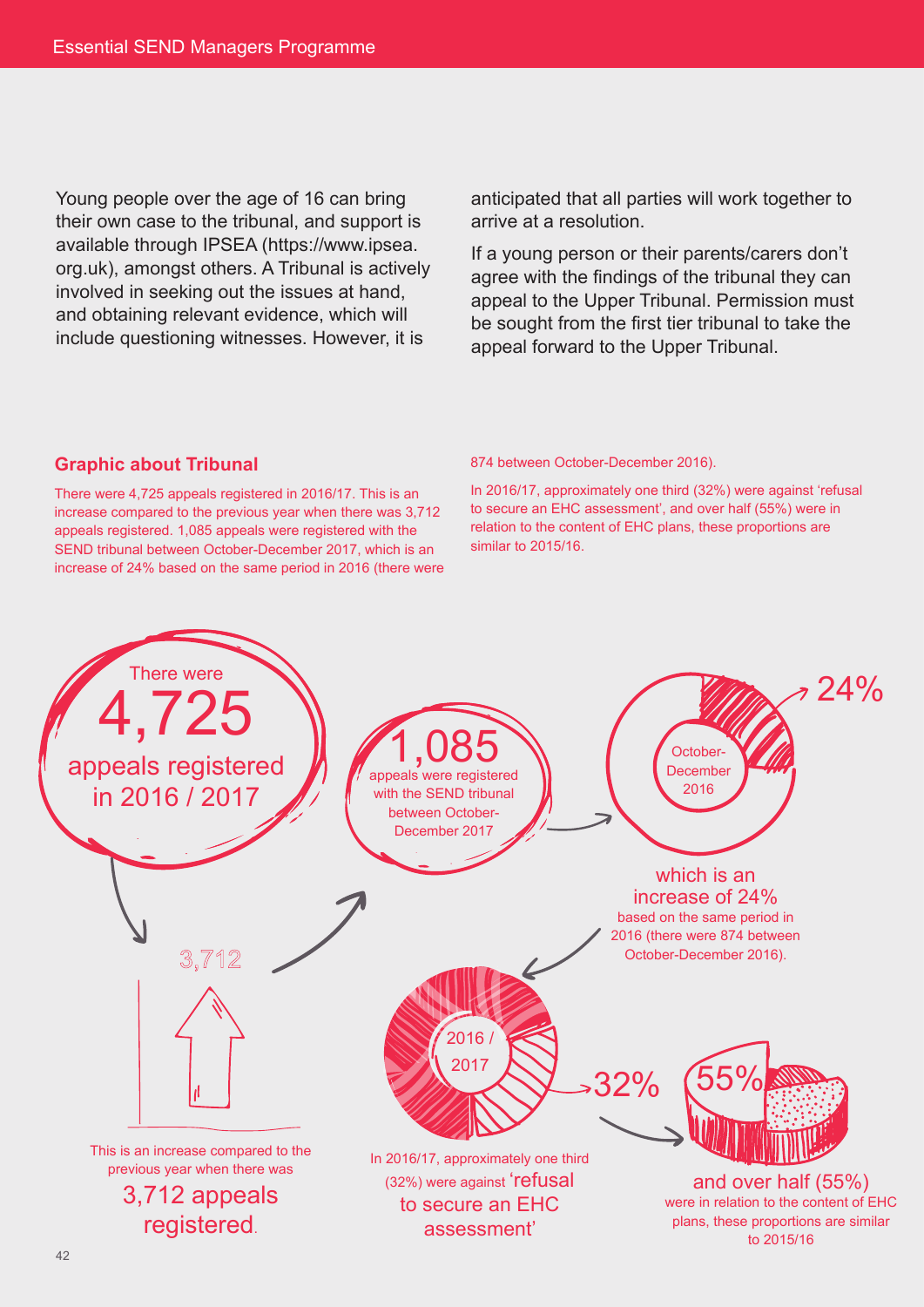## **Recent changes to the powers of the First-tier Tribunal SEND**

# **Single Route of**

## **Redress – Pilot**

Piloted in 17 Local Authorities between June 2015 and August 2016

The powers were extended to be able to make non-binding recommendations on health and social care aspects of EHC plans.

Findings from the pilot (DfE 2018):

- Some evidence that extended powers resolved health and social care issues presented to Tribunal – some improvements in joint working.
- Small number of cases insufficient evidence to judge whether the system was less stressful for families

• Insufficient evidence to judge the impact of the pilot with regard to health and social care responsiveness to recommendations, or any wider implications for health and social care sectors.

#### **National Trial**

Since 3rd April 2018 the Department of Education have run a 2 year national trial of extended powers for the first tier SEND tribunal. **Their jurisdiction will be extended to include powers to make non – binding recommendations about health and social care issues in all appeals** except refusal to secure and EHC needs assessment or re-assessment.

The policy aims of the national trial are to:

• create a more holistic, personcentred view of the child or young person's needs at the Tribunal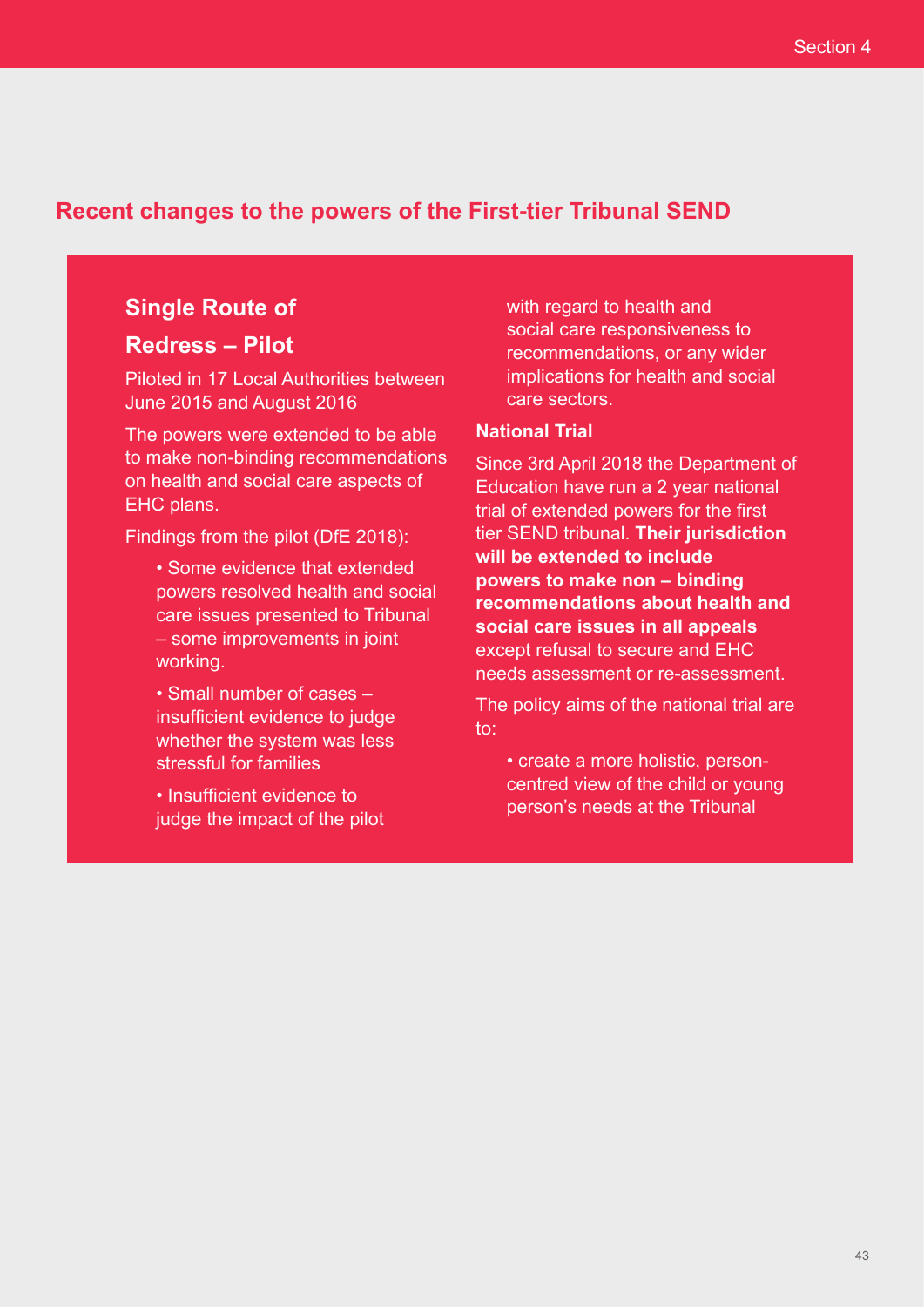# **Relevant Case Law for post-16 provision established through tribunal**

Case law refers to law that comes from decisions made by judges in previous cases. It provides a common contextual background for legal concepts and how they are applied in certain cases. Since the introduction of the CAFA 2014, a significant amount of case law has been generated as young people, parents/ carers and local authorities try to navigate a new system. The emerging case law helps post-16 providers understand certain aspects of the law through clarification or demonstrates common areas in which the law is not being applied (or misapplied) by local authorities. Some examples include:

#### **Refusal to issue an EHC plan.**

LAs cannot refuse to issue an EHC plan based on the grounds of a lack of progress made by the young person, nor on the acquisition of qualifications. A solid plan for pursuing education beyond post compulsory school age is not required for an EHC plan to be issued. Further, the provision of an EHC plan may be required to ensure that the young person can access requisite provision, such as therapies, which are to be treated as part of special educational provision.

*Obtaining qualifications is not an essential element of education (i.e. the fact that a child/ young person will not obtain qualifications does not mean that they do not need, or are not entitled to, education). Per Buckinghamshire CC v SJ [2016] UKUT 254 (AAC), [2016] ELR 350, the First Tier Tribunal was entitled to direct the LA to issue an EHC plan following assessment in circumstances where SJ (who was 20 years old) functioned at a pre-school level and it was accepted "further achievements would be small", because those achievements would be valuable in SJ's adult life.* (The NODDY Guide [Matrix Law])

The guidance from this case law is important as it provided clarity in this area, and specifically rejected any suggestion that 'education' can only encompass activity which leads to the acquisition of qualifications. This effectively confirms that the wide definitions of 'education' and 'educational provision' which have long been accepted for those of school age also apply to young people. The Code of Practice clearly defines the requirements for young people to be effectively prepared for adulthood, this can include independent living skills, communication skills and health and wellbeing skills.

The guidance from this case law is important as it provided clarity in this area, and specifically rejected any suggestion that 'education' can only encompass activity which leads to the acquisition of qualifications.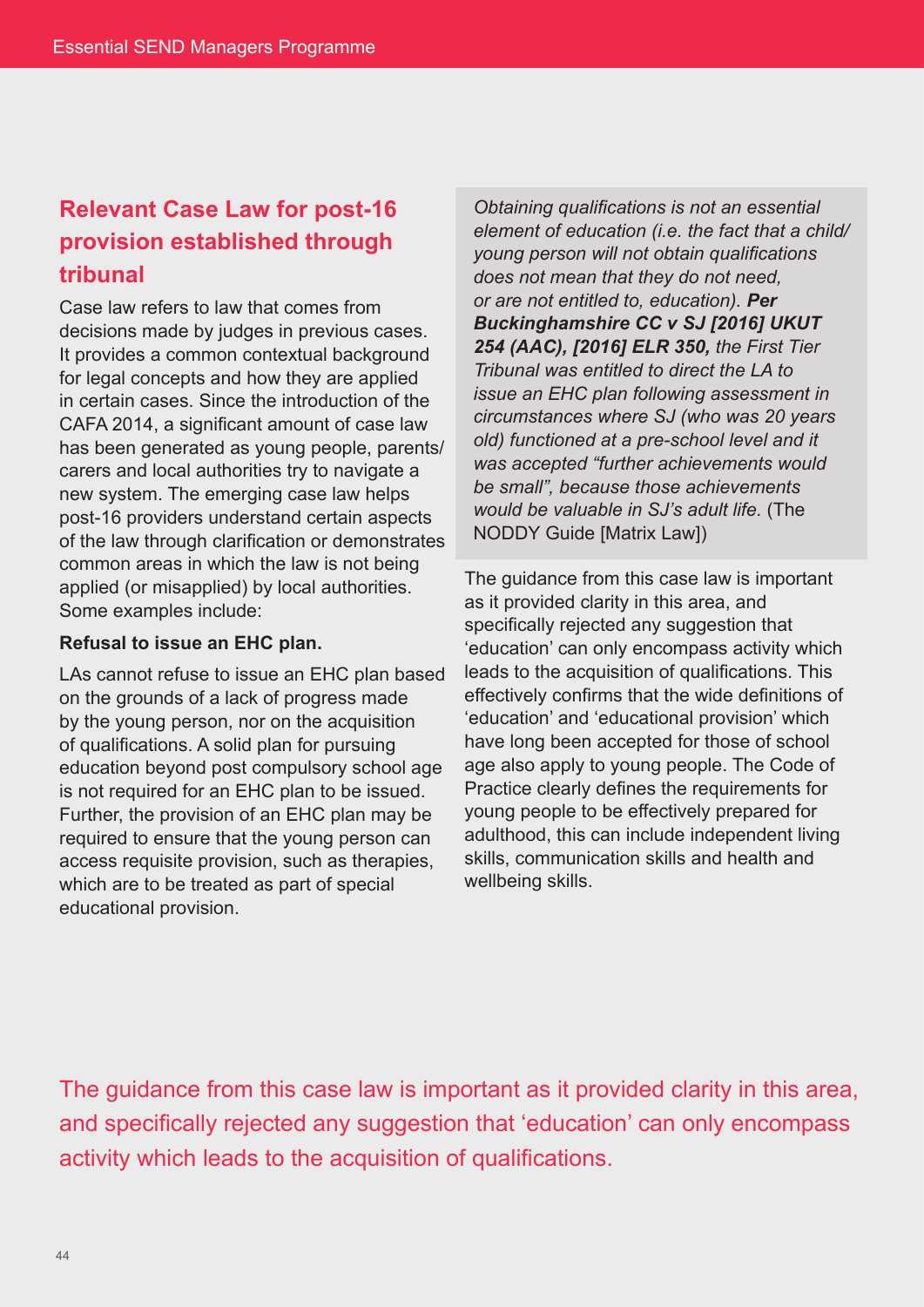# **Refusal to assess needs for higher education (example from Council for Disabled Children Case Law Update 19)**

The Upper Tribunal clarified the exclusion of 'higher education' from the scope of the Children and Families Act 2014, emphasising that this only applies to higher education courses, not other courses which may be offered by or with higher education institutions. **Royal Borough of Kensington and Chelsea v GG (SEN) [2017] UKUT 0141 (AAC)**.

This appeal considered whether a local authority was entitled to refuse to carry out a needs assessment for a young person who was pursuing Open University modules delivered by an independent institution. The Upper Tribunal reiterated that the provision of higher education is 'not a concern of Part 3 of CAFA 2014'. This follows from the exclusion of references to 'higher education' from the definition of 'education' in section 83(4). If a young person is simply seeking higher education, a local authority must refuse to carry out an EHC needs assessment. The Upper Tribunal held that 'An assessment would be pointless because it could not lead to an EHC plan that would deliver what the young person wants'. However a course provided by, or under an arrangement with, an institution within the higher education sector

is not necessarily a form of higher education. What matters is whether the course is of a type mentioned in Schedule 6 to the Education Reform Act 1998. If it is not, then the course would fall within the scope of the CAFA 2014 even though it is provided by a higher education institution.

The guidance from this case law is important as it entitles young people with SEND to support under certain conditions. It is clear that some courses offered by, or with the involvement of an institution within the higher education sector, will still fall within the scope of the CAFA 2014 if the course itself is not within the definition of higher education.

## **Guide to the Tribunal Process**

If a young person or their parents/carers want to initiate the tribunal process they will need to contact their local authority. The local authority has to provide information about groups who can provide advice and/or mediation services, for example, local voluntary organisations, a parents' or young person's support group, or National Advice Organisations. It is the choice of the young person or their parents/carers as to whether they take up the offered mediation. The role of the post-16 provider will be to signpost the young person and their parents/ carers back to the local authority and Local Offer.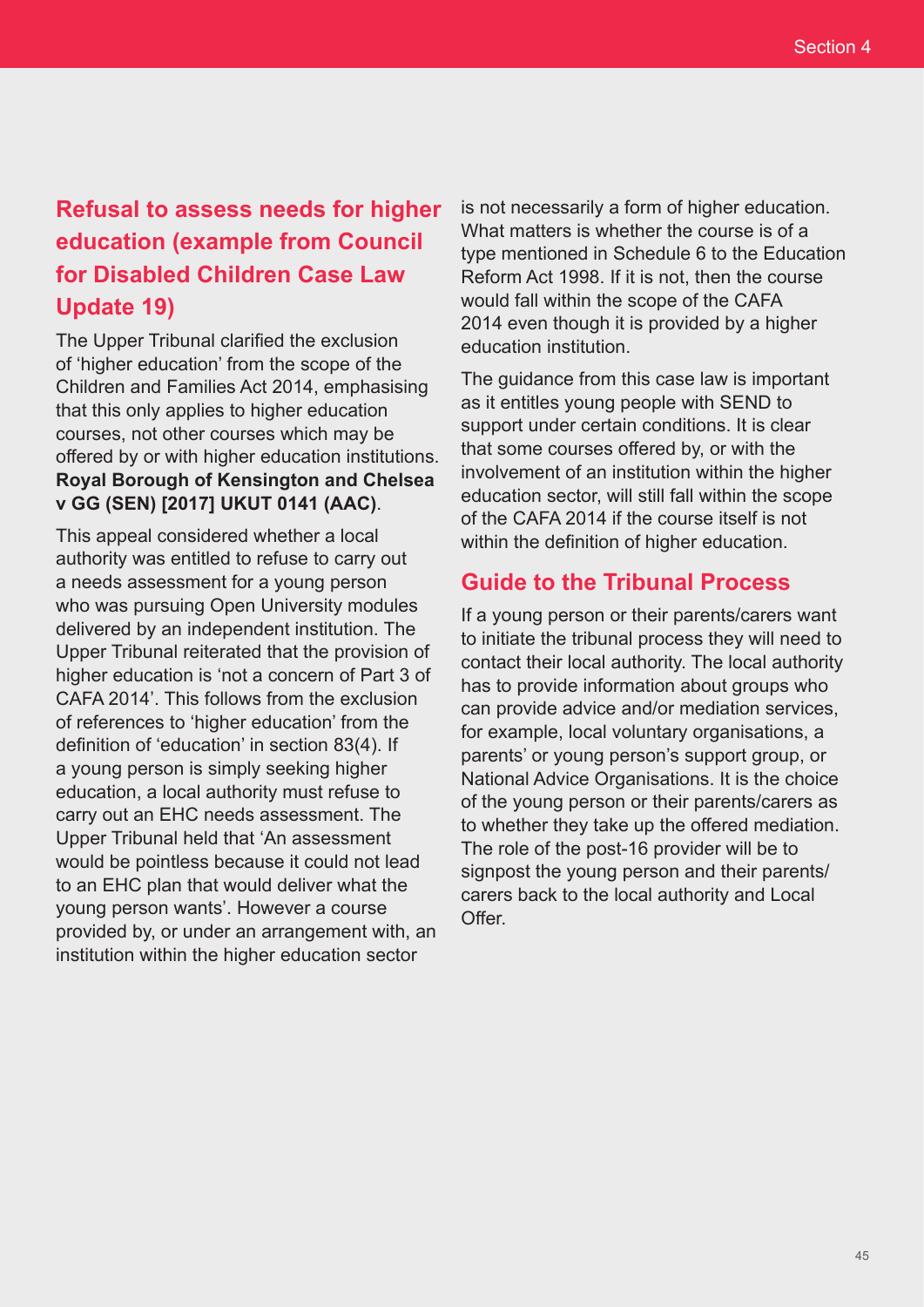## **The Appeal Timetable:**

This is usually a 20-week process which is as follows:

- Week -2: The appeal is lodged;
- Week 0: The appeal is registered;

• Week 6: The LA must respond to the appeal;

• Week 16: All further evidence must be submitted;

• Week 20: The Tribunal hearing will take place;

• Week 20+2: The Tribunal decision is issued..

Once the young person and parents/carers have reached the stage of appeal the role of the college / provider is in response to the evidence they are asked to provide by either the young person and their parents/carers or the local authority. Typically, colleges and providers may find that they are:

• being asked by the young person or parents/carers to provide evidence as to why the organisation (college/post-16 provider) is the best place to meet the needs identified in the EHC plan. This is often the case with specialist providers.

• being asked by either the local authority or young person or parents/carers as to why the organisation has said that it cannot meet the needs of the young person in the EHC plan

• being asked by the local authority to provide an alternative offer to the one being presented by the young person or their parents. An example would include a LA asking a general further education college to provide information on an alternative offer to a Specialist Post-16 institution.

The type of evidence required will be directed by the party that asks for it, normally a solicitor or the local authority. Typically, colleges are asked to provide two statutory documents, the first is a Statement of Purpose - the information used for the Local Offer is sufficient. Secondly, a 'Provision of Place' letter is required. This has to state that the college will hold a place until a specified date, or a place will be available from a specified date. These are usually requested when it becomes apparent that the case will not be resolved before the intended start date of the educational programme.

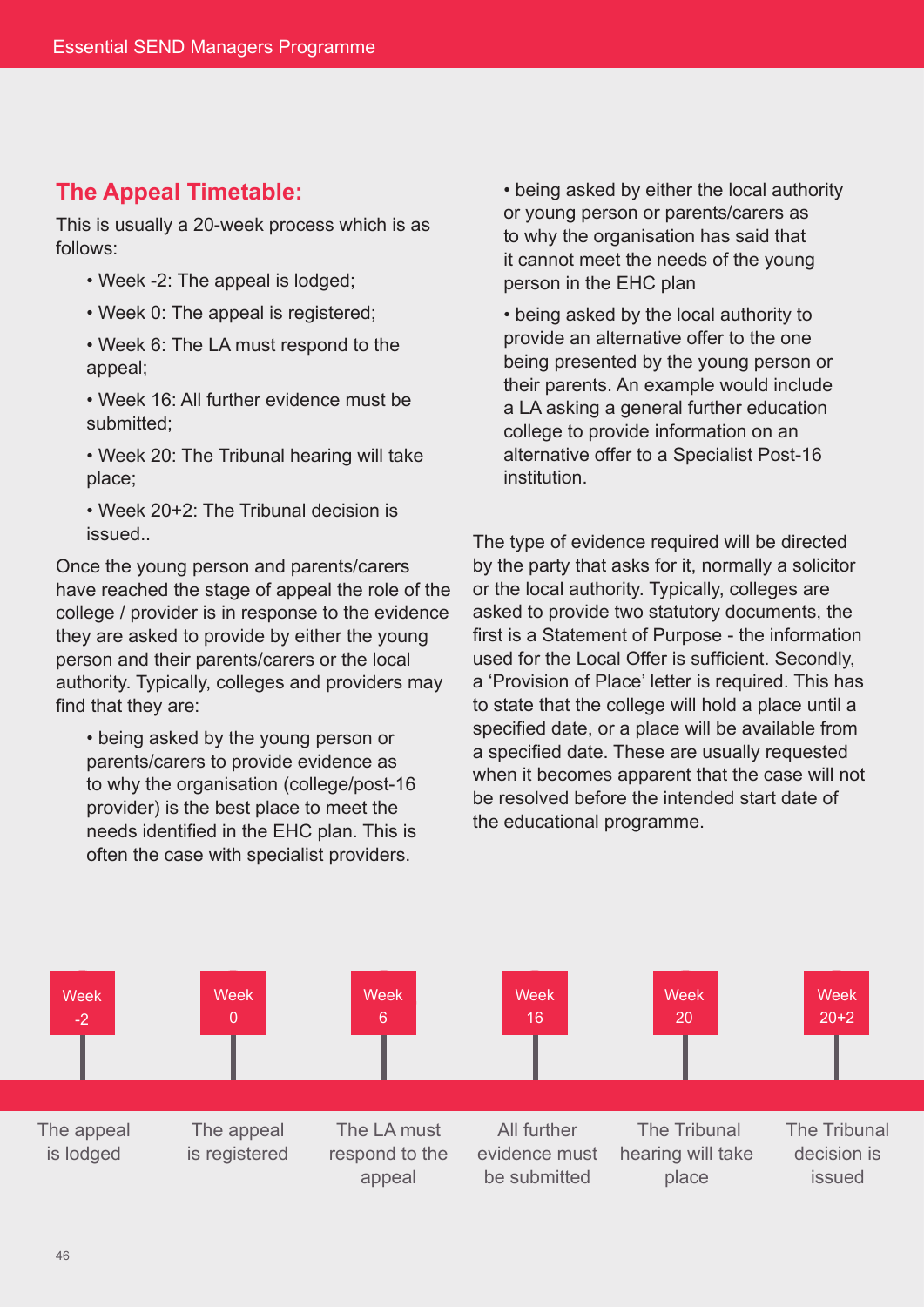## **Being an expert witness**

Being an expert witness is a formal process usually initiated by written communication from a legal representative asking either an individual or a representative from an organisation to be an expert witness. The letter should :

• explain why the party is seeking the expert opinion, and the wider context of the case (including any ethnic, cultural, religious or linguistic issues)

• define the specific questions requiring answers – these should be clear, focused and direct questions within the individuals/organisations defined area of expertise

• list any documentation provided

• identify the relevant professional and non-professional people involved with the appeal or claim

• identify any other expert instructed

• tell you of individual's rights to talk to other professionals, provided they make an accurate record of the discussion

Further guidance as to how gather, present and share evidence as an expert witness is available at https://www.gov.uk/guidance/sendtribunal.

Managing an individual's or organisation's contribution to a tribunal in a college setting requires time to be set aside for communication with the young person and their parents/carers, as well as the time to prepare any evidence requested. Timeframes can become short and may require the attendance of key members of staff from across the organisation at the tribunal. The organisation should expect visits from experts, local authorities and parents.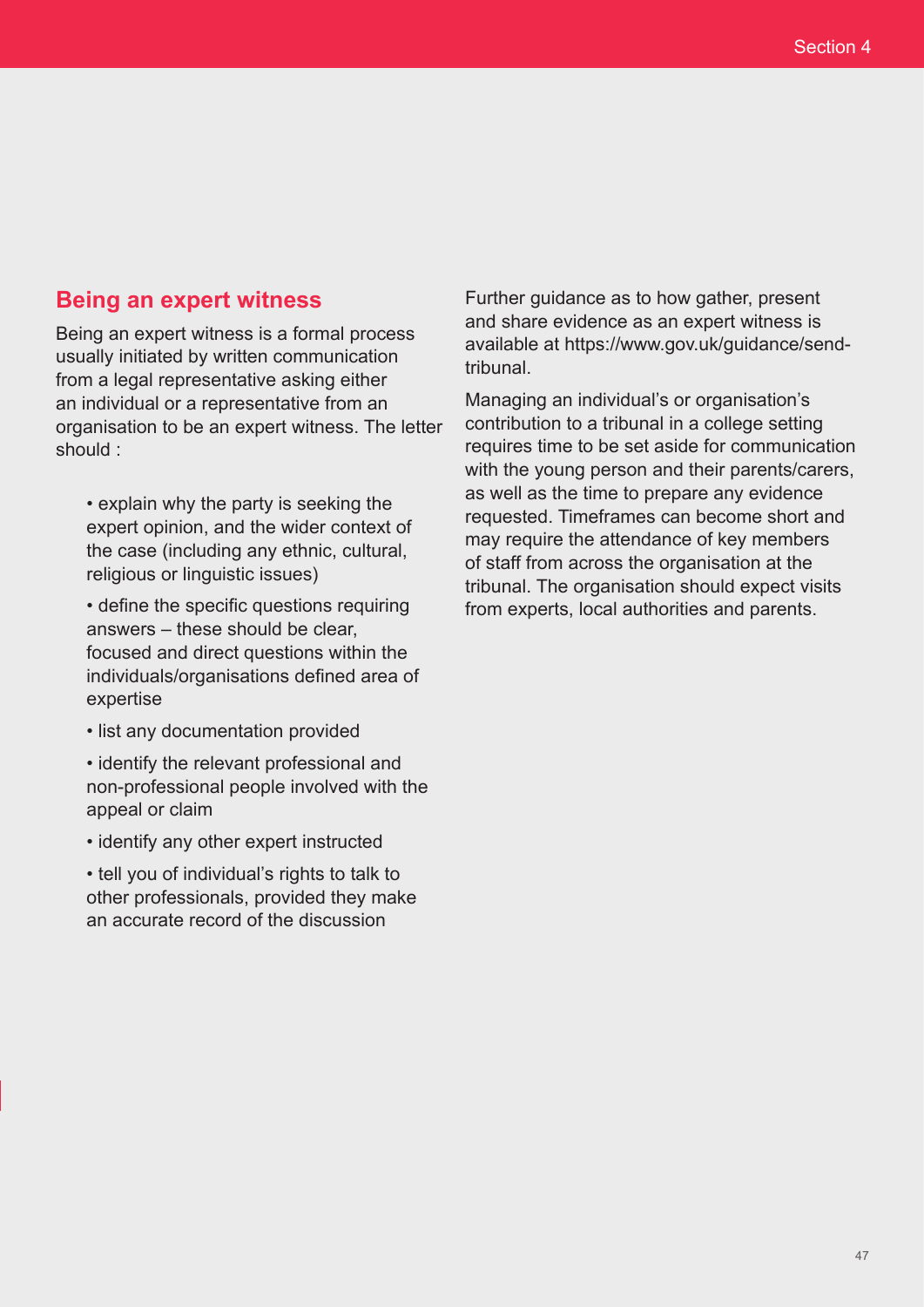Essential SEND Managers Programme

References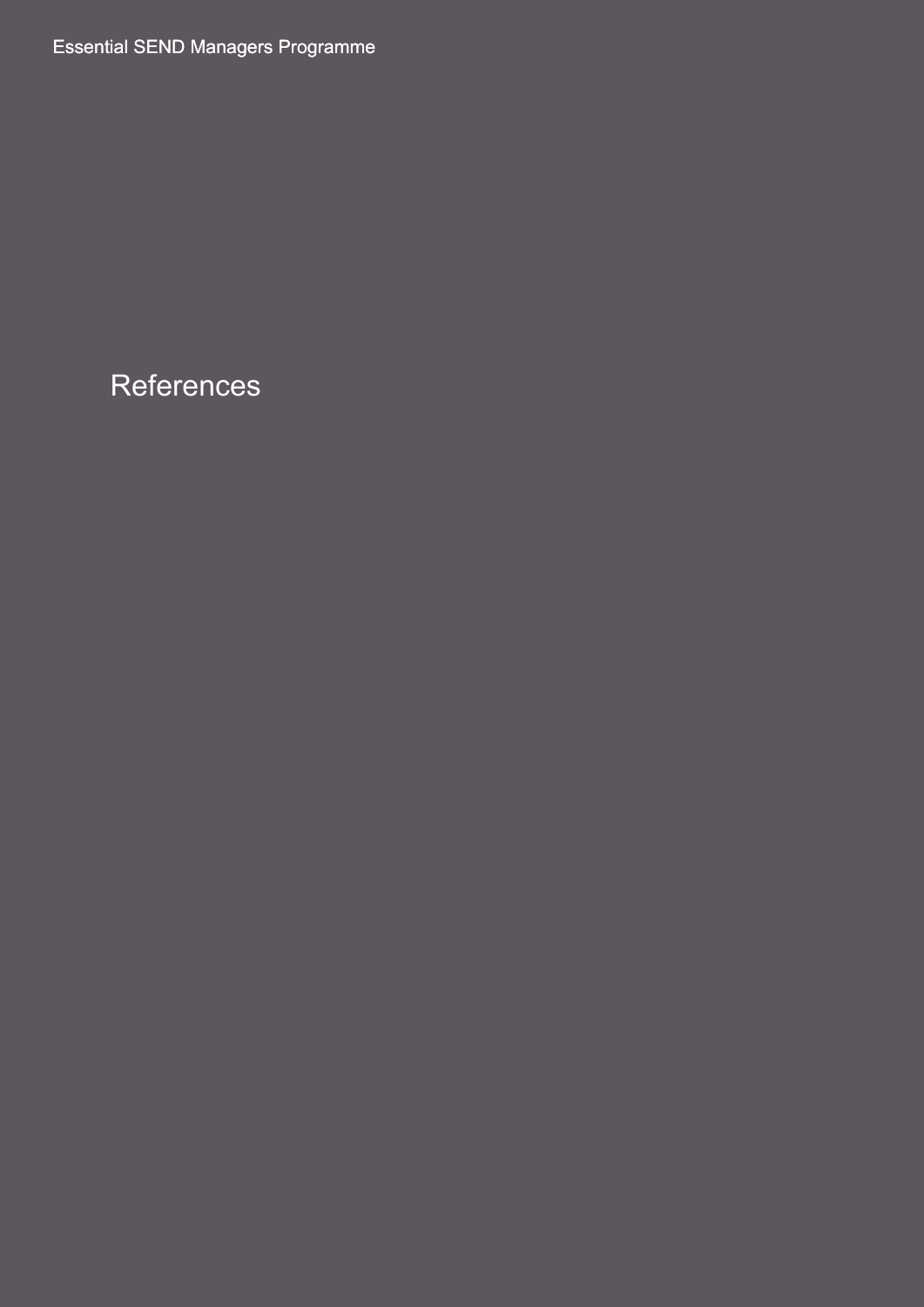## **References**

- 1. http://webarchive.nationalarchives.gov.uk/20130320215632/https://www.education.gov.uk/ publications/standard/publicationDetail/Page1/DCSF-01143-2009
- 2. http://dera.ioe.ac.uk/1145/1/Special%20education%20needs%20and%20disability%20review. pdf
- 3. https://www.gov.uk/government/publications/support-and-aspiration-a-new-approach-tospecial-educational-needs-and-disability-consultation
- 4. http://www.legislation.gov.uk/ukpga/2014/6/part/3/enacted
- 5. https://assets.publishing.service.gov.uk/government/uploads/system/uploads/attachment\_data/ file/398815/SEND Code of Practice January 2015.pdf
- 6. https://www.leeds.gov.uk/docs/post%2016%20education%20offer%20document.pdf
- 7. https://www.preparingforadulthood.org.uk/SiteAssets/Downloads/ yeded5wb636481748062535810.pdf
- 8. https://assets.publishing.service.gov.uk/government/uploads/system/uploads/attachment\_data/ file/348883/Further\_education\_guide\_to\_the\_0\_to\_25\_SEND\_code\_of\_practice.pdf page 12

| Resource                                                                       | <b>Description</b>                                                                                                                                                              | <b>Link</b>                                                                                                                                                      |
|--------------------------------------------------------------------------------|---------------------------------------------------------------------------------------------------------------------------------------------------------------------------------|------------------------------------------------------------------------------------------------------------------------------------------------------------------|
| The Equality Act 2010:<br>the impact on disabled<br>people                     | The Equality Act included<br>some major changes to<br>disability discrimination law,<br>compared with the pre-2010<br>position under the Disability<br>Discrimination Act 1995. | http://www.assistancedogs.<br>org.uk/wp-content/<br>uploads/2016/04/House-of-<br>Lords-Select-Committee-<br>Report.pdf                                           |
| <b>Children and Families Act</b><br>2014                                       | An Act to make provision about<br>children, families, and people<br>with special educational needs<br>or disabilities.                                                          | http://www.legislation.gov.<br>uk/ukpga/2014/6/contents/<br>enacted                                                                                              |
| Special educational<br>needs and disability code<br>of practice: 0 to 25 years | Statutory guidance for<br>organisations which work<br>with and support children<br>and young people who have<br>special educational needs or<br>disabilities                    | https://assets.publishing.<br>service.gov.uk/government/<br>uploads/system/uploads/<br>attachment data/file/398815/<br>SEND Code of Practice<br>January 2015.pdf |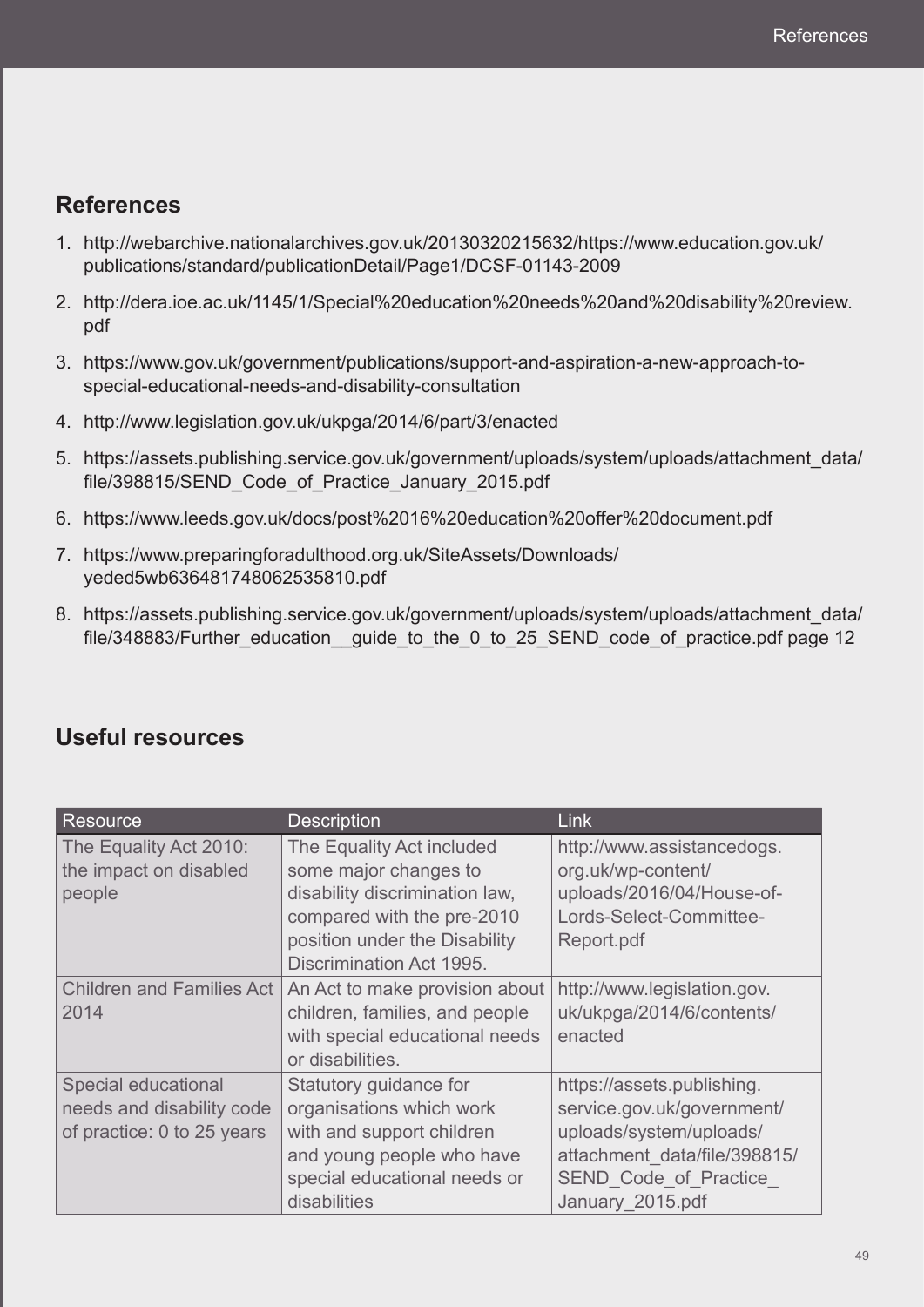# **Useful resources**

| <b>Resource</b>                                                                                                                      | <b>Description</b>                                                                                                                                                                                                                                                                                                                                                                                                            | Link                                                                                                                                            |
|--------------------------------------------------------------------------------------------------------------------------------------|-------------------------------------------------------------------------------------------------------------------------------------------------------------------------------------------------------------------------------------------------------------------------------------------------------------------------------------------------------------------------------------------------------------------------------|-------------------------------------------------------------------------------------------------------------------------------------------------|
| Video guidance – what<br>happens at tribunal<br>hearings                                                                             | The Local Offer describes<br>how decisions are made<br>locally, and also explains<br>how to appeal against those<br>decisions. This link opens a<br>video which provides guidance<br>on what happens at hearings.                                                                                                                                                                                                             | https://www.youtube.com/<br>playlist?list=PLORVvk                                                                                               |
| Withdrawing funding from<br>an EHC plan                                                                                              | Although there is a legal<br>obligation to provide the<br>special educational provision<br>in the EHCP (s.42 Children &<br>Families Act 2014) it can be<br>amended, or ceased, under<br>certain circumstances e.g.<br>if the young person gains<br>employment                                                                                                                                                                 | https://www.ipsea.org.uk/news/<br>withdrawing-funding-from-an-<br>ehc-plan                                                                      |
| Case studies: specifying<br>a preferred school or<br>institution.                                                                    | London Borough of Hillingdon<br>v SS and others (SEN) [2017]<br><b>UKUT 250 (AAC):</b>                                                                                                                                                                                                                                                                                                                                        |                                                                                                                                                 |
| <b>Statements of Special</b><br><b>Educational Needs,</b><br>Education, Health and<br>Care Plans and a bit<br>more "The Noddy Guide" | This version covers both<br>the Education Act 1996<br>(EA1996) (and its regulations<br>(Regs20011) and Code<br>of Practice (COP1996))<br>relating to Statements of<br><b>Special Educational Needs</b><br>(Statements) as well as the<br><b>Children and Families Act 2014</b><br>(CFA2014) (and its regulations<br>(Regs20142) and Code of<br>Practice (COP2015)) relating<br>to Education and Health Care<br>Plans (EHCPs); | https://www.matrixlaw.co.uk/<br>wp-content/uploads/2016/03/<br>SEN-Noddy-Guide-<br>March-2017.pdf                                               |
| <b>Administrative Appeals</b>                                                                                                        | <b>Courts and Tribunals Judiciary</b>                                                                                                                                                                                                                                                                                                                                                                                         | https://www.judiciary.uk/about-<br>the-judiciary/who-are-the-<br>judiciary/judicial-roles/tribunals/<br>tribunal-decisions/osccs-<br>decisions/ |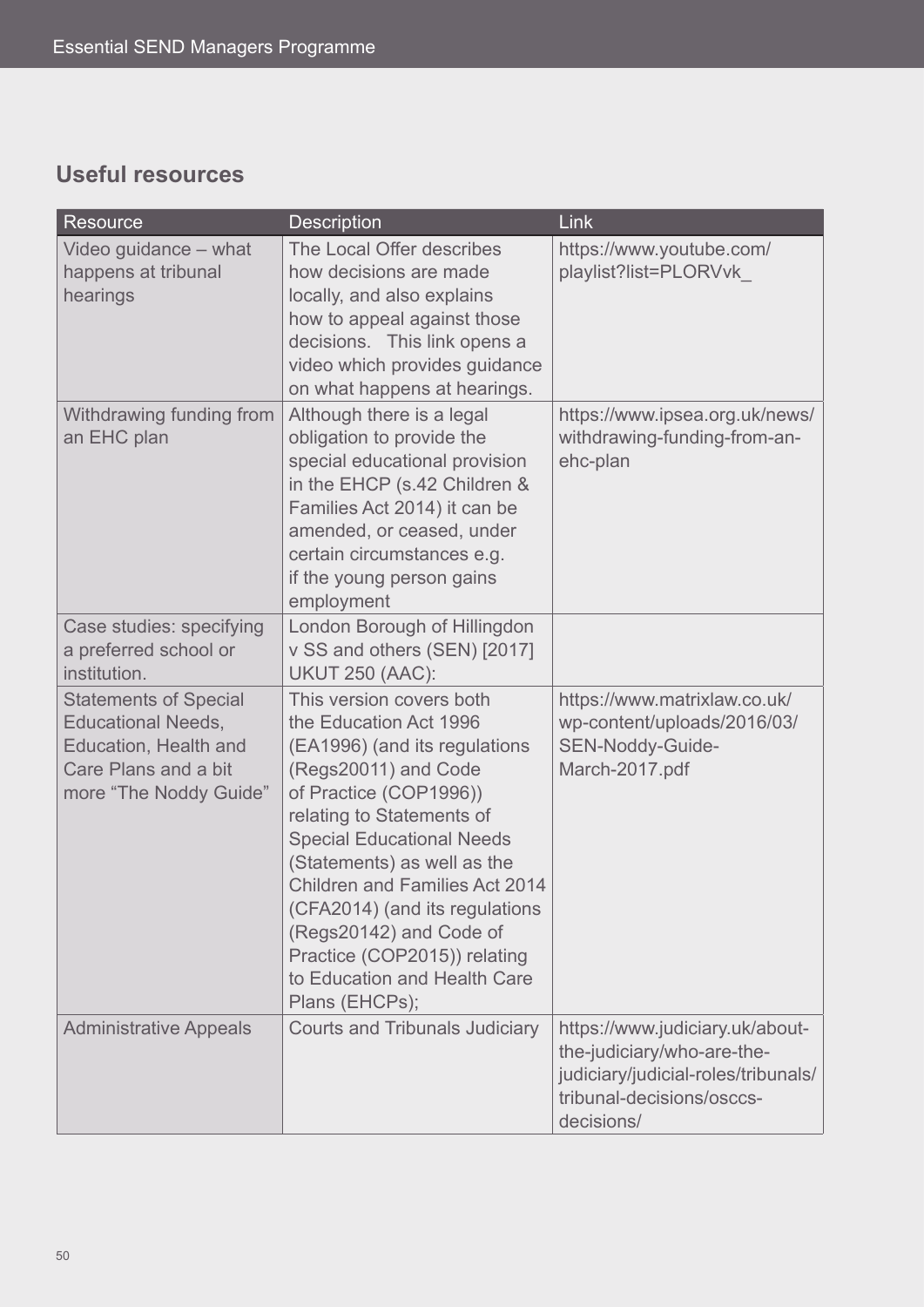| Resource                                                              | <b>Description</b>                                                                                                                       | <b>Link</b> |
|-----------------------------------------------------------------------|------------------------------------------------------------------------------------------------------------------------------------------|-------------|
| <b>SEND Tribunal</b><br>Procedure                                     | This briefing explains the<br>practice & procedure of<br>appealing against a decision<br>by a LA about a young person<br>with SEN to the |             |
| <b>Special Educational</b><br><b>Needs and Disability</b><br>Tribunal | http://volunteers.ipsea.<br>org.uk/AssetLibrary/E%20<br>LEARNING/E%20<br>LEARNING%20text/SEND%20<br>Procedure%20and%20<br>Timeline.pdf   |             |